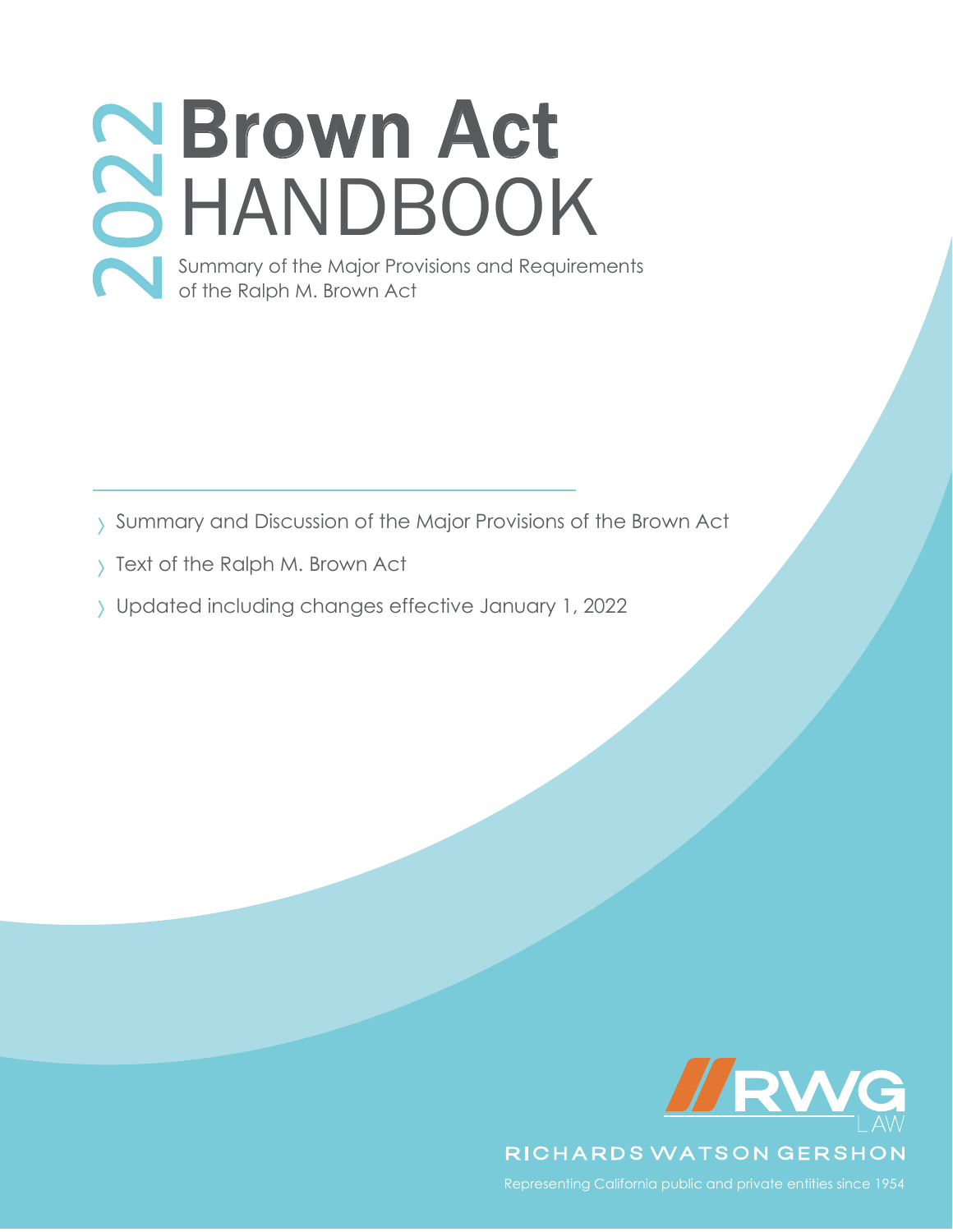# **Table of Contents**

|                |    | PART ONE: SUMMARY OF THE MAJOR PROVISIONS AND REQUIREMENTS OF THE RALPH M. |  |
|----------------|----|----------------------------------------------------------------------------|--|
| $\mathsf{I}$ . |    |                                                                            |  |
| II.            |    |                                                                            |  |
| III.           |    |                                                                            |  |
|                | Α. |                                                                            |  |
|                | Β. |                                                                            |  |
|                | C. |                                                                            |  |
|                | D. |                                                                            |  |
|                | Ε. |                                                                            |  |
|                | F. |                                                                            |  |
| IV.            |    |                                                                            |  |
|                | A. |                                                                            |  |
|                | B. |                                                                            |  |
|                |    | $\left  \right $                                                           |  |
| V.             |    |                                                                            |  |
| VI.            |    |                                                                            |  |
| VII.           |    |                                                                            |  |
|                | А. |                                                                            |  |
|                | B. |                                                                            |  |
|                | C. | Contacts with Fellow Members of the Same Legislative Body 11               |  |
|                | D. |                                                                            |  |
| VIII.          |    |                                                                            |  |
|                | Α. |                                                                            |  |
|                | B. |                                                                            |  |
|                | С. |                                                                            |  |
| IX.            |    |                                                                            |  |
|                | А. |                                                                            |  |
|                | Β. |                                                                            |  |
|                | C. | Limitations on the Length and Content of Public Comments  18               |  |
|                | D. |                                                                            |  |
| Х.             |    |                                                                            |  |
| XI.            |    |                                                                            |  |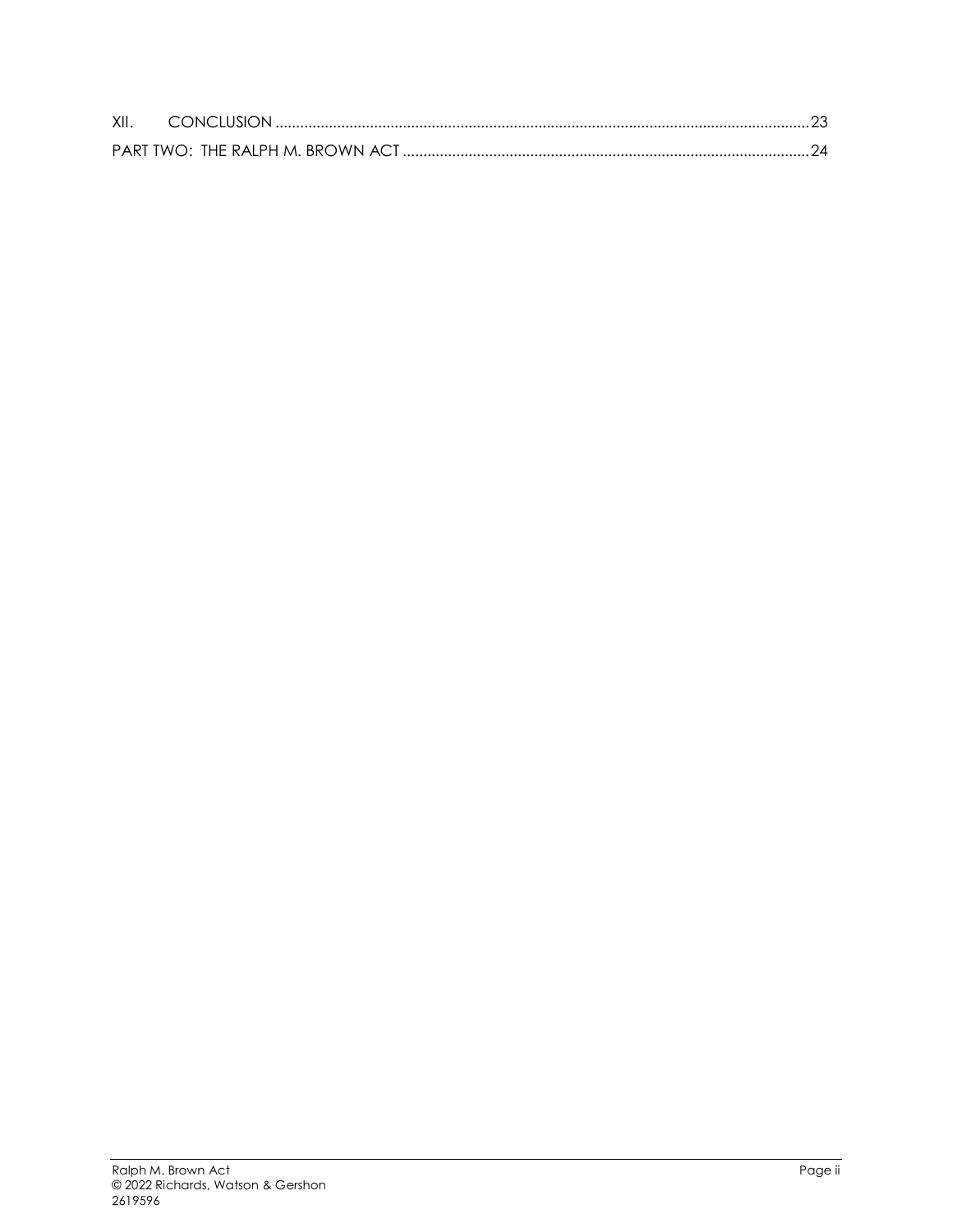# INTRODUCTION

This Handbook is prepared to provide you with a summary of the major provisions of California's open meeting law for local governments – the Ralph M. Brown Act, including rules about calling and holding various types of meetings and closed sessions, as well as guidelines for how to avoid serial meetings. The second part contains the complete text of the Brown Act. This Handbook is designed for local government officials and staff and we hope you will find it useful. Should you have any questions about the information included in this Handbook, please do not hesitate to contact us.

Richards, Watson & Gershon

\_\_\_\_\_\_\_\_\_\_\_\_\_\_\_\_\_\_\_\_\_\_\_\_\_\_\_\_\_\_\_\_\_\_\_\_\_\_\_\_\_\_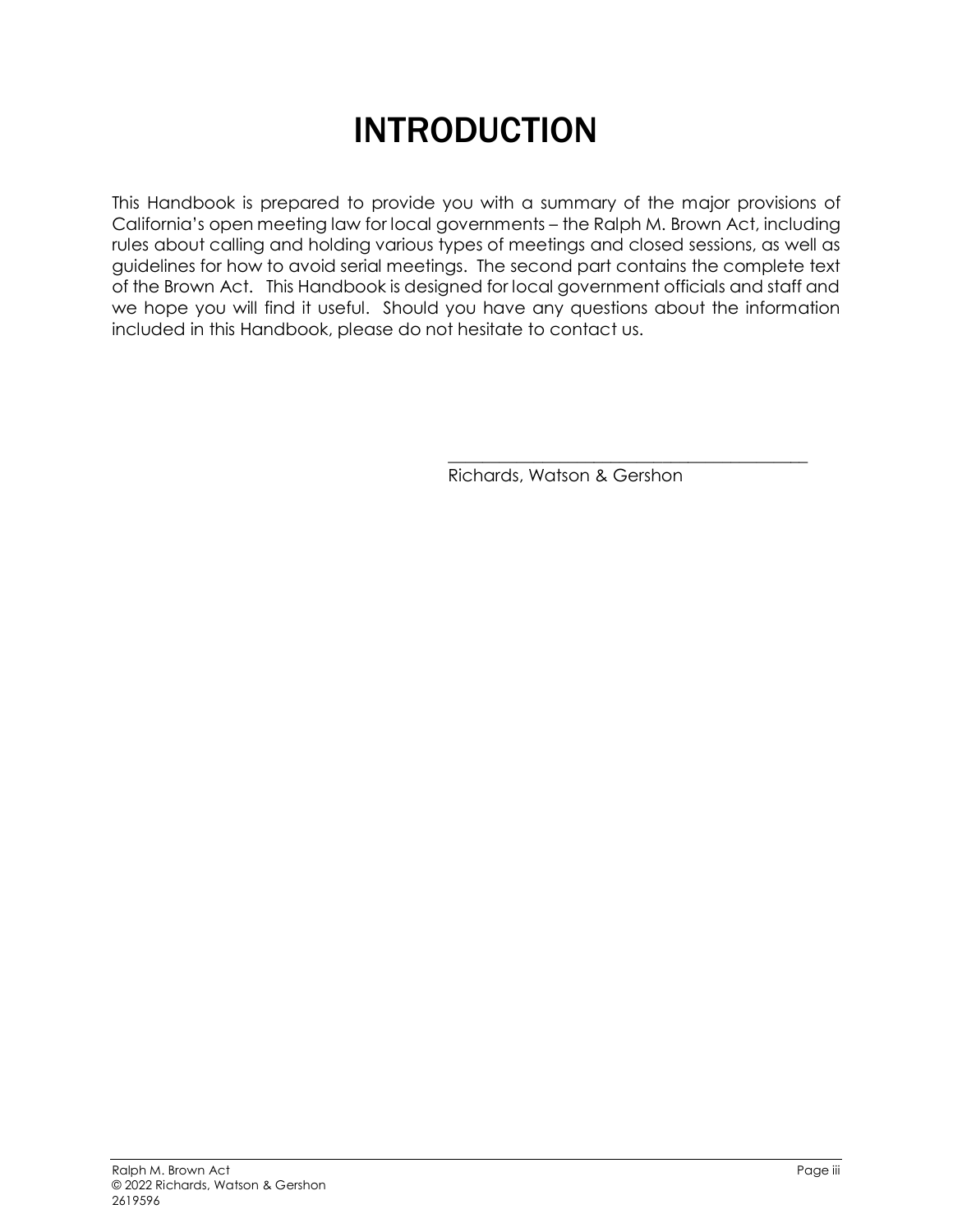## PART ONE:

## SUMMARY OF THE MAJOR PROVISIONS AND REQUIREMENTS OF THE RALPH M. BROWN ACT

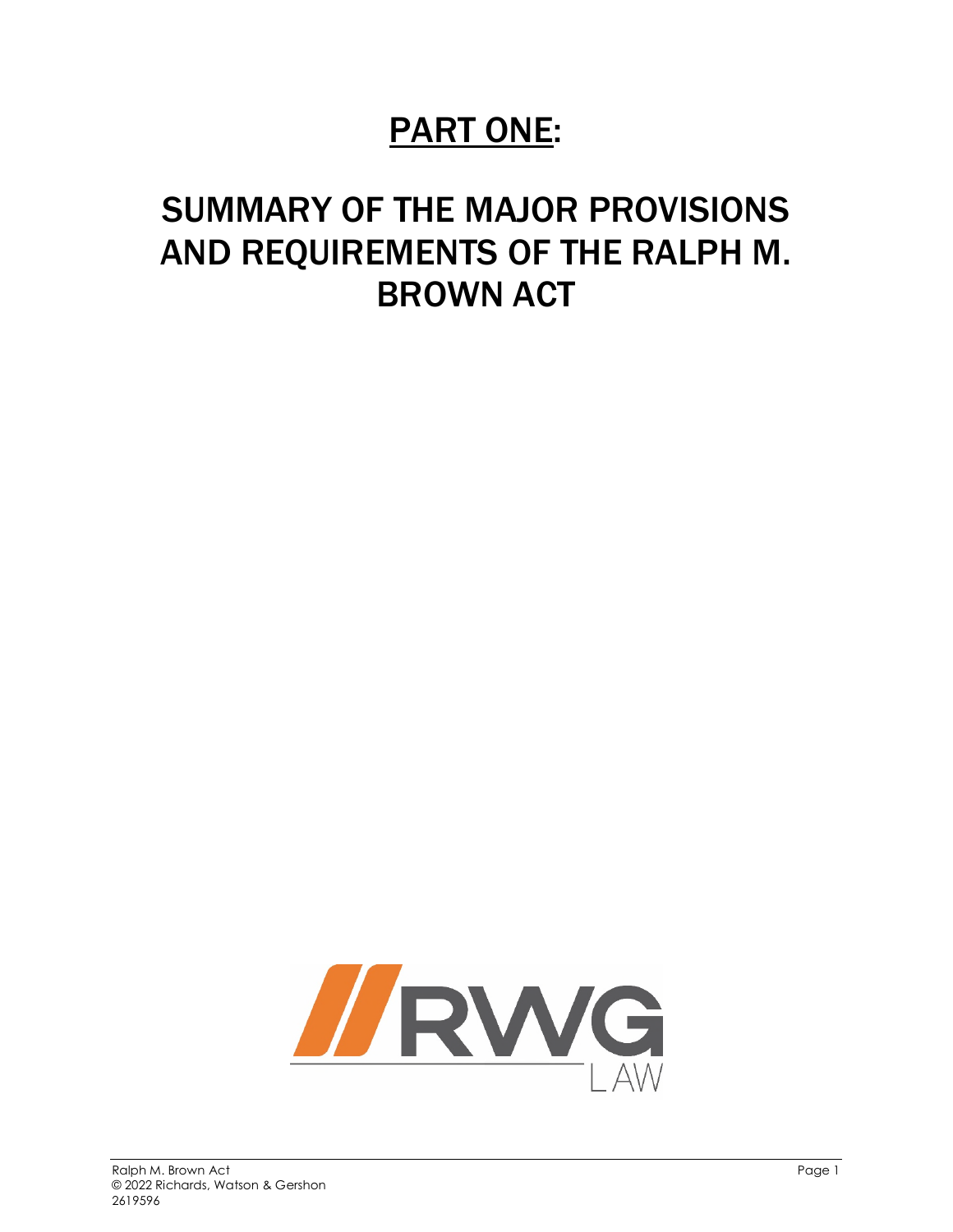## Summary of the Major Provisions and Requirements of the Ralph M. Brown Act

The Ralph M. Brown Act, more commonly known as the "Brown Act," is California's "sunshine" law for local government. The Brown Act is found in the California Government Code commencing with Section 54950. In a nutshell, the Brown Act requires local government business to be conducted at open and public meetings, except in certain limited situations. This Handbook briefly summarizes and discusses the major provisions of the Brown Act.

## I. APPLICATION OF BROWN ACT TO "LEGISLATIVE BODIES"

The requirements of the Brown Act apply to "legislative bodies" of local governmental agencies. The term "legislative body" is defined to include the governing body of a local agency (e.g., the city council or the board of supervisors) and any commission, committee, board, or other body of the local agency, whether permanent or temporary, decision-making or advisory, that is created by formal action of a legislative body. § 54952(a)-(b).

Standing committees of a legislative body, that have either "continuing subject matter jurisdiction" or a meeting schedule fixed by formal action of the legislative body, are also subject to the requirements of the Brown Act. Some common examples include the finance, personnel, or similar policy subcommittees of a legislative body. Standing committees exist to make routine, regular recommendations on a specific subject matter. These committees continue to exist over time and survive resolution of any one issue or matter. They are also a regular part of the governmental structure.

The Brown Act does not apply to "ad hoc" committees comprised solely of members of the legislative body that are less than a quorum of the body, provided these committees do not have a "continuing subject matter jurisdiction," or a meeting schedule fixed by formal action of the legislative body. Such ad hoc committees are purely advisory; they generally serve only a limited or single purpose, are not perpetual, and are dissolved when their specific task is completed.

Advisory and standing committees, but not ad hoc committees, are required to have agendas, and to have their agendas posted at least 72 hours in advance of their meetings. If this is done, the meeting is considered to be a regular meeting for all purposes. § 54954(a). If the agenda is not posted at least 72 hours in advance, the meeting must be treated as a special meeting, and all of the limitations and requirements for special meetings apply, as discussed later in Section VIII of this Handbook.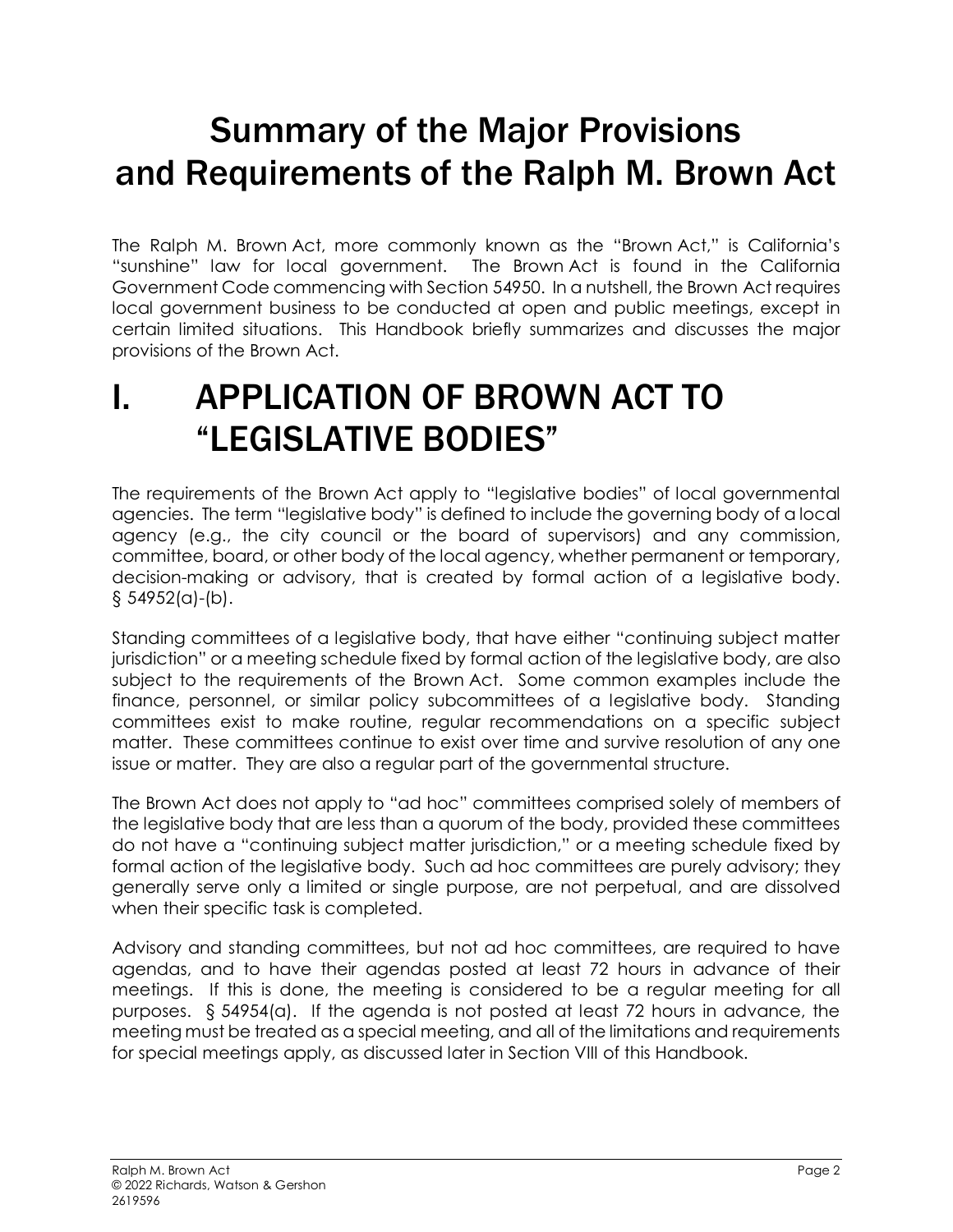The governing boards of some private corporations, limited liability companies, and private entities may be subject to the Brown Act under certain circumstances. A private entity's governing board constitutes a legislative body within the meaning of the Brown Act if either of the following applies: (i) the private entity is created by an elected legislative body to exercise lawfully delegated authority of the legislative body; or (ii) the private entity receives funds from a local agency and its governing board includes a member of the legislative body of the local agency who was appointed by the legislative body to the governing board as a full voting member. § 54952(c). Additionally, charter schools and entities managing charter schools may also be subject to the Brown Act. Educ. Code, § 47604.1(b)(1).

The Brown Act also applies to persons who are elected to serve as members of a legislative body of a local agency even before they assume the duties of office. § 54952.1. Under this provision, the statute is applicable to newly elected, but not-yetsworn-in, members of the legislative body.

# II. DEFINITION OF "MEETING"

The central provision of the Brown Act requires that all "meetings" of a legislative body be open and public. The Brown Act defines the term "meeting" very broadly in § 54952.2(a), and encompasses almost every gathering of a majority of legislative body members, including:

"[A]ny congregation of a majority of the members of a legislative body at the same time and location, including a teleconference, . . . to **hear, discuss, deliberate, or take action** on any item that is within the subject matter jurisdiction of the legislative body."

In plain English, this definition means that a meeting is any gathering of a majority of council members, board of directors or other applicable legislative body, to hear, discuss or deliberate any item of local agency business or potential local agency business. It is important to emphasize that a meeting occurs if a majority gathers to hear, discuss or deliberate on a matter and not just voting or taking action on the issue.

## III. EXCEPTIONS TO MEETING REQUIREMENT

There are six types of gatherings that are not subject to the Brown Act. We commonly refer to these exceptions as: (1) the individual contact exception; (2) the seminar or conference exception; (3) the community meeting exception; (4) the other legislative body exception; (5) the social or ceremonial occasion exception; and (6) the standing committee exception. Unless a gathering of a majority of the members of a legislative body falls within one of the exceptions discussed below, even if a majority of members are merely in the same room listening to a discussion of local agency business, they will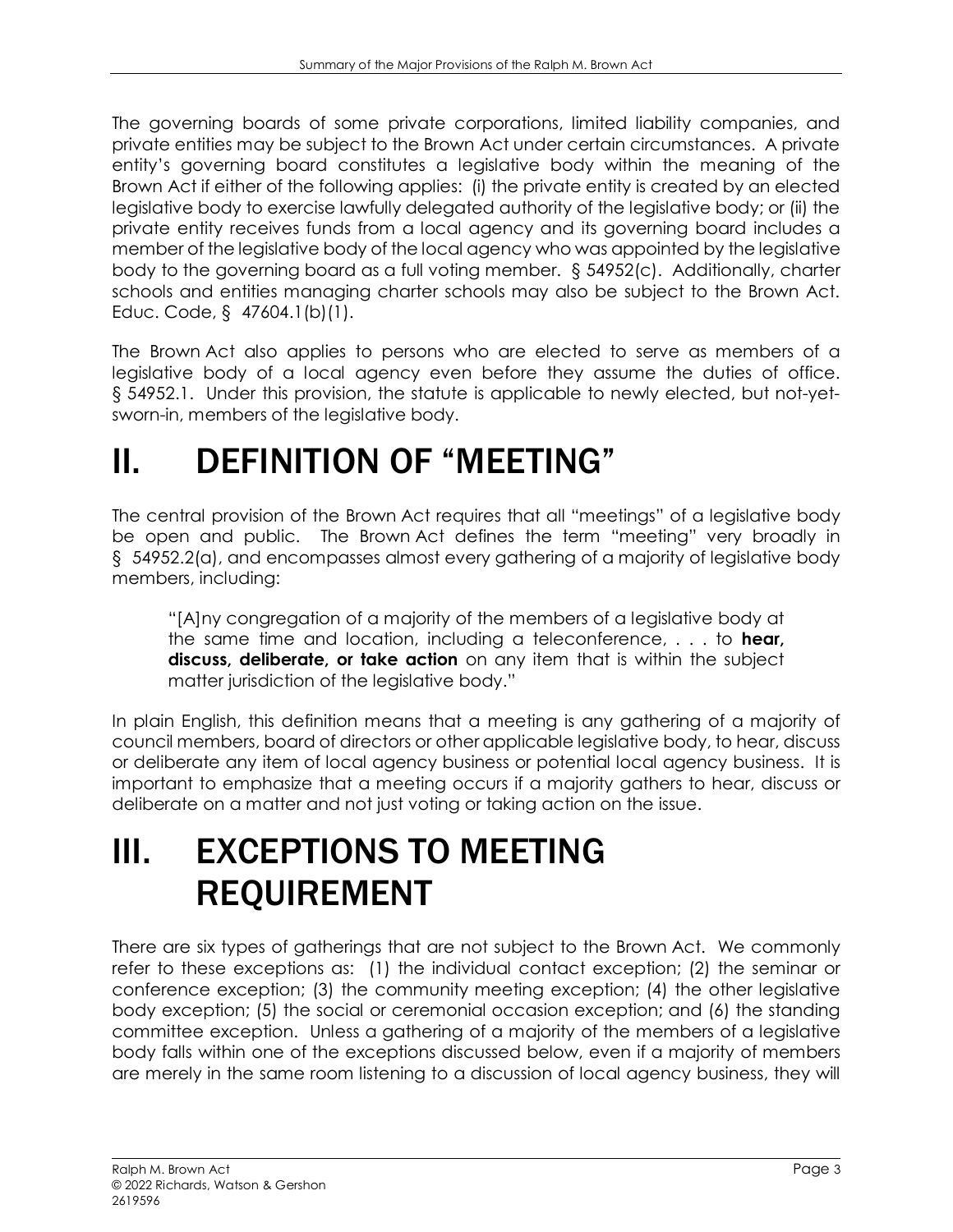be participating in a meeting within the meaning of the Brown Act that requires notice, an agenda, and a period for public comment.

## A. The Individual Contact Exception

Conversations, whether in person, by telephone, video conferencing, or other means, between a member of a legislative body and any other person do not constitute a meeting under the Brown Act.  $\S 54952.2(c)(1)$ . However, such contacts may constitute a "serial meeting" (discussed below) in violation of the Brown Act, if the individual also makes a series of individual contacts with other members of the legislative body, and communications with these other members are used to "discuss, deliberate, or take action on any item of business that is within the subject matter jurisdiction of the legislative body." § 54952.2(a).

### B. The Seminar or Conference Exception

Attendance by a majority of the legislative body at a seminar, conference or similar educational gathering is generally exempted from Brown Act requirements. § 54952.2(c)(2). However, in order to qualify under this exception, the seminar or conference must be open to the public and must involve issues of general interest to the public or to local agencies. Attendance at a California League of Cities or California Contract Cities seminar is an example of an educational gathering that fulfills these requirements. However, as with many of the exceptions, this exception will not apply if a majority of legislative body members discuss among themselves items of specific business relating to their own local agency other than as part of the scheduled program.

## C. The Community Meeting Exception

The community meeting exception allows a majority of legislative body members to attend privately sponsored neighborhood meetings, town hall forums, chamber of commerce lunches or other community meetings at which issues of local interest are discussed. § 54952.2(c)(3). In order to fall within this exception, however, the community meeting must satisfy specific criteria. First, the community meeting must be "open and publicized." Therefore, a homeowners' association meeting restricted to the residents of a particular development and only publicized to those residents cannot be attended by a majority of the legislative body without following the Brown Act requirements because the meeting does not qualify for the exception. And again, for those meetings that fall within the community meeting exception, a majority of legislative body members cannot discuss among themselves items of business of their own local agency other than as part of the scheduled program.

## D. The Other Legislative Body Exception

This exception allows a majority of members of any legislative body to attend open and noticed meetings of other legislative bodies of their local agency, or of another local agency, without treating such attendance as a meeting of the body. § 54952.2(c)(4).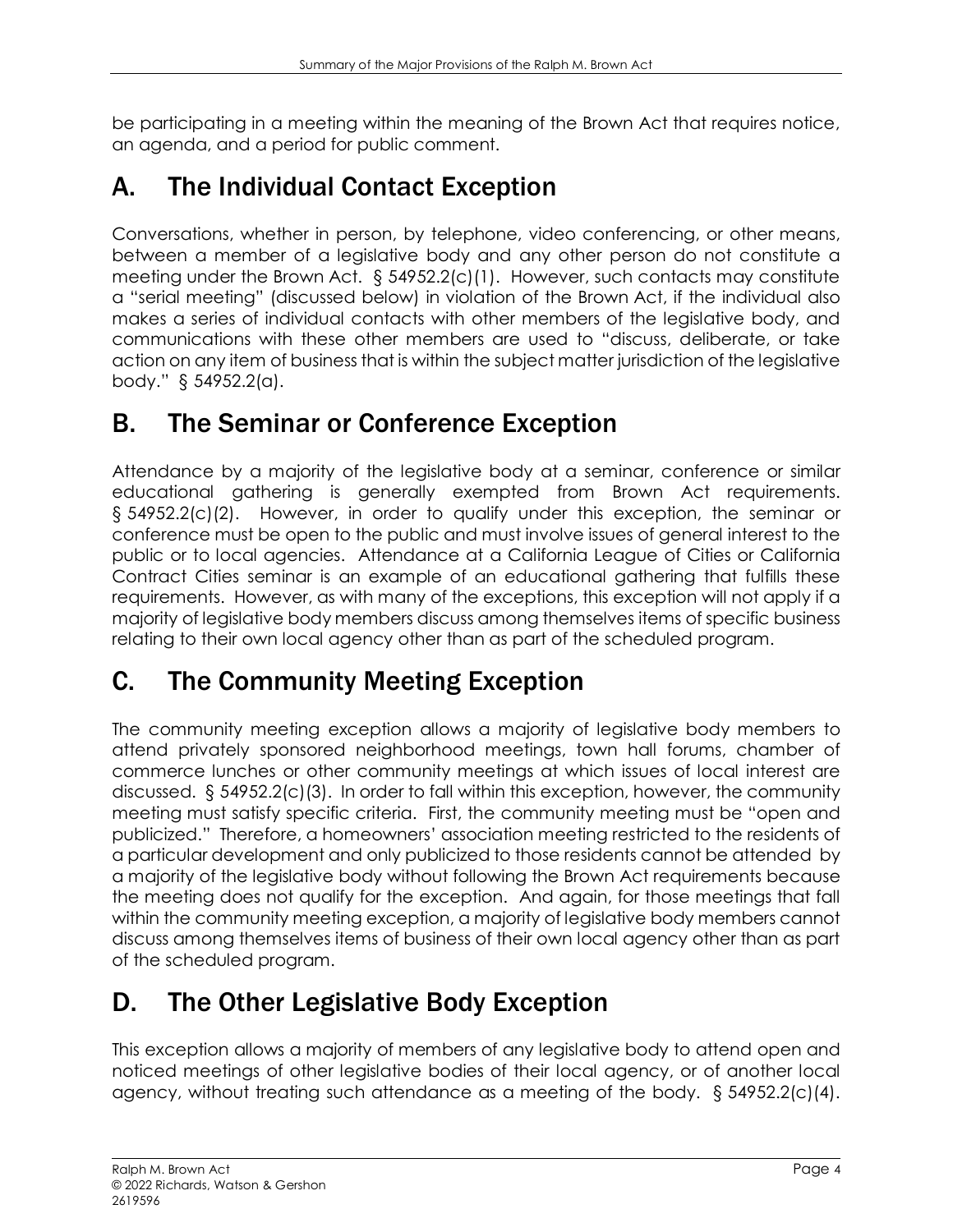Of course, the legislative body members are prohibited from discussing items of business of their local agency among themselves other than as part of the scheduled meeting.

## E. The Social or Ceremonial Occasion Exception

As has always been the case, the Brown Act does not apply to attendance by a majority of the legislative body members at purely social or ceremonial occasions. § 54952.2(c)(5). This exception only applies if a majority of legislative body members do not discuss among themselves items of business of their local agency.

## F. The Standing Committee Exception

The standing committee exception allows members of a legislative body, who are not members of a standing committee of that body, to attend an open and noticed meeting of the committee without making the gathering a meeting of the full legislative body itself. § 54952.2(c)(6). If a majority of the legislative body is created by the attendance of the additional members, the legislative body members who are not members of the standing committee may attend only as "observers." This means that the noncommittee members of the legislative body should not speak at the standing committee's meeting, sit in their usual seat on the dais, or otherwise participate in the meeting. It is generally recommended that, if a standing committee meeting is likely to be attended by other legislative body members, then the meeting should be agendized as a meeting of the whole legislative body. This will allow full participation by all members of the legislative body.

# IV. PERMITTED LOCATIONS OF MEETINGS AND TELECONFERENCING

## A. Permitted Locations of Meetings

The Brown Act generally requires all meetings of a legislative body to occur within the boundaries of the local agency. § 54954(b). There are limited exceptions to this rule, however, such as allowing meetings with a legislative body of another local agency in that agency's jurisdiction. Meetings held outside of a local agency's boundaries pursuant to an exception still must comply with agenda and notice requirements, as discussed below.

## B. Teleconferencing

The role of "teleconferencing," or using telephonic and/or video technology in public meetings has expanded significantly during the COVID-19 pandemic.

Because the Brown Act relies on physical, in-person meetings as the primary means to achieve its goals of public participation and transparency, the law has traditionally limited a local agency's ability to use teleconferencing to hold public meetings.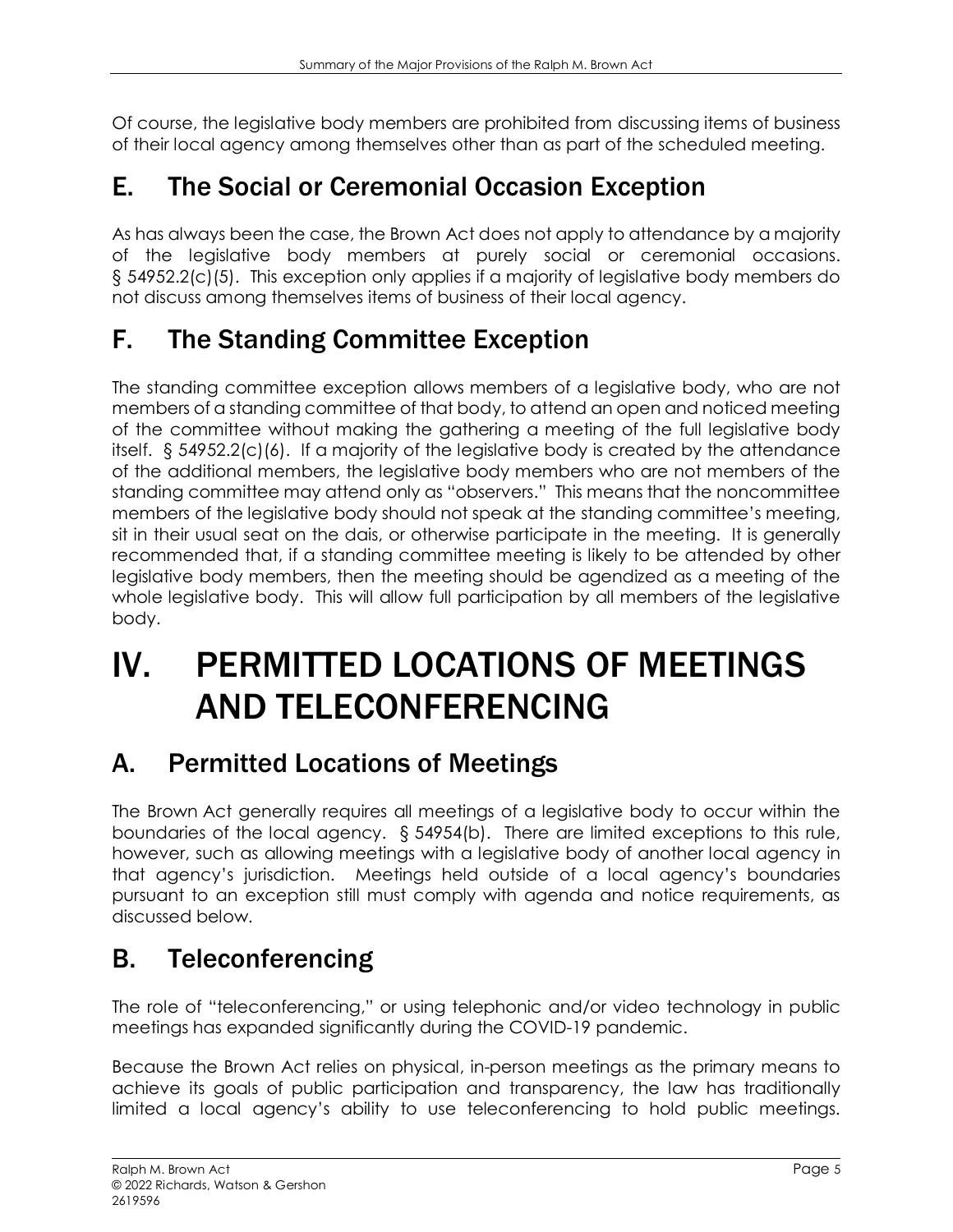Generally, teleconferencing may only be used by members of a legislative body as a way to participate fully in the meeting from remote locations. § 54953(b). If one or more members participate in a meeting via teleconferencing, the following requirements apply to that meeting: (1) the remote location must be connected to the main meeting location by telephone, video or both; (2) the notice and agenda of the meeting must identify the remote location; (3) the remote location must be posted and accessible to the public; (4) all votes must be by roll call; and (5) the meeting must comply with the Brown Act, which includes allowing participation by members of the public present in remote locations. A quorum of the legislative body must participate from locations within the jurisdiction, but other members may participate from outside the jurisdiction. These teleconferencing rules only apply to members of the legislative body. Staff members, attorneys or consultants may participate remotely without following the posting and public access requirements of the teleconferencing rules.

However, on September 16, 2021, Governor Newsom signed AB 361, new legislation that amends the Brown Act to allow local agencies to meet remotely during declared emergencies under certain conditions. § 54953

1) AB 361

AB 361 builds upon Executive Order ("EO") N-29-20, issued by the Governor on March 17, 2020, which relaxed the teleconferencing requirements of the Brown Act to facilitate virtual meetings during the COVID-19 declared emergency.

AB 361 authorizes local agencies to continue meeting remotely without following the Brown Act's standard teleconferencing provisions, including the requirement that meetings be conducted in physical locations, if the meeting is held during a state of emergency proclaimed by the Governor and either of the following applies: (1) state or local officials have imposed or recommended measures to promote social distancing; or (2) the agency has already determined or is determining whether, as a result of the emergency, meeting in person would present imminent risks to the health or safety of attendees. § 54953(e)(1)(A)-(C) "State of emergency" means a state of emergency proclaimed pursuant to Section 8625 of the California Emergency Services Act.

EO N-29-20, which expired September 30, 2021, required legislative bodies to make remote public meetings accessible telephonically or otherwise electronically to all members of the public seeking to observe and to address the local legislative body, and to make reasonable efforts to adhere as closely as reasonably possible to the provisions of the Brown Act. AB 361 adds new procedures and clarifies the requirements for conducting remote meetings as follows:

1. Public Comment Opportunities in Real Time: A legislative body that meets remotely pursuant to AB 361 must allow members of the public to access the meeting via a call-in option or an internet-based service option, and the agenda for the remote meeting must provide an opportunity for members of the public to directly address the body in real time. Although the agency may still ask for public comments to be submitted in advance, the agency cannot require public comments to be submitted in advance of the meeting. § 54953(e)(2)(E).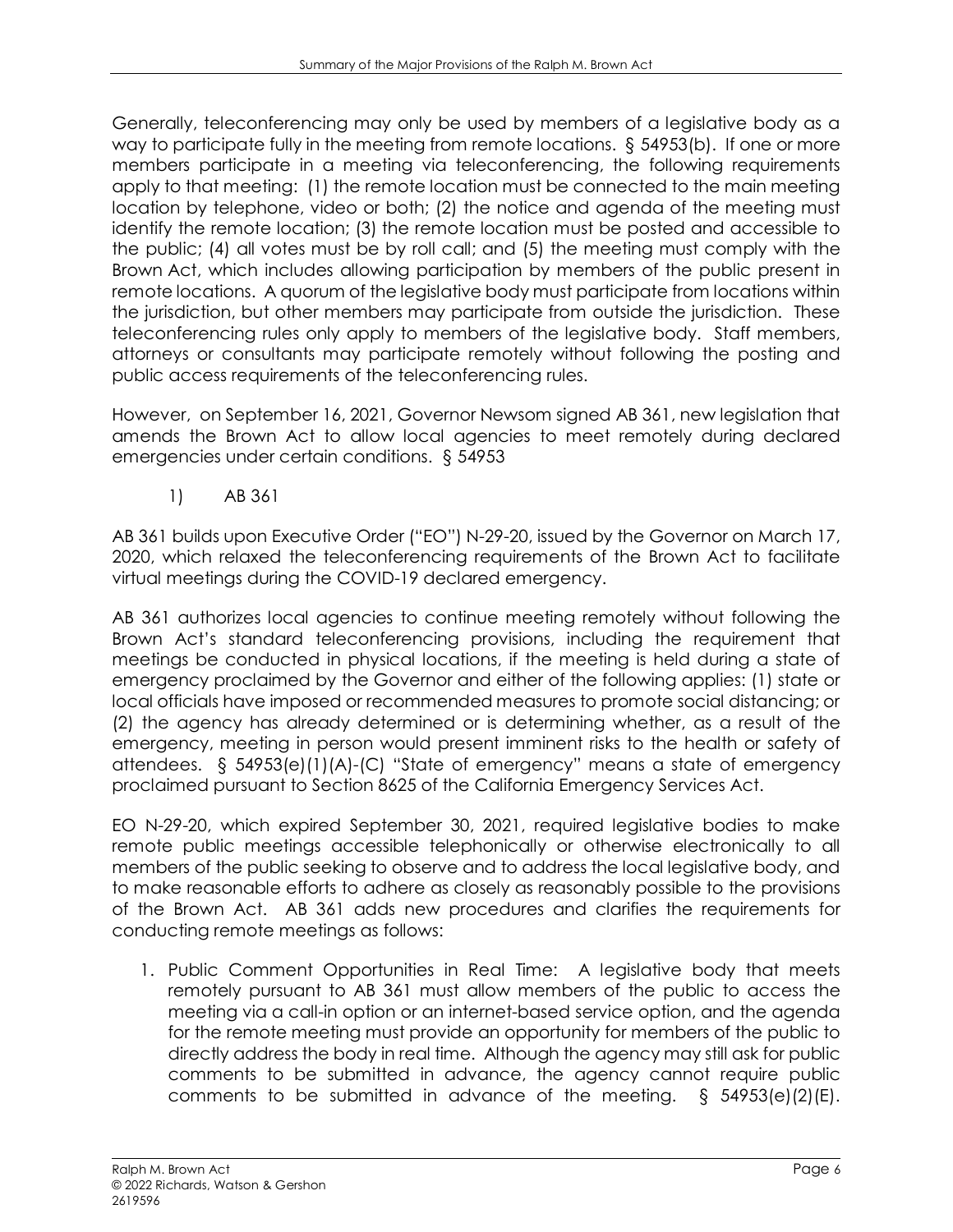Agencies may not close a public comment period until members of the public are given the opportunity to register and the time for that comment period has elapsed, whether it is for a specific agenda item or a general comment period. If an agency does not provide a timed public comment period, but takes public comment separately on each agenda item, it must allow a reasonable amount of time per agenda item to allow members of the public the opportunity to provide public comment, including time to register or "otherwise be recognized for the purpose of providing public comment."  $\S$  54953(e)(2)(G)(ii).

- 2. No Action During Disruptions: In the event of a disruption that prevents the local agency from broadcasting the remote meeting, or in the event of a disruption within the local agency's control that prevents members of the public from offering public comments using the call-in option or internet-based service option, AB 361 prohibits the legislative body from taking any further action on items appearing on the meeting agenda until public access to the meeting via the callin or internet-based options is restored. § 54953(e)(2)(D).
- 3. Periodic Findings: To continue meeting remotely pursuant to AB 361, an agency must make periodic findings that: (1) the body has reconsidered the circumstances of the declared emergency; and (2) the emergency impacts the ability of the body's members to meet safely in person, or state or local officials continue to impose or recommend measures to promote social distancing. 54953(e)(3). These findings should be made not later than 30 days after teleconferencing for the first time pursuant to AB 361, and every 30 days thereafter. We recommend that after the agency makes these findings for the first time, it place on the agenda (as a placeholder) "reconsideration" of the findings every month thereafter. § 54953(f).

AB 361 will sunset on January 1, 2024. Thus, so long as the conditions set forth above remain in place and a local agency complies with the conditions set forth above, it may hold remote meetings pursuant to AB 361.

# V. ADA COMPLIANCE

Pursuant to Section 54953.2, all meetings of a legislative body, other than closed session meetings or parts of meetings involving a closed session, are required to be held in a location and conducted in a manner that complies with the Americans with Disabilities Act of 1990.

However, local agencies must ensure that remote meetings are conducted in a manner that allows persons with a disability to participate to the fullest extent possible. Additionally, if requested, the agenda and documents in the agenda packet shall be made available in alternative formats to persons with a disability. § 54954.1. The agenda shall include information regarding how, to whom and when a request for disabilityrelated modification or accommodation, including auxiliary aids or services, may be made by a person with a disability who requires a modification or accommodation in order to participate in the meeting. § 54954.2.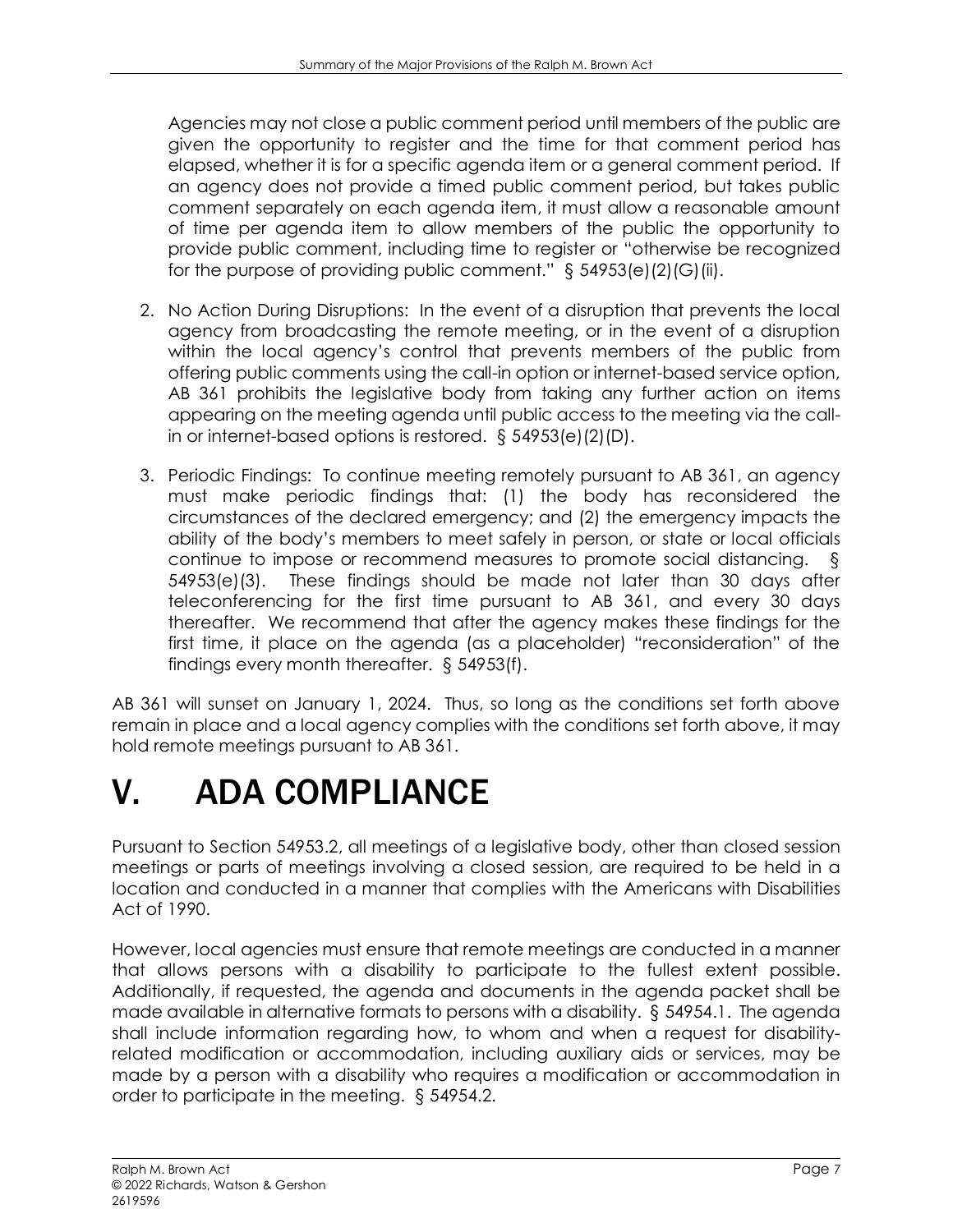## VI. SIMULTANEOUS OR SUCCESSIVE MEETINGS

A legislative body that has convened a meeting and whose membership constitutes a quorum of any other legislative body may convene a meeting of that other legislative body, simultaneously or successively, only if a clerk or a member of the convened legislative body announces the following prior to convening the simultaneous or successive meeting:

- 1) There is a subsequent legislative body;
- 2) The compensation or stipend, if any, each member may receive as a result of the multiple meetings; and
- 3) The form of the compensation or stipend that will be provided.

The compensation and stipend is not required to be announced if it is listed in a statute without additional compensation authorized by the local agency, and in any case, the announced compensation must not include amounts reimbursed for actual and necessary expenses incurred by a member in the performance of his or her official duties. § 54952.3.

# VII. SERIAL MEETINGS

In addition to regulating all gatherings of a majority of the members of a legislative body, the Brown Act also addresses certain contacts between individual members of the legislative body. On the one hand, the Brown Act specifically provides that nothing in the Act is intended to impose requirements on individual contacts or conversations between a member of a legislative body and any other person. § 54952.2(c)(1). This provision even applies to individual contacts between two members of the legislative body (the individual contact exception to the "meeting" described above). Despite this exception, however, the Brown Act prohibits "serial meetings." § 54952.2(b)(1).

A serial meeting is a series of meetings or communications, either in person or by other means, between individual members of the legislative body in which ideas are exchanged among a majority of a legislative body. A serial meeting can occur even though a majority of legislative body members never gather in a room at the same time. For example, an email response concerning an agency's business circulating among a majority of the members of the legislative body, such as "reply to all," could be considered a serial meeting. A serial meeting typically occurs in one of two ways. The first is when a staff member, a legislative body member or some other person individually contacts a majority of legislative body members and shares ideas among the majority (e.g., "I've talked to members A and B and they will vote 'yes.' Will you?"). Alternatively, member A calls member B, who then calls member C and so on, until a majority of the legislative body has discussed or deliberated or has taken action on the item of business.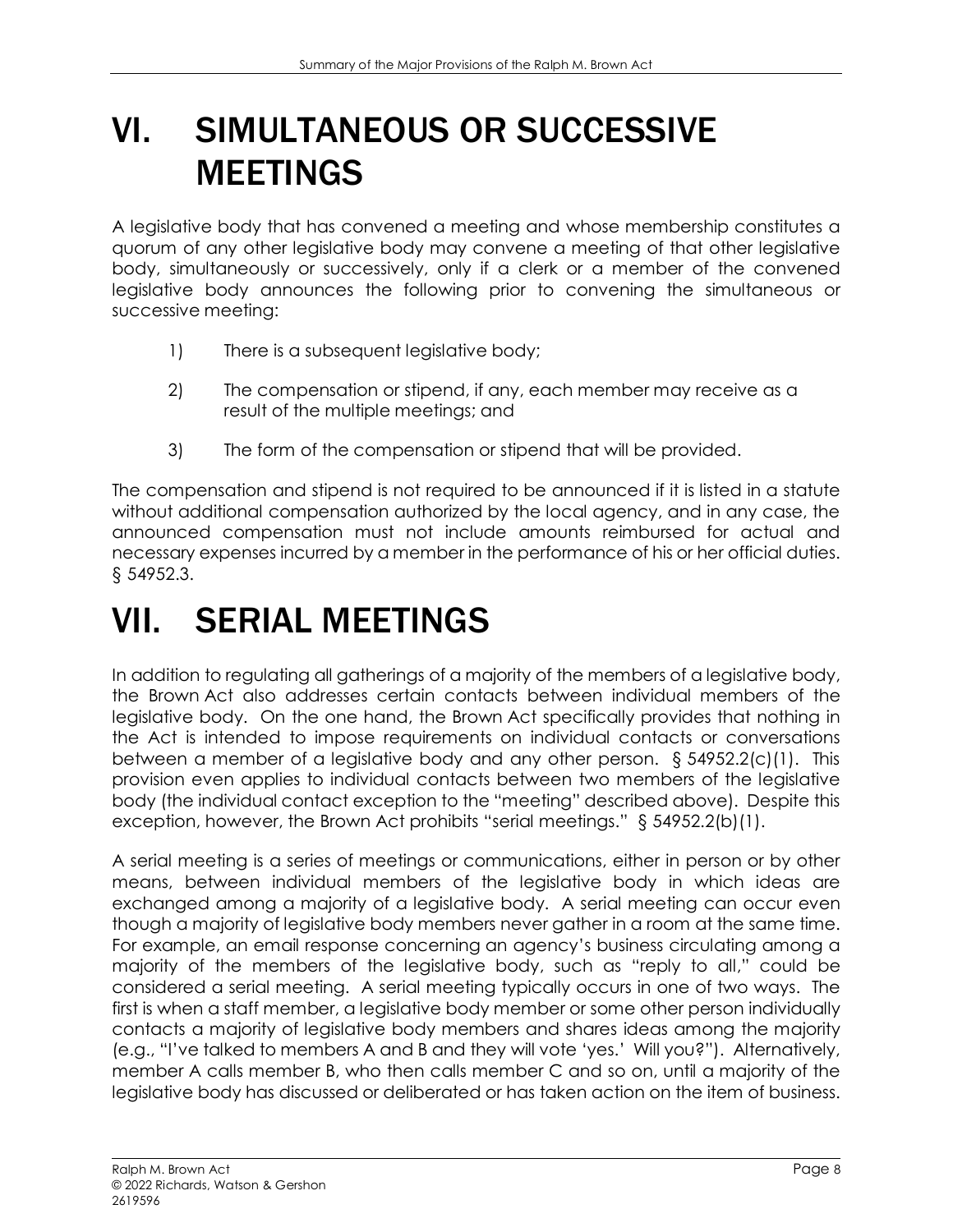The prohibition against serial meetings does not, however, prohibit communications between staff and legislative body members for the purpose of answering questions or providing information regarding a matter that is within the subject matter jurisdiction of the local agency, as long as the staff person does not communicate with other members of the legislative body, the comments or positions of any other member of the legislative body. § 54952.2(b)(2).

Social media interactions between or among members of a legislative body can also raise serial meeting concerns. However, the prohibition against serial meetings does not prevent communication between members of a legislative body and members of the public on internet-based social media platforms to answer questions, provide information to the public, or to solicit information from the public regarding a matter that is within the subject matter jurisdiction of the legislative body provided that: (i) a majority of the members of the legislative body do not use the social media platform to discuss among themselves business of a specific nature that is within the subject matter jurisdiction of the legislative body, and (ii) members of the legislative body do not respond directly to any communication on a social media platform regarding a matter that is within the subject matter jurisdiction of the legislative body that is made, posted, or shared by any other member of the legislative body. § 54952.2(b)(3).

Observing the following guidelines can avoid inadvertent violation of the serial meeting rule.

## A. Contacts with Staff

Staff can inadvertently become a conduit among a majority of a legislative body in the course of providing briefings on items of local agency business. Originally, the California Court of Appeal held that staff briefings of individual city council members do not constitute an illegal serial meeting under the Brown Act unless there was additional evidence that: (1) staff acted as a personal intermediary for other members of the legislative body; and (2) the meetings led to a collective concurrence among members of the legislative body. Following that decision, the state legislature amended Government Code Section 54952.2 in 2008, effective in 2009, to further clarify that staff briefings of individual city council members for the purpose of answering questions or providing information regarding an item of business do not constitute an illegal serial meeting under the Brown Act as long as a staff person does not communicate the comments or positions of a member of the legislative body to other members. Staff briefings must therefore be handled carefully. To avoid having a staff briefing become a serial meeting:

 Staff briefings of members of the legislative body should be "unidirectional" when done on an individual basis for a majority of the legislative body. This means that information should flow from staff to the member, and the member's participation should be limited to asking questions and acquiring information. Otherwise, if multiple members separately give staff direction thereby causing staff to shape or modify their ultimate recommendations in order to reconcile the views of a majority of the members, a violation might occur.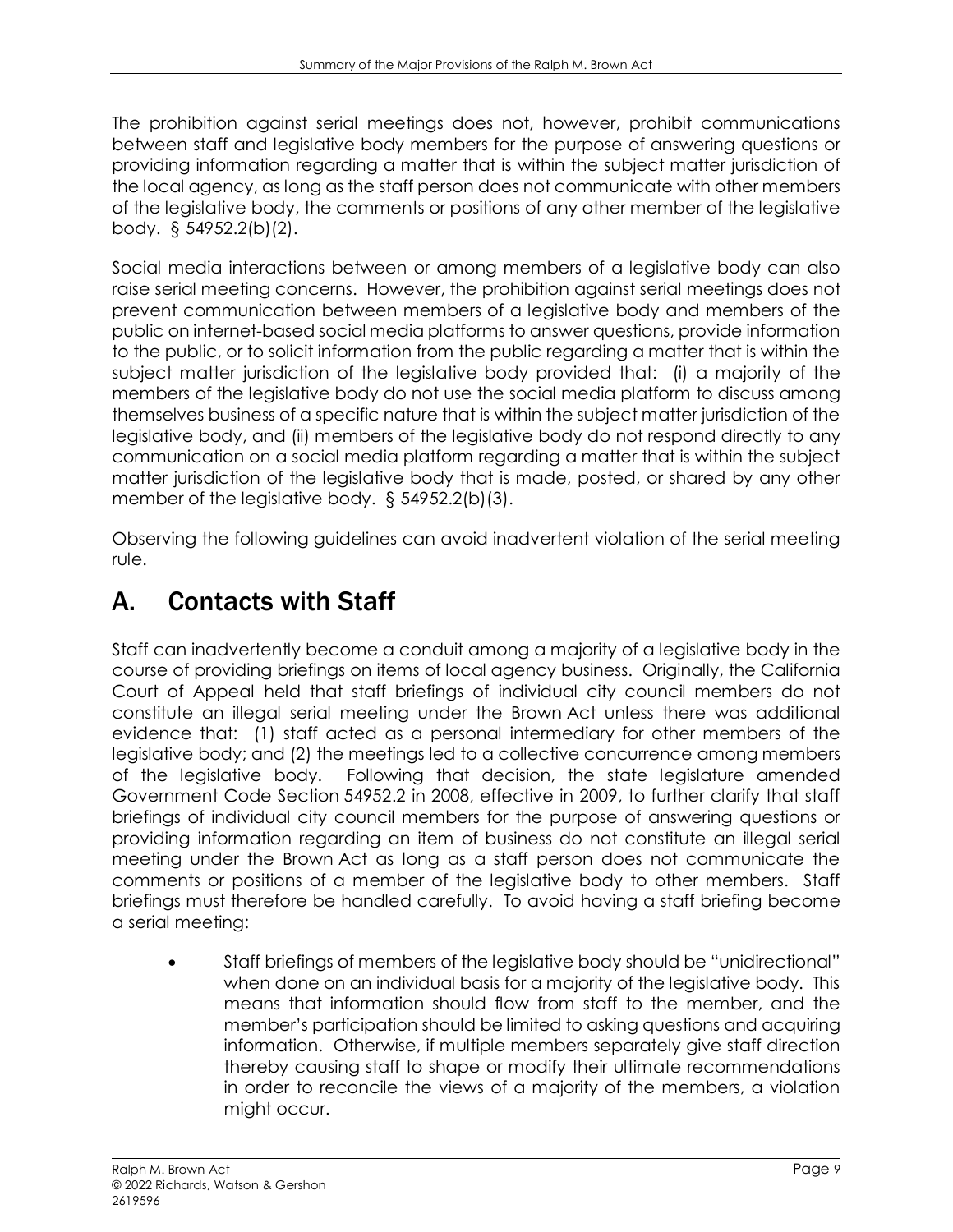- A legislative body member should not ask staff to describe the views of any other members of the legislative body, and staff should not volunteer those views if known.
- Staff may present their views to a legislative body member during an individual contact, but staff should not ask for that member's views unless it is absolutely clear that staff is not discussing the matter with a majority of the legislative body.

### B. Contacts with Constituents, Developers and Lobbyists

A constituent, developer or lobbyist can also inadvertently become an intermediary among a majority of members of a legislative body thereby creating an illegal serial meeting in violation of the Brown Act. Such person's unfamiliarity with the requirements of the Brown Act aggravate this potential problem because they may expect a legislative body member to be willing to commit to a position in a private conversation in advance of a meeting. To avoid violations arising from contacts with constituents, developers and lobbyists:

- State the ground rules "up front." Ask if the person has talked, or intends to talk, with other members of the legislative body about the same subject. If the answer is "yes," then make it clear that the person should not disclose the views of other legislative body member(s) during the conversation.
- Explain to the person that you will not make a final decision on a matter prior to the meeting. For example: "State law prevents me from giving you a commitment outside a noticed meeting. I will listen to what you have to say and give it consideration as I make up my mind."
- Do more listening and asking questions than expressing opinions. If you disclose your thoughts about a matter, counsel the person not to share them with other members of the legislative body.
- Be especially careful with discussions about matters involving "quasijudicial" land use decisions such as subdivision maps, site development plans, conditional use permits or variances. Consult with your city attorney or legal counsel before the meeting in order to avoid any potential problems involving illegal prejudice against the project or illegally receiving evidence about the project outside of the administrative record.

### C. Contacts with Fellow Members of the Same Legislative Body

Direct contacts concerning local agency business with fellow members of the same legislative body – whether through face-to-face or telephonic conversations, notes, letters, online exchanges, email with or to staff members – are the most obvious means by which an illegal serial meeting can occur. This is not to say that a member of a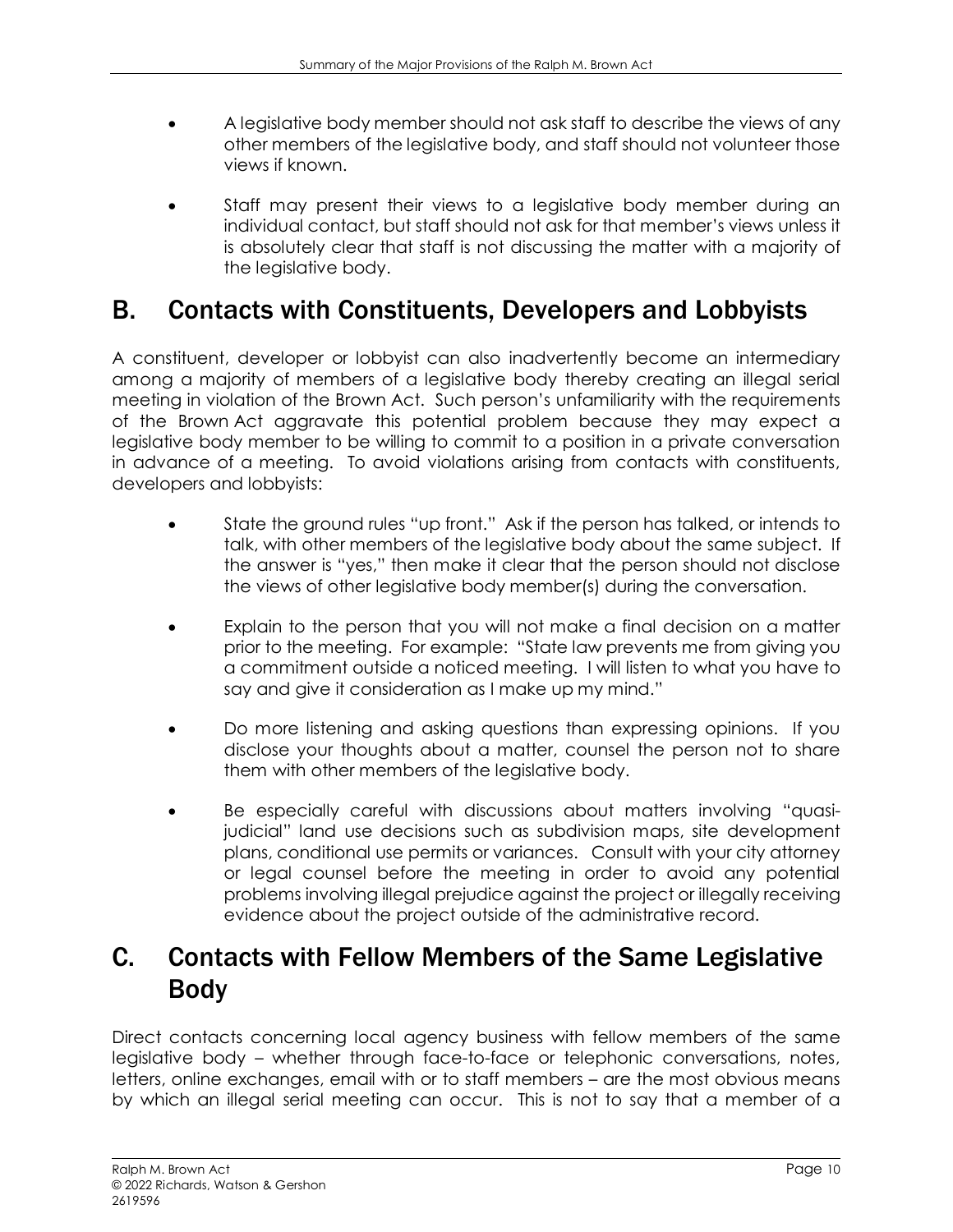legislative body is precluded from discussing items of local agency business with another member of that legislative body outside of a meeting; as long as the communication does not involve a majority of the legislative body, no "meeting" has occurred. There is, however, always the risk that one participant in the communication will disclose the views of the other participant to a third or fourth legislative body member, creating the possibility of a discussion of an item of business outside a noticed public meeting. Therefore, avoid discussing city business with a majority of the members of your legislative body and communicating the views of other legislative body members outside a meeting.

### D. Contacts on Social Media

Social media engagement can also inadvertently lead to concerns of creating an illegal serial meeting in violation of the Brown Act. The Brown Act was previously silent regarding social media and its use by members of a legislative body, leading to uncertainty as to whether certain uses of social media could result in unintended violations of the Brown Act. Assembly Bill 992, passed in 2020 and effective January 1, 2021, amended certain provisions of the Brown Act until January 1, 2026 to clarify allowable uses of social media under the Act.

A member of a legislative body may engage in separate conversations or communications on an internet-based social media platform to answer questions, provide information to the public, or to solicit information from the public regarding a matter that is within the subject matter jurisdiction of the legislative body. However, a majority of the members of the legislative body cannot use the internet-based social media platform to discuss among themselves business of a specific nature that is within the subject matter jurisdiction of the legislative body. Further, a member of the legislative body is prohibited from responding directly to any communication on an internet-based social media platform regarding a matter that is within the subject matter jurisdiction of the legislative body that is made, posted, or shared by any other member of the legislative body. § 54952.2(b)(3)(A). Unlike other serial meeting restrictions that are invoked when there are contacts of a majority of the legislative body, this provision is triggered when there is interaction between as little as two members of a body. For purposes of these provisions, such interaction includes commenting or using digital icons that express reactions to communications made by other members of the legislative body. § 54952.2(b)(3)(B)(i). Thus, it is now clear that "liking" a post or using a digital icon is considered a discussion under the Brown Act.

Therefore, to avoid violations arising from social media engagement, members of a legislative body should avoid interacting on social media platforms with any other members of their legislative body regarding matters within the subject matter jurisdiction of the legislative body.

These suggested rules of conduct may seem unduly restrictive and impractical, and may make acquisition of important information more difficult or time-consuming. Nevertheless, following them will help assure that your conduct comports with the Brown Act's goal of achieving open government. If you have questions about compliance with the Act in any given situation, you should seek advice from your city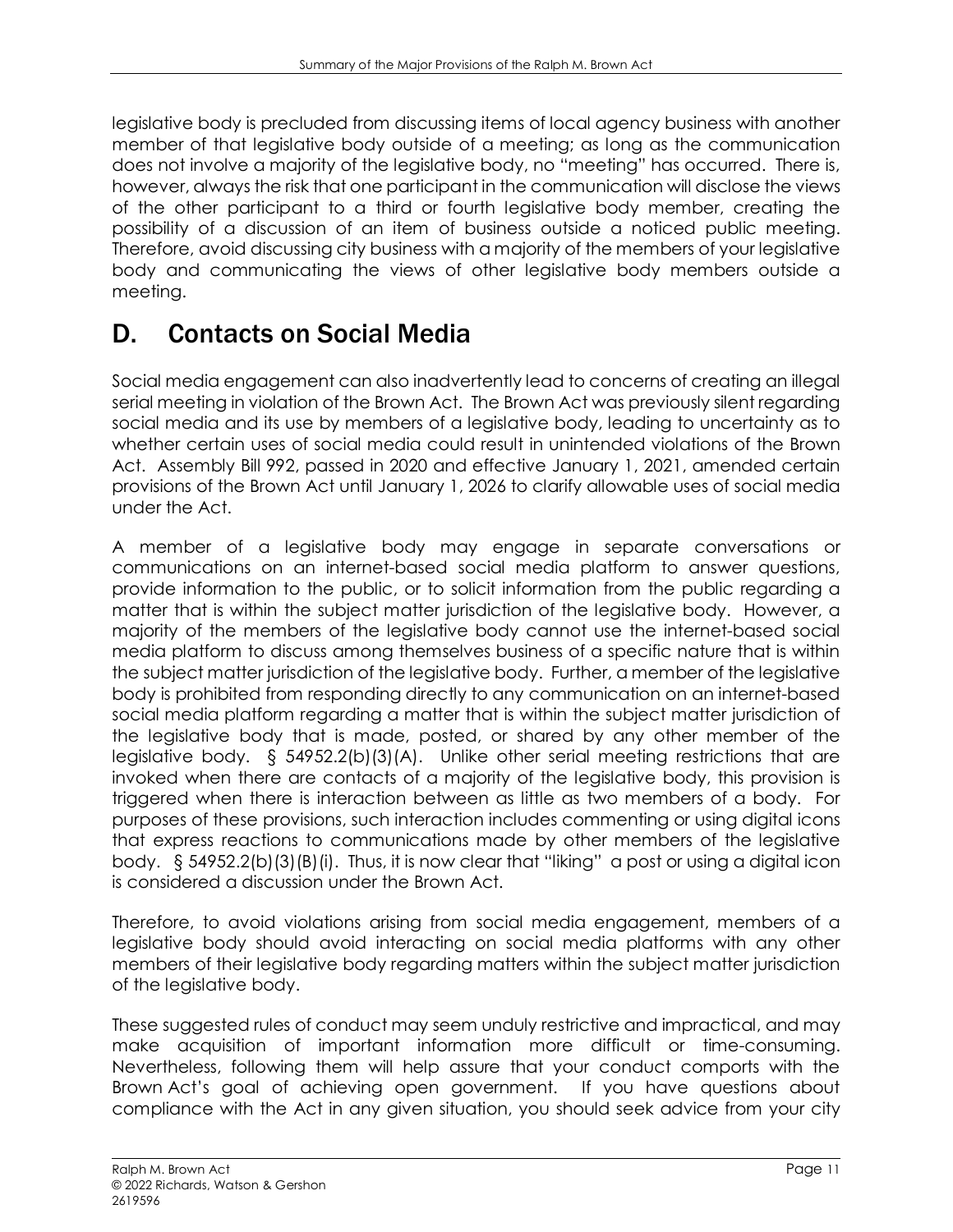attorney or legal counsel. Adherence to the foregoing guidelines is not a substitute for securing advice from your legal counsel.

# VIII. NOTICE, AGENDA AND REPORTING REQUIREMENTS

### A. Time of Notice and Content of Agenda

Two key provisions of the Brown Act which ensure the public's business is conducted openly are the requirements that legislative bodies publicly post agendas prior to their meetings, (§§ 54954.2, 54955, 54956 and 54957.5) and that no action or discussion may occur on items or subjects not listed on the posted agenda (§ 54954.2). The limited exceptions to the rule against discussing or taking action not on a posted agenda are discussed further below.

Legislative bodies, except advisory committees and standing committees, are required to establish a time and place for holding regular meetings. § 54954(a). A "regular" meeting is a meeting that occurs on the legislative body's established meeting day. Generally, agendas for a regular meeting must be publicly posted 72 hours in advance of the meeting in a place that is freely accessible to the public.

Agendas must contain a brief general description of each item of business to be transacted or discussed at the meeting. § 54954.2(a). The description should inform the public of the "essential nature" of the matter, but need not exceed 20 words. *San Diegans for Open Government v. City of Oceanside*, 4 Cal. App. 5th 637 (2016).

Courts will not uphold a challenge to the sufficiency of an agenda item description when the description provides fair notice of what the agency will consider. The *San Diegans for Open Government* case provides an example of a sufficient agenda description that provides fair notice. In *San Diegans for Open Government*, the Oceanside City Council approved a subsidy agreement with a hotel developer using the following agenda item description:

Adoption of a resolution to approve: 1. An Agreement Regarding Real Property (Use Restrictions) between the City of Oceanside and SD Malkin Properties Inc. to guarantee development and use of the property as a full service resort consistent with the entitlements for the project; 2. An Agreement Regarding Real Property to provide a mechanism to share Transient Occupancy Tax (TOT) generated by the Project; 3. A Grant of Easement to permit construction of a subterranean parking garage under Mission Avenue; 4. A report required by AB 562 prepared by Paul Marra of Keyser Marston and Associates documenting the amount of subsidy provided to the developer, the proposed start and end date of the subsidy, the public purpose of the subsidy, the amount of the tax revenue and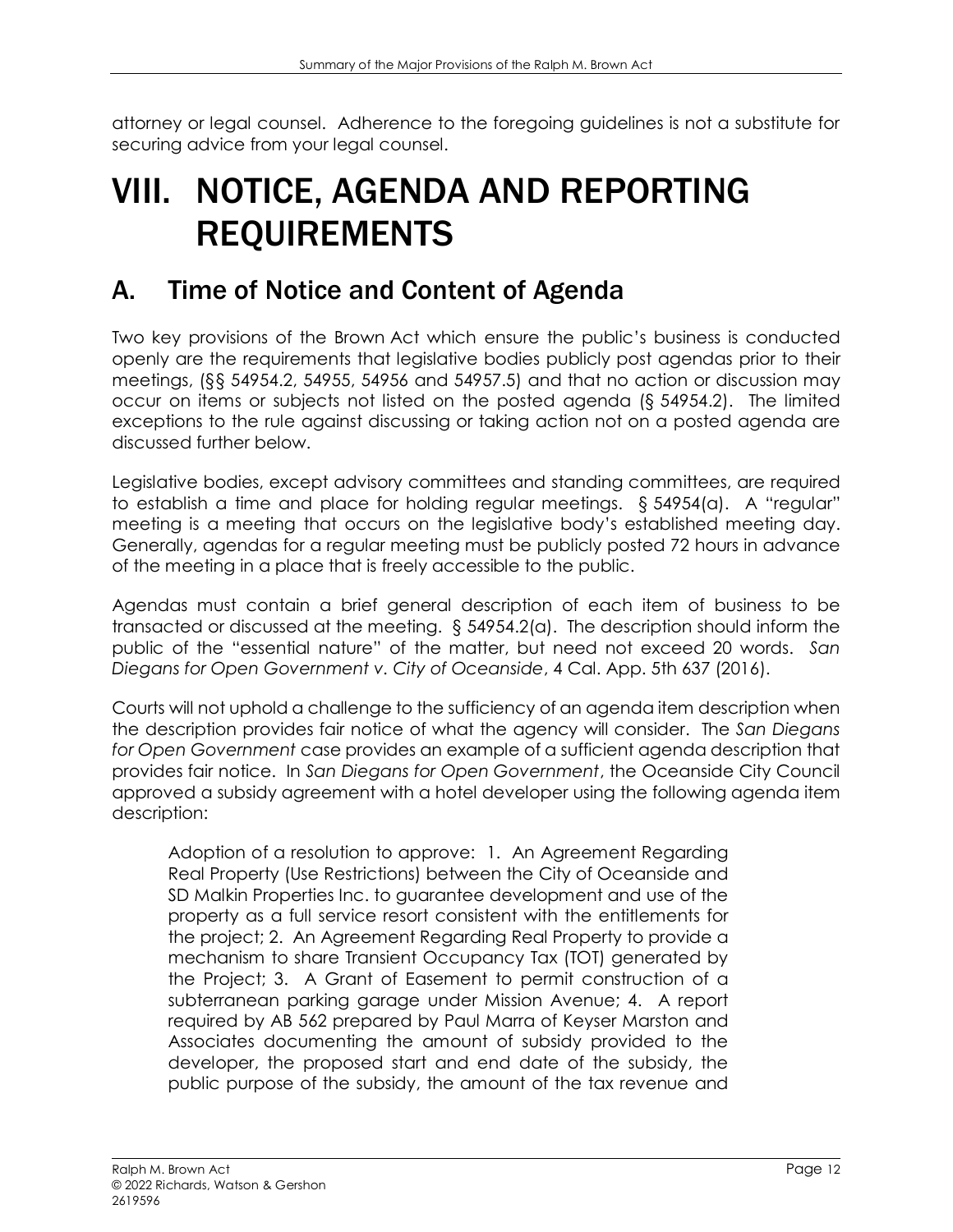jobs generated by the project; and 5. A License Agreement to permit construction staging for the project on a portion of Lot 26.

The court ruled that this agenda description complied with the requirements of Government Code Section 54954.2 because the agenda description expressly gave the public notice that the council would consider a fairly substantial development of publicly owned property as a hotel, that the City would share the transient occupancy tax generated by the project and that the transaction would involve a subsidy by the City. Additional information, while helpful, was not necessary to provide fair notice of the essential nature of the action under state law. The court found that the language of the agenda, considered as a whole, provided more than a "clue" that the City planned to provide the developer with a substantial and ongoing financial subsidy in exchange for the project.

In contrast, in *Hernandez v. Town of Apple Valley*, 7 Cal. App. 5th 194 (2017), the court held that the Apple Valley Town Council's agenda description was insufficient. There, the Apple Valley Town Council adopted three resolutions that called for a special election related to an initiative to adopt a commercial specific plan and the filing of arguments and rebuttal arguments for and against the initiative. In addition, the Town Council adopted a Memorandum of Understanding ("MOU") that authorized the acceptance of a gift from an interested party, Wal-Mart, to pay for the special election. The agenda description for the matter read "Wal-Mart Initiative Measure" and included a recommendation for action that read "[p]rovide direction to staff."

The court reiterated that the Brown Act requires that each item of business be placed on the agenda. Specifically, the court highlighted that nothing in the agenda description, or even in the agenda packet, indicated that the Town Council was going to consider an MOU to accept a gift from Wal-Mart to pay for a special election to pass the initiative. The court concluded that the City violated the Brown Act by omitting the MOU from the agenda description because the omission meant that the plaintiff was given no notice of the item of business.

Furthermore, agendas should make clear whether items may be acted on or whether they are informational only. Thus, if an agenda for a meeting states that the legislative body will only "discuss" an item, the legislative body may not take an "action" on that item.

Agendas must also be posted on the local agency's website, if one exists, for City Council meetings, and meetings of any other legislative body where some members are City Council members and are compensated for their appearance. While the language of the 72 hour posting requirement appears absolute, the California Attorney General opined that technical difficulties, such as a power failure, cyber-attack or other thirdparty interference that prevents a local agency from posting its agenda on its website for the full 72 hours will not necessarily preclude the legislative body from lawfully holding its meeting. 99 Ops. Cal. Atty. Gen. 11 (2016). Whether a public meeting may continue as scheduled requires a fact specific analysis that turns on whether the local agency has otherwise "substantially complied" with the Brown Act's agenda posting requirements by properly posting a physical agenda and making other "reasonably effective efforts"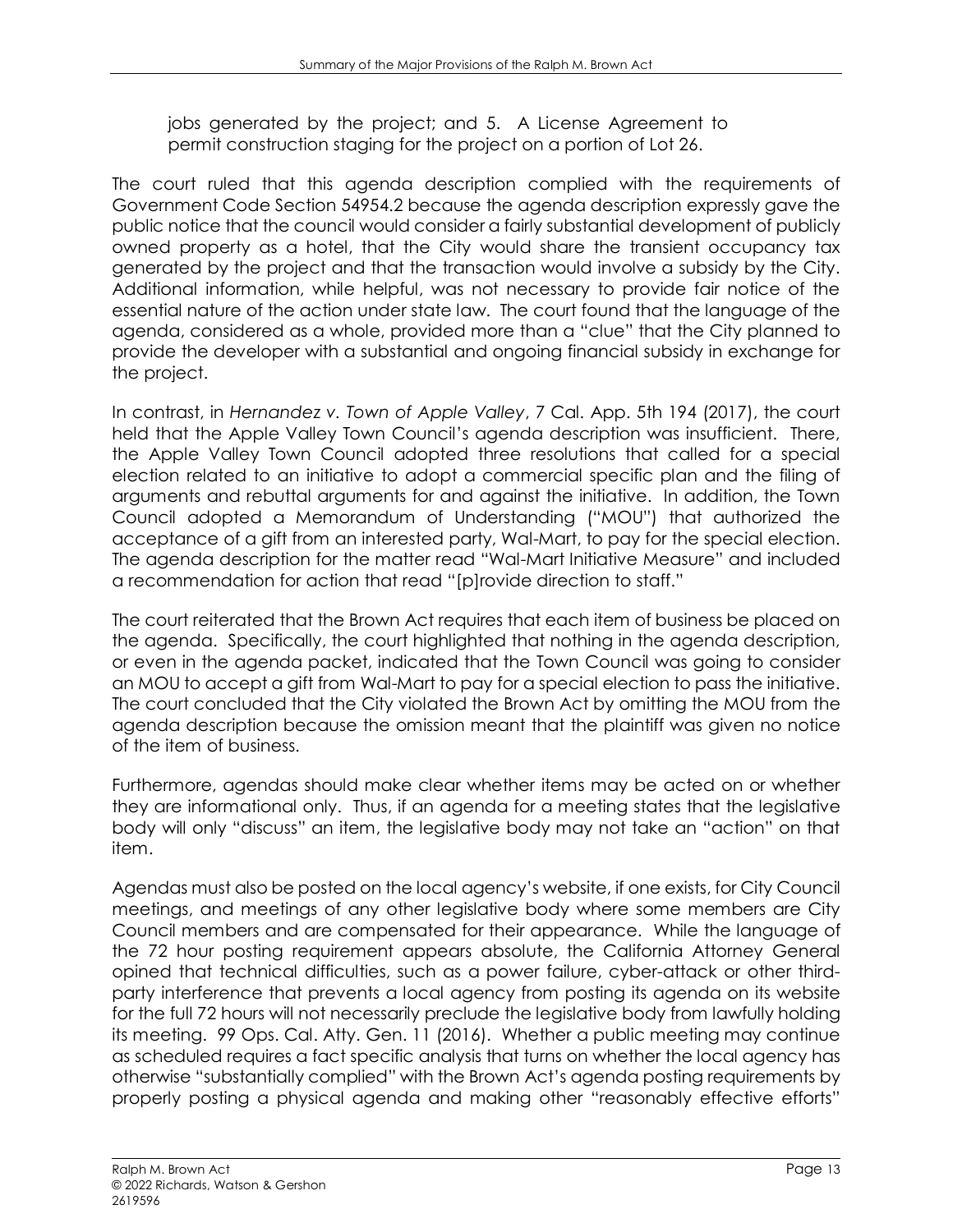(such as making the agenda available on social media or some other alternative website) to notify the public of the meeting.

Please note that the adoption of a CEQA document, such as an environmental impact report or a negative declaration, by a Planning Commission or a City Council is a distinct item of business separate from the item approving the project and must be expressly described in an agenda.

A "special" meeting is a meeting that is held at a time or place other than the time and place established for regular meetings. For special meetings, the "call and notice" of the meeting and the agenda must be posted, including in some cases on the local agency's website at least 24 hours prior to the meeting. § 54956. Additionally, each member of the legislative body must personally receive written notice of the special meeting either by personal delivery or by "any other means" (such as facsimile, email or U.S. mail) at least 24 hours before the time of the special meeting, unless they have previously waived receipt of written notice. Members of the press (including radio and television stations) and other members of the public can also request written notice of special meetings and, if they have, then that notice must be given at the same time notice is provided to members of the legislative body.

An "emergency" meeting may be called to address certain emergencies, such as a terrorist act or crippling disaster, without complying with the 24-hour notice requirement. Certain requirements apply for notifying the press and for conducting closed sessions as part of those meetings and except as specified, all other rules governing special meetings apply. § 54956.5.

Both regular and special meetings may be adjourned to another time. Notices of adjourned meetings must be posted on the door of the meeting chambers where the meeting occurred within 24 hours after the meeting is adjourned. § 54955. If the adjourned meeting occurs more than five days after the prior meeting, a new agenda for that adjourned meeting must be posted 72 hours in advance of the adjourned meeting. § 54954.2(b)(3).

The Brown Act requires local agencies to mail the agenda or the full agenda packet to any person making a written request no later than the time the agenda is posted or is delivered to the members of the body, whichever is earlier. Additionally, a local agency with an internet website must send a website link to or a copy of the agenda or the full agenda packet by email, if a person requests that the documents be sent by email. A local agency may charge a fee to recover its costs of copying and mailing. Any person may make a standing request to receive these materials, in which event the request must be renewed annually. Failure by any requestor to receive the agenda does not constitute grounds to invalidate any action taken at a meeting. § 54954.1.

## B. Action and Discussion on Non-agenda Items

The Brown Act also ensures the public's business is conducted openly by restricting a legislative body's ability to deviate from posted agendas. The statute affords a legislative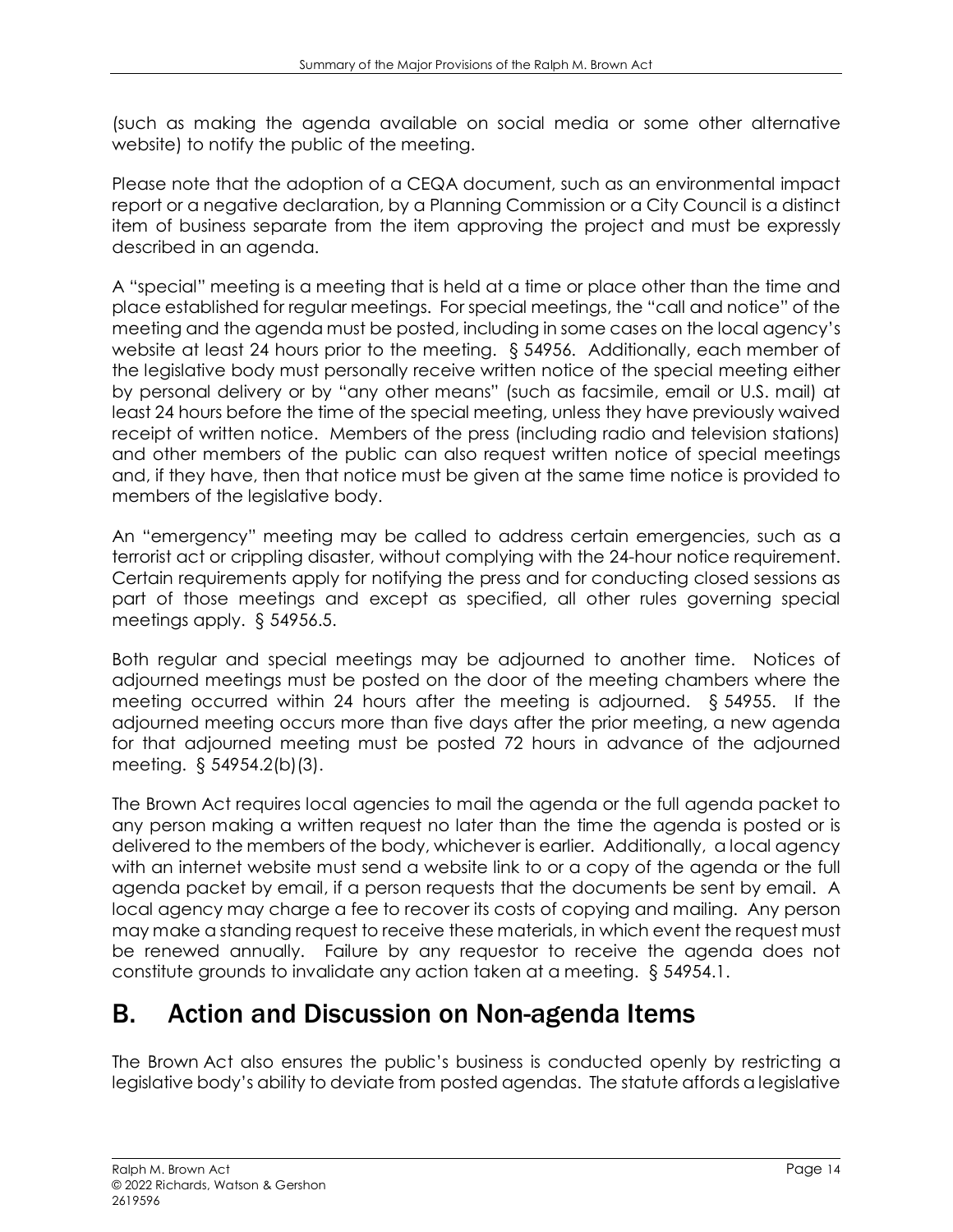body limited authority to act on or discuss non-agenda items at regular meetings, but forbids doing so at special meetings.

As a general rule, a legislative body may not act on or discuss any item that does not appear on the agenda posted for a regular meeting. § 54954.2. This rule does not, however, preclude a legislative body from acting on a non-agenda item that comes to the local agency's attention subsequent to the agenda posting which requires immediate action. In order to utilize this exception, the legislative body must make findings of both components of the exception by a two-thirds vote of those present (by unanimous vote if less than two-thirds of the body is present). This means that if four members of a five-member body are present, three votes are required to add the item; if only three are present, a unanimous vote is required. In addition, an item not appearing on an agenda may be added if the legislative body determines by a majority vote that an emergency situation exists. For purposes of this exception, the term "emergency situation" refers to work stoppages or crippling disasters that severely impair public health, safety, or both.

In addition to the two general exceptions discussed above, a legislative body may also discuss non-agenda items at a regular meeting under the following five additional exceptions:

- Members of the legislative body or staff may briefly respond to statements made or questions posed by persons during public comment periods;
- Members of the legislative body or staff may ask a question for clarification, make a brief announcement or make a brief report on their own activities;
- Members of the legislative body may, subject to the procedural rules of the body, provide a reference to staff or other resources for factual information;
- Members of the legislative body may, subject to the procedural rules of the body, request staff to report back to the legislative body at a subsequent meeting concerning any matter; and
- Members of the legislative body may, subject to the procedural rules of the body, take action to direct staff to place a matter of business on a future agenda.

Therefore, spending a few minutes to discuss whether a matter should be placed on a future agenda or asking staff procedural questions is permissible. *Cruz v. City of Culver City*, 2 Cal.App. 5th 239 (2016). The legislative body may not, however, discuss nonagenda items to any significant degree. This means there should not be long or wideranging question and answer sessions on non-agenda items between the legislative body and the public or between the legislative body and staff. It is important to follow these exceptions carefully and construe them narrowly to avoid tainting an important and complex action by a non-agendized discussion of the item.

The Brown Act contains even more stringent regulations to restrict action on and discussion of non-agenda items at special meetings. In particular, the statute mandates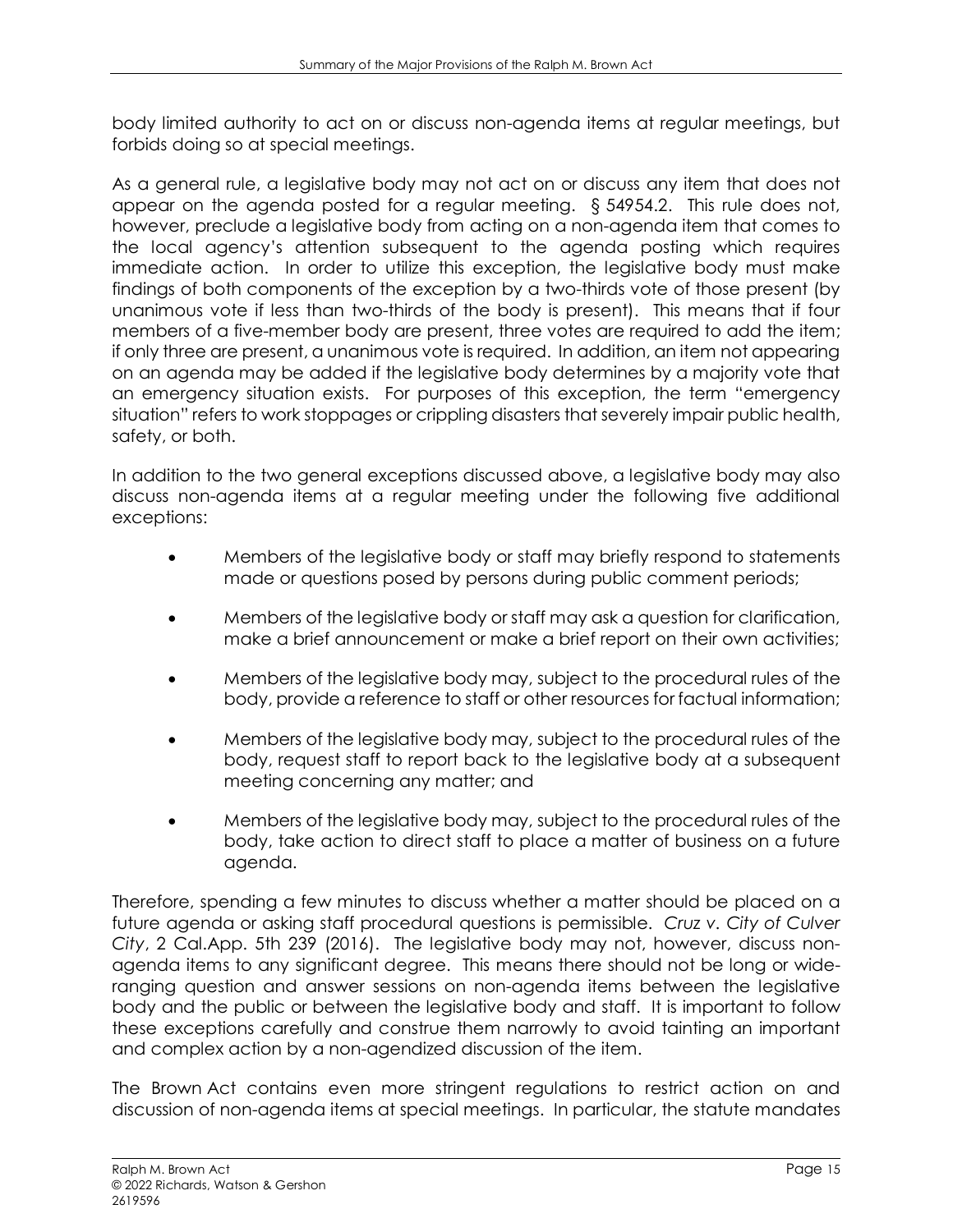that only business that is specified in the "call and notice" of the special meeting may be considered by the legislative body. § 54956. Notwithstanding, a special meeting may not be called to discuss compensation of a local agency executive. § 54956(b).

## C. Reporting of Actions

The Brown Act mandates the public reporting of individual votes or abstentions by members of legislative bodies on any given motion or action. This requirement may be satisfied in most situations by reporting the individual vote or abstention of each member in the minutes of a meeting. § 54953. As of January 1, 2017, the Brown Act also requires that the legislative body orally report a summary of recommendations made with respect to the salary, salary schedule or compensation paid to a local agency executive. The legislative body must issue the report at the same meeting in which the final action on compensation is being considered. § 54953(c).

# IX. PUBLIC PARTICIPATION

## A. Regular Meetings

The Brown Act mandates that every agenda for a regular meeting provide an opportunity for members of the public to directly address the legislative body on any matter that is within the subject matter jurisdiction of the legislative body. § 54954.3(a). In addition, the Brown Act requires the legislative body to allow members of the public to comment on any item on the agenda either before or during the body's consideration of that item. § 54954.3(a). Also, although not required under the Brown Acts, local agencies may consider reading written comments received into the public record by the city clerk, or his or her designee, subject to reasonable time and content limitations imposed in accordance with the requirements outlined in Section C (titled Limitations on the Length and Content of Public Comments) below.

Some local agencies accomplish both requirements by placing a general audience comment period at the beginning of the agenda where the public can comment on both agenda and non-agenda items. Others provide public comment periods as each item or group of items comes up on the agenda, and then leaves the general public comment period to the end of the agenda. Either method is permissible, though public comment on public hearing items must be taken during the hearing.

The Brown Act allows a legislative body to preclude public comments on an agenda item in one limited situation sometimes referred to as the "committee exception" – where the item was considered by a committee, composed solely of members of the body, that held a meeting where public comments on that item were allowed. So, if the legislative body has standing committees (which are required to have agendized and open meetings with an opportunity for the public to comment on agenda items) and the committee has previously considered an item, then at the time the item comes before the full legislative body, the body may choose not to take additional public comments on that item. However, if the version presented to the full legislative body is different from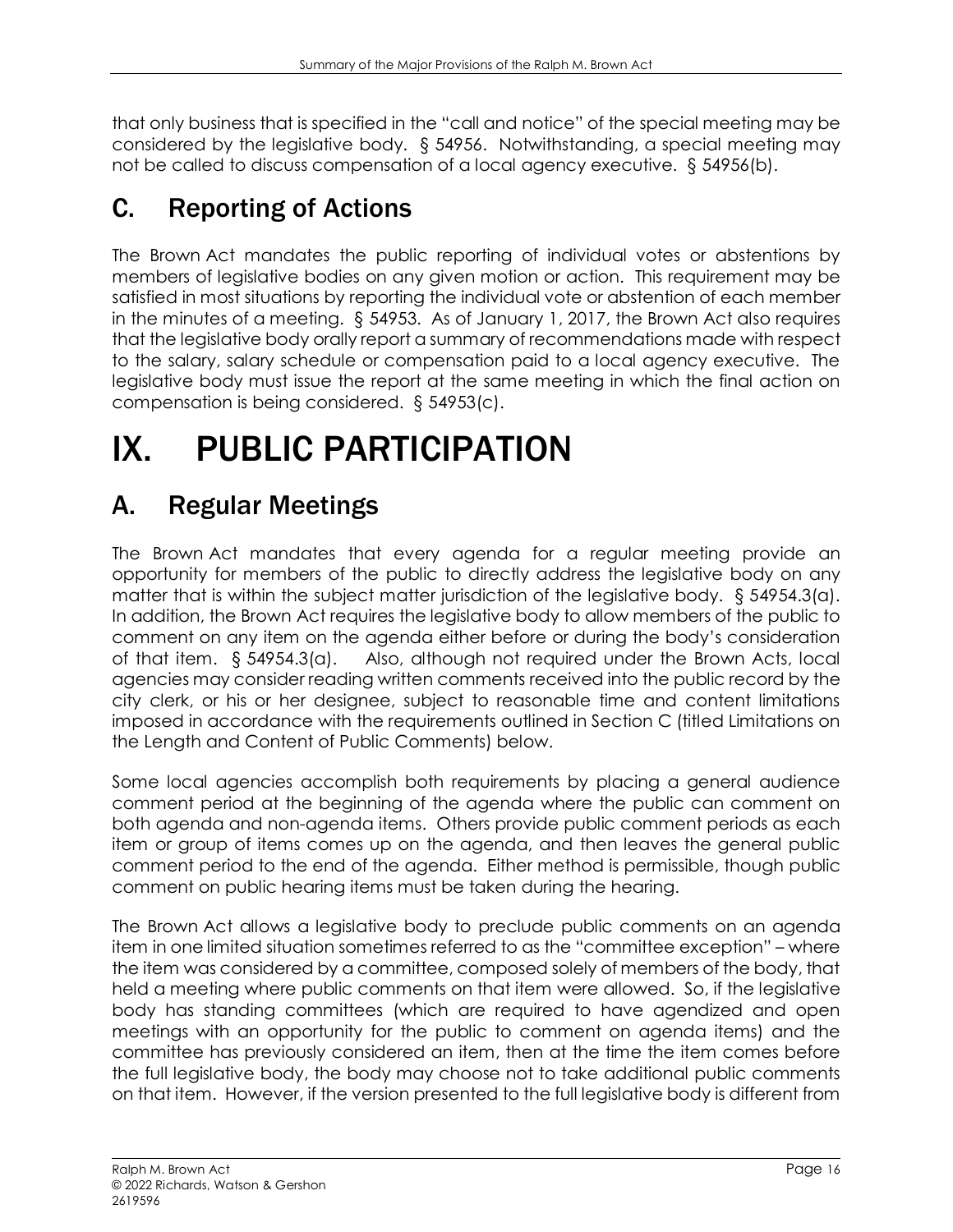the version presented to, and considered by, the committee, then the public must be given another opportunity to speak on that item at the meeting of the full body. § 54954.3.

### B. Public Comments at Special Meetings

The Brown Act requires that agendas for special meetings provide an opportunity for members of the public to address the legislative body concerning any item listed on the agenda before or during the body's consideration of that item. § 54954.3(a). Unlike regular meetings, though, the legislative body does not have to allow public comment on non-agenda matters at a special meeting. Additionally, unlike regular meetings, the exception to the requirement for public comment opportunity for items already considered by a committee (i.e., the "committee exception") does not apply to special meetings. *Preven v. City of Los Angeles*, 32 Cal. App. 5th 925, 936 (2019).

### C. Limitations on the Length and Content of Public **Comments**

A legislative body may adopt reasonable regulations limiting the total amount of time allocated to each person for public testimony. Typical time limits restrict speakers to three or five minutes. If an individual utilizes a translator to give testimony and simultaneous translation equipment is not used, the legislative body must allot at least twice the standard amount of time to the speaker. A legislative body may also adopt reasonable regulations limiting the total amount of time allocated for public testimony on legislative matters, such as a zoning ordinance or other regulatory ordinance. § 54954.3(b). However, setting total time limits per item for any quasi-judicial matter, such as a conditional use permit application, is not recommended because the time restriction could violate the due process rights of those who were not able to speak to the body during the time allotted.

The Brown Act precludes a legislative body from prohibiting public criticism of the policies, procedures, programs or services of the local agency or the acts or omissions of the body. § 54954.3(c). This restriction does not mean that a member of the public may say anything during public testimony. If the topic of the public's comments falls outside the subject matter jurisdiction of the local agency, the legislative body may stop a speaker's comments.

A legislative body also may adopt reasonable rules of decorum that preclude a speaker from disrupting, disturbing or otherwise impeding the orderly conduct of its meetings. § 54954.3(b). The right to publicly criticize a public official does not include the right to slander that official, though the line between criticism and slander is often difficult to determine in the heat of the moment. Care must be given to avoid violating the free speech rights of speakers by suppressing opinions relevant to the business of the legislative body.

Finally, in some circumstances, the use of profanity may serve as a basis for stopping a speaker. It will depend, however, upon what profane words or comments are made and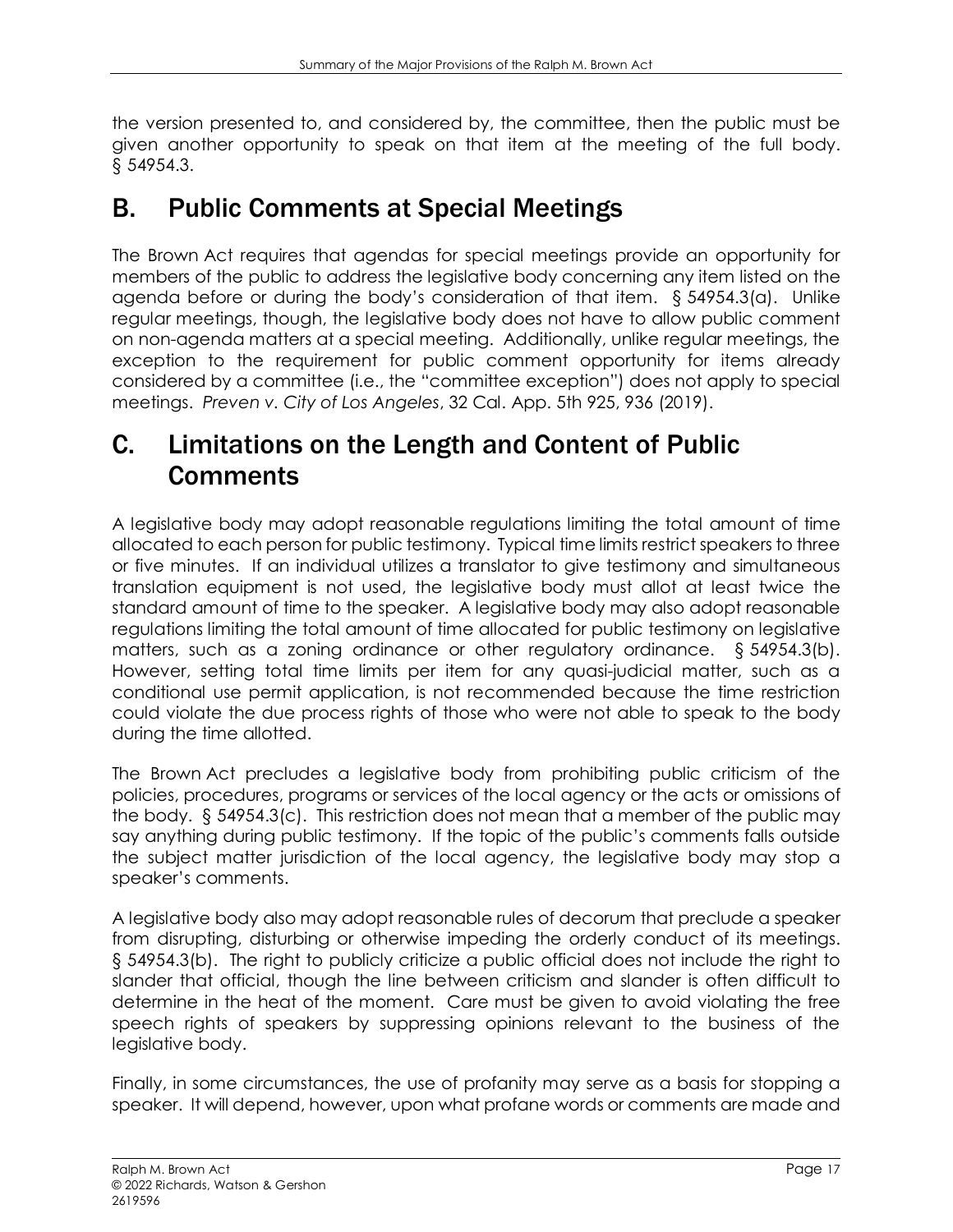the context of those comments. Therefore, no one should be ruled out of order for profanity unless the language both is truly objectionable and causes a disturbance or disruption in the proceeding.

### D. Additional Rights of the Public

The Brown Act grants the public the right to videotape or broadcast a public meeting, as well as the right to make a motion picture or still camera record of such meeting. § 54953.5(a). A legislative body may prohibit or limit recording of a meeting, however, if the body finds that the recording cannot continue without noise, illumination or view obstruction that constitutes, or would constitute, a disruption of the proceedings. § 54953.6.

Any audio or videotape record of an open and public meeting that is made, for whatever purpose, by or at the direction of the local agency is a public record and is subject to inspection by the public consistent with the requirements of the Public Records Act. § 54953.5(b). The local agency must not destroy the tape or film record for at least 30 days following the date of the taping or recording. Inspection of the audiotape or videotape must be made available to the public for free on equipment provided by the local agency.

The Brown Act requires written material distributed to a majority of the body by any person to be provided to the public without delay. This rule is inapplicable, to attorneyclient memoranda, the confidentiality of which was affirmed by the California Supreme Court in *Roberts v. City of Palmdale*, 5 Cal. 4th 363 (1993). However, if non-privileged material is distributed during the meeting and prepared by the local agency, it must be available for public inspection at the meeting. If it is distributed during the meeting by a member of the public, it must be made available for public inspection after the meeting. § 54957.5(c).

If material related to an agenda item is distributed to a majority of the body less than 72 hours prior to an open session of a regular meeting, the writing must be made available at the same time for public inspection at a public office or location that has been designated in advance for such purpose. Each local agency must list the address of the designated office or location on the agendas for all meetings of the legislative body of that agency. § 54957.5(b). Although this Brown Act provision technically requires an agency to list the designated office address on closed session meeting agendas, it does not require an agency to make such closed session documents and materials available for public inspection.

A local agency may also post all documents made available for public inspection pursuant to Section 54957.5(b) on the agency's Internet Web site. However, a local agency may not post the writings to its website in lieu of designating a public office or location for inspection of physical copies of the documents.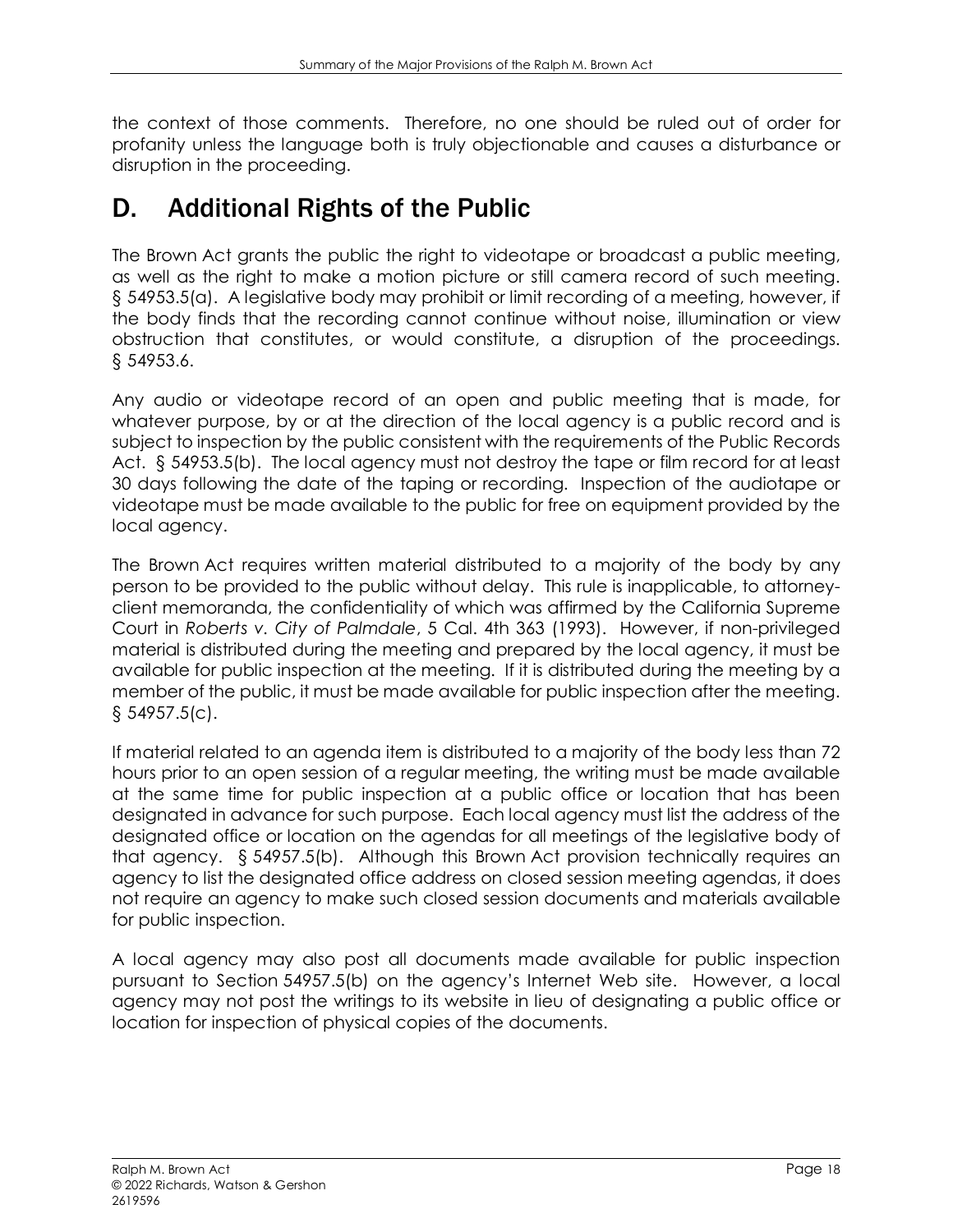We recommend that local agencies implement the following procedures to comply with Section 54957.5(b):

- Place a binder at the agency's principal place of business next to the public counter agenda packet that identifies the contents as follows: "Disclosable public documents related to an open session agenda item on the **\_\_\_\_\_** Agenda Packet distributed by the [AGENCY] to a majority of the [LEGISLATIVE BODY] less than 72 hours prior to the meeting."
- On the agenda template for all meetings, there should be a standard footer or statement that indicates the following: Any disclosable public writings related to an open session item on a regular meeting agenda and distributed by the [AGENCY] to at least a majority of the [LEGISLATIVE BODY] less than 72 hours prior to that meeting are available for public inspection at the **\_\_\_\_\_** Counter at [AGENCY'S PLACE OF BUSINESS] located at [ADDRESS] and [optional] the **\_\_\_\_\_** Counter at the **\_\_\_\_\_** Library located at [LIBRARY ADDRESS] during normal business hours. [Optional] In addition, the Agency may also post such documents on the Agency's Website at [WEBSITE ADDRESS]. During the COVID-19 pandemic, agencies should make these documents available online to the greatest extent possible, especially when public buildings or facilities are temporarily closed to public access.
- On the [AGENCY'S] Website, create a subfolder under the agenda packet folder that identifies the contents of the subfolder as follows: "Disclosable public documents related to an open session agenda item on the **\_\_\_\_\_** Agenda Packet distributed by the [AGENCY] to a majority of the [LEGISLATIVE BODY] less than 72 hours prior to the meeting."
- On all documents made available for public inspection pursuant to Section 54957.5(b), make a notation of the date when distributed to at least a majority of the legislative body and placed in the binder at agency's place of business, [optional] the Library, or [optional] on the agency's Website.
- Charge customary photocopying charges for copies of such documents.

One problem left unaddressed by Section 54957.5(b) is what to do when written materials are distributed directly to a majority of the legislative body without knowledge of staff, or even without the legislative body members knowing that a majority has received it. The law still requires these materials to be treated as public records. Thus, it is a good idea for at least one member of the legislative body to ensure that staff gets a copy of any document distributed to members of the legislative body so that copies can be made for the local agency's records and for members of the public who request a copy.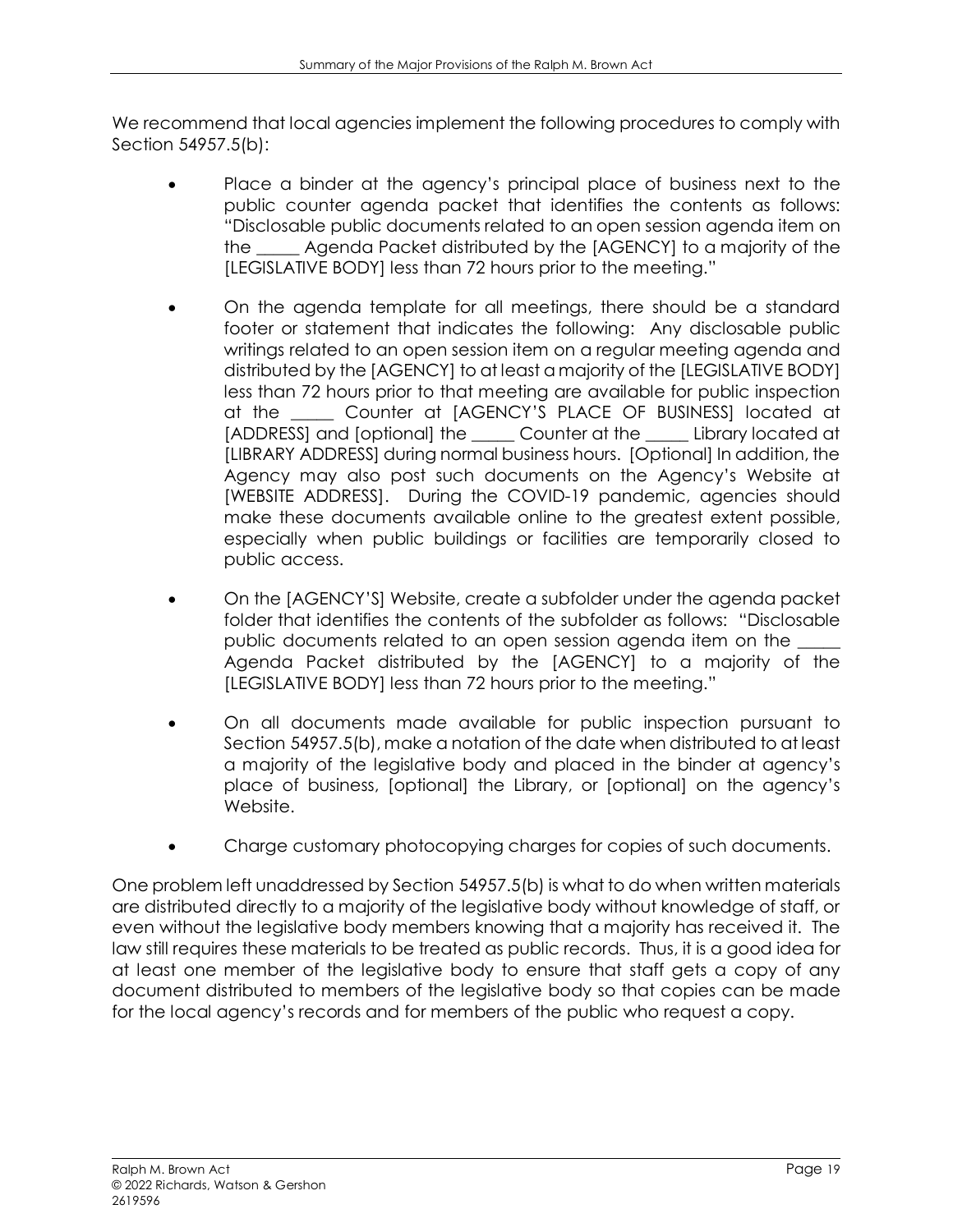# X. CLOSED SESSIONS

The Brown Act allows a legislative body to convene a "closed session" during a meeting in order to meet privately with its advisors on specifically enumerated topics. Sometimes people refer to closed sessions as "executive sessions," which is a holdover term from the statute's early days. Examples of business that may be conducted in closed session include personnel actions and evaluations, threats to public safety, labor negotiations, pending litigation, real estate negotiations and consideration of a response to an audit report. §§ 54956.8, 54956.9, 54957, 54957.6, 54957.75. Political sensitivity of an item is not a lawful reason for a closed session discussion.

The Brown Act requires that closed session business be described on the public agenda. For a litigation threat against a city made outside an open and public meeting to be discussed in closed session it must be included in the agenda packet made available upon request before open meeting. *Fowler v. City of Lafayette*, 46 Cal. App. 5th 360, 370 (2020), *as modified on denial of reh'g* (Mar. 11, 2020), *review denied* (July 22, 2020).

Moreover, there is a "safe harbor" for using prescribed language to describe closed session items on an agenda in that legal challenges to the adequacy of the description are precluded when such language is used. § 54954.5. This so-called "safe harbor" encourages many local agencies to use a very similar agenda format, especially in light of a California Court of Appeal ruling that a local agency substantially complied with the Brown Act's requirement to describe closed session agenda items even though the notice referred to the wrong subsection of Section 54956.9. *Castaic Lake Water Agency v. Newhall County Water District*, 238 Cal.App. 4th 1196 (2015). Audio recording of closed sessions is not required unless a court orders such recording after finding a closed session violation. § 54960.

Closed sessions may be started in a location different from the usual meeting place as long as the location is noted on the agenda and the public can be present when the meeting first begins. Moreover, public comment on closed session items must be allowed before convening the closed session.

After a closed session, the legislative body must reconvene the public meeting and publicly report certain types of actions if they were taken and the vote on those actions. § 54957.1. There are limited exceptions for specified litigation decisions and to protect the victims of sexual misconduct or child abuse. Contracts, settlement agreements or other documents that are finally approved or adopted in closed session must be provided at the time the closed session ends to any person who has made a standing request for all documentation in connection with a request for notice of meetings (typically members of the media) and to any person who makes a request within 24 hours of the posting of the agenda, if the requestor is present when the closed session ends. § 54957.1.

One perennial area of confusion is whether a legislative body may discuss the salary and benefits of an individual employee (such as a city manager) as part of a performance evaluation session under Section 54957. It may not. However, the body may designate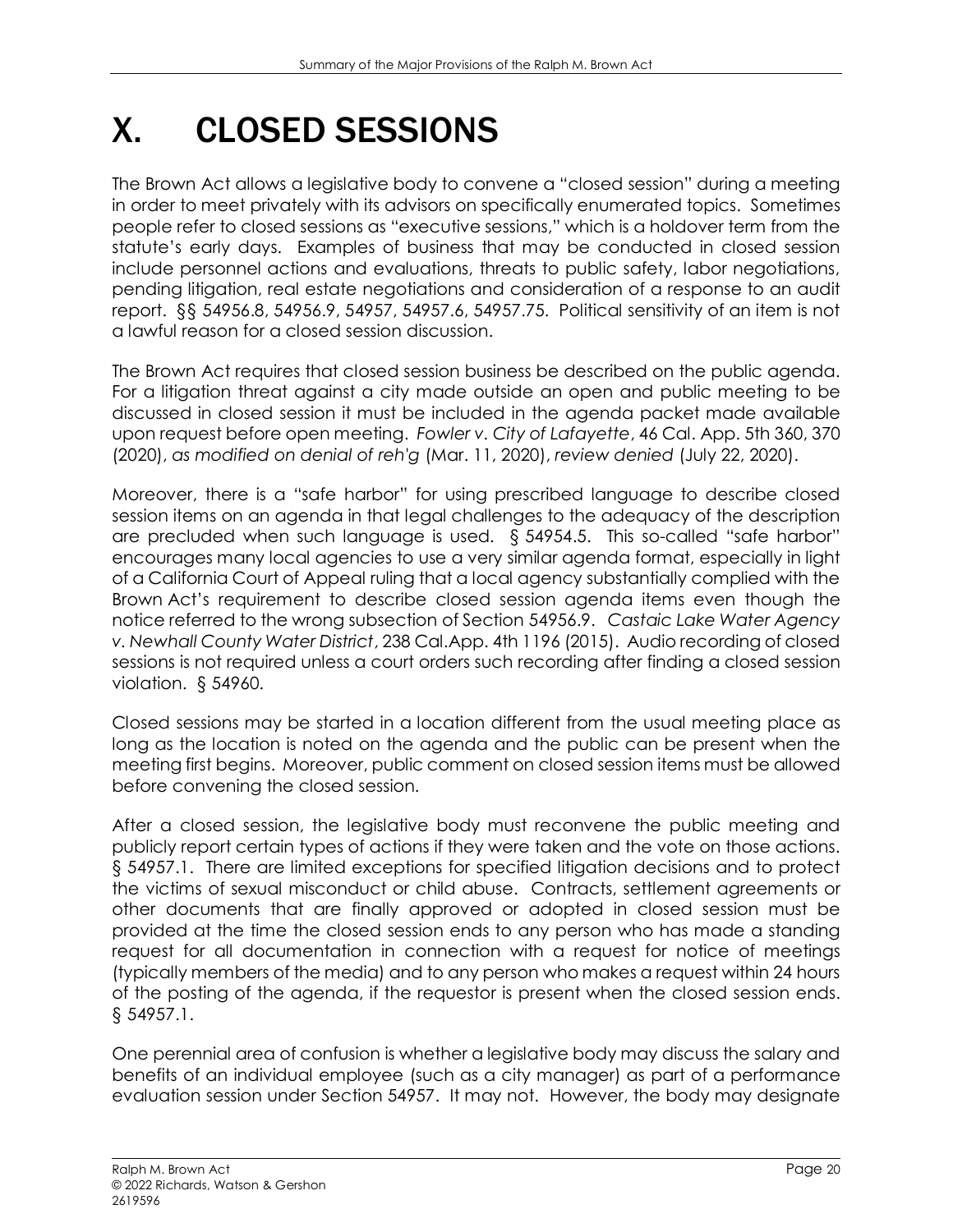a negotiator or negotiators, such as two members of a five-member legislative body, to negotiate with that employee and then meet with the negotiator(s) in closed session under Section 54957.6 to provide directions on salary and compensation issues. The employee in question may not be present in such a closed session. The Brown Act prohibits attendees from disclosing confidential information obtained during a closed session, unless the legislative body authorizes the disclosure. Violations can be addressed through injunctions, disciplinary action, and referral to the grand jury. § 54963.

## XI. ENFORCEMENT

There are both civil remedies and criminal misdemeanor penalties for Brown Act violations. The civil remedies include injunctions against further violations, orders nullifying any unlawful action, orders determining that an alleged act violated the Brown Act, orders determining the validity of any rule to penalize or discourage the expression of a member of the legislative body, and remedies for breaching closed session confidences. §§ 54960, 54960.1, 54960.2, 54963.

The procedures for claiming there was a Brown Act violation vary depending upon what the complaining party is seeking. If the complaining party is seeking to invalidate an action based on a violation of the Brown Act, the procedures for doing so are set forth in Section 54960.1, as summarized below. If the complaining party is merely seeking a determination that a Brown Act violation occurred or desires the court to impose an order preventing further violations, the procedures for doing so are set forth in Section 54960.2, also as summarized below.

Under Section 54960.1, prior to filing suit to obtain a judicial determination that an action is null and void because of an alleged Brown Act violation, the complaining party must make a written demand on the legislative body to cure or correct the alleged violation. The written demand must be made within 90 days after the challenged action was taken. However, if the challenged action was taken in open session and involves a violation of the agenda requirements of Section 54954.2, then the written demand must be made within 30 days. The legislative body is required to cure or correct the challenged action and inform the party who filed the demand of its correcting actions or its decision not to cure or correct, within 30 days. The complaining party must file suit within 15 days after receipt of the written notice from the legislative body or if there is no written response, within 15 days after the 30-day cure period expires. § 54960.1(b). Under Section 54960.2, prior to filing suit to obtain a judicial determination that an alleged Brown Act violation occurred after January 1, 2013, the district attorney or interested person must submit a cease and desist letter to the legislative body clearly describing the legislative body's past action and the nature of the alleged violation within nine months of the alleged violation. Second, the legislative body may respond within 30 days, including responding with an unconditional commitment to cease and desist from, and not repeat the past action that is alleged to violate the Brown Act. If the legislative agency responds with an unconditional commitment, that commitment must be approved by the legislative body in open session at a regular or special meeting as a separate item of business not on the consent calendar and must be in substantially the form set forth in Section 54960.2(c)(1). Also, a legislative body may resolve to rescind an unconditional commitment with proper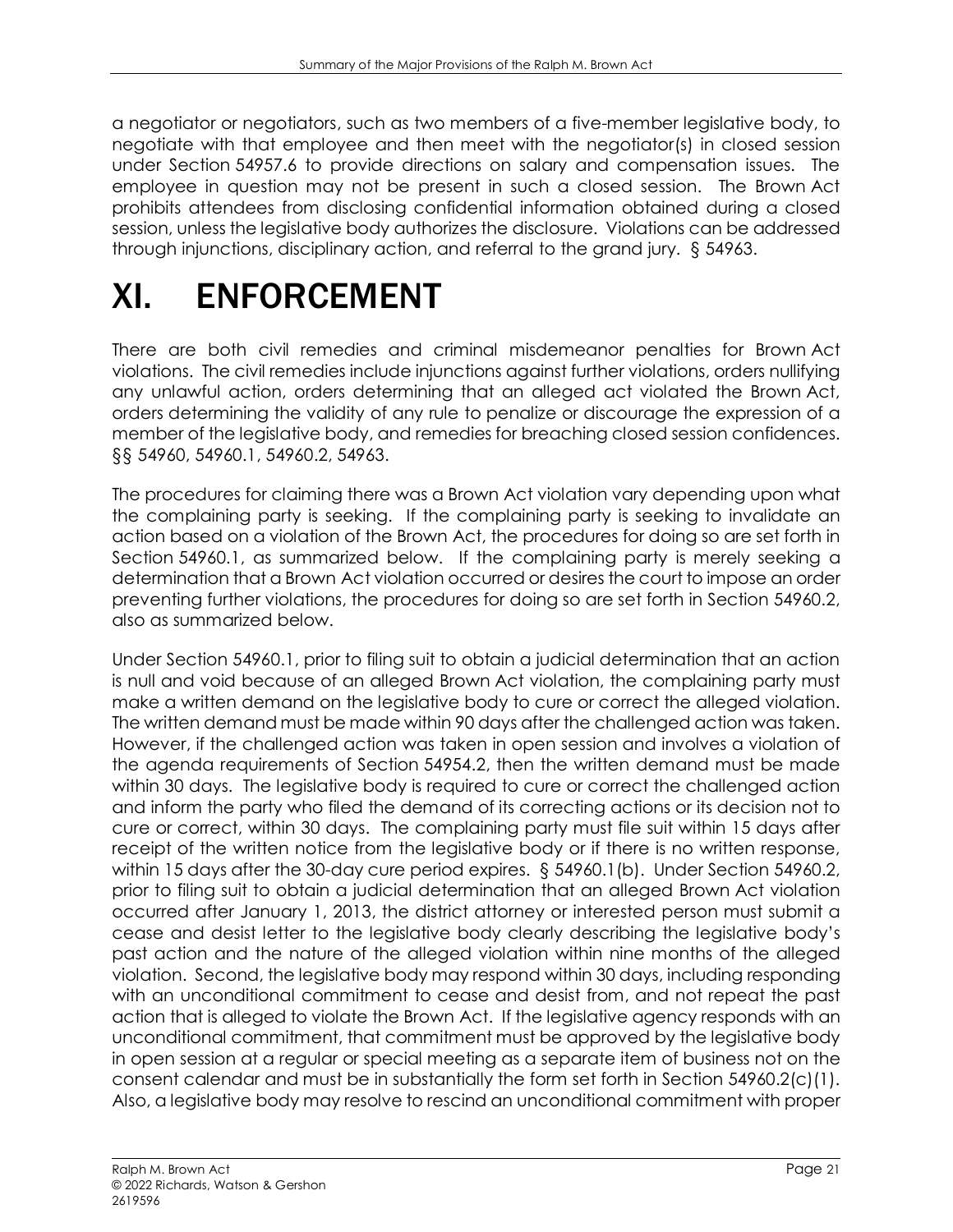notice to the public and to each person to whom the unconditional commitment was made. Upon rescission, the district attorney or any interested person may file an action pursuant to Section 54960(a). Finally, Section 54960.2 provides further deadlines and requirements that must be met when filing an action in connection with an unconditional commitment. § 54960.2. Note that even where a plaintiff can satisfy the threshold procedural requirements, a Brown Act violation will not automatically invalidate the action taken by the legislative body absent a showing that the violation caused prejudice. *Martis Camp Cmty. Ass'n v. Cty. of Placer*, 53 Cal. App. 5th 569, 592 (2020).

A member of a legislative body will not be criminally liable for a violation of the Brown Act unless the member intends to deprive the public of information which the member knows or has reason to know the public is entitled to under the Brown Act. § 54959. This standard became effective in 1994 and is a different standard from most criminal standards. Until it is applied and interpreted by a court, it is not clear what type of evidence will be necessary to prosecute a Brown Act violation.

# XII. CONCLUSION

The Brown Act's many rules and ambiguities can be confusing, and compliance with it can be difficult. In the event that you have any questions regarding any provision of the law, you should contact your legal counsel for advice.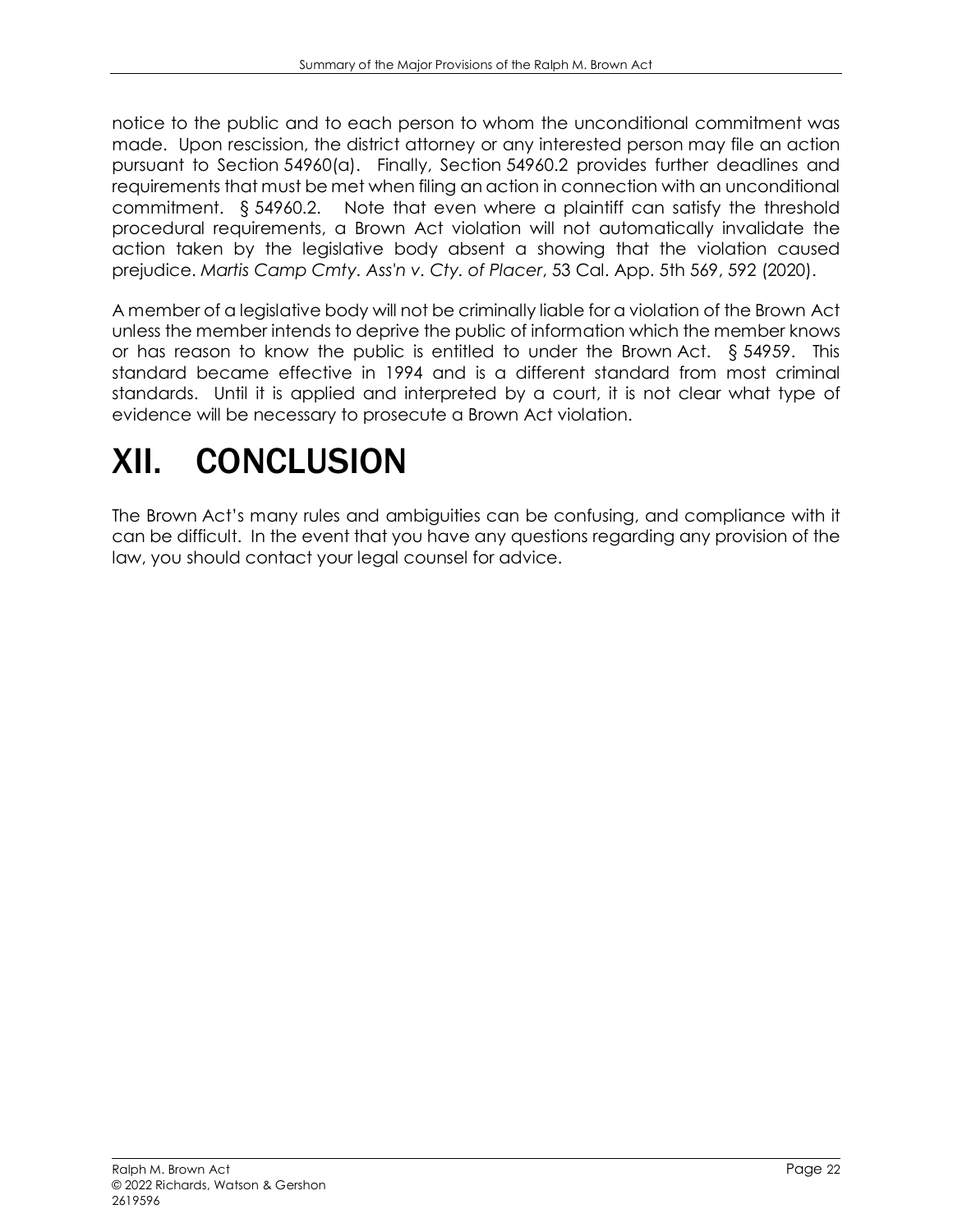## PART TWO:

# THE RALPH M. BROWN ACT

Updated including changes effective January 1, 2022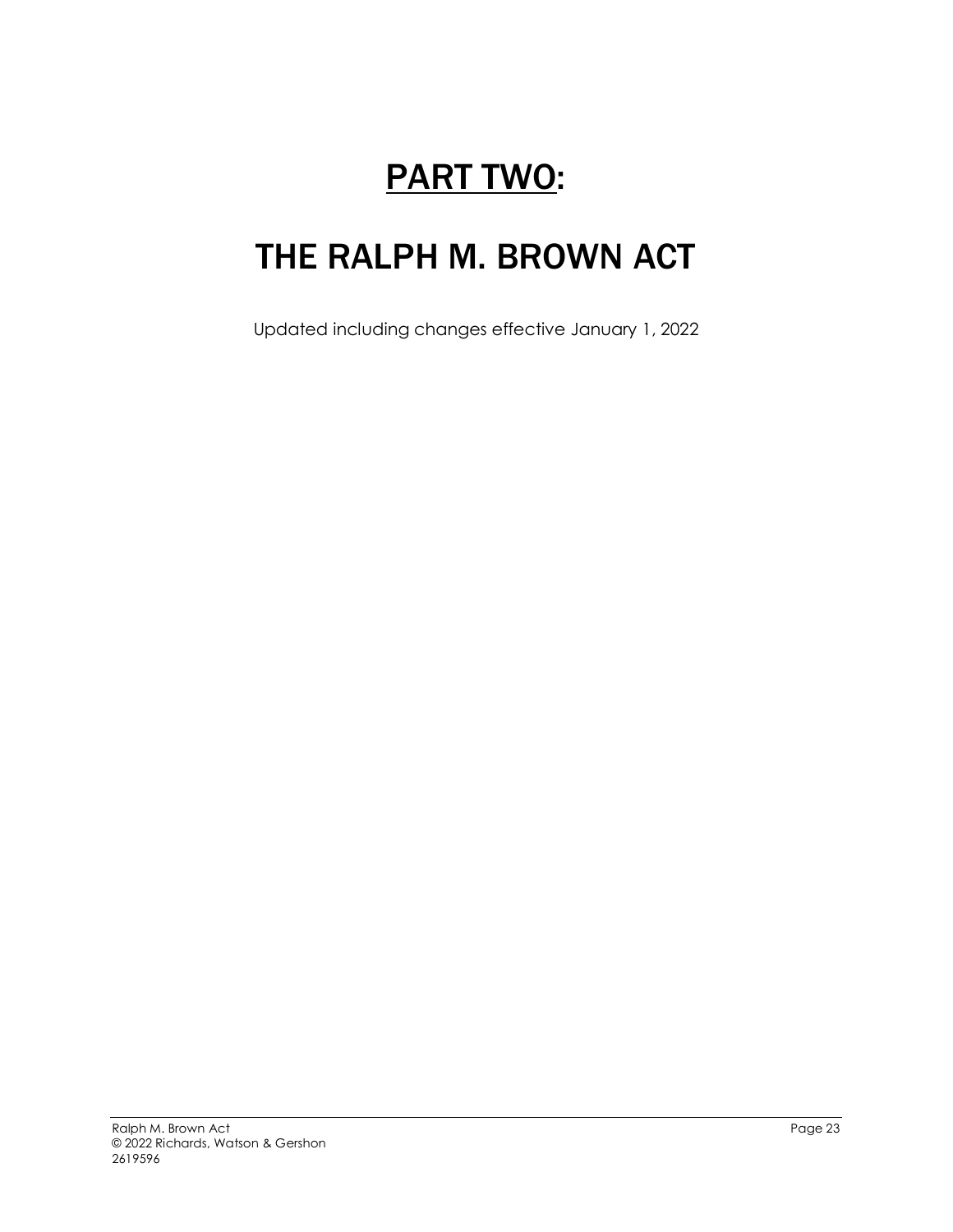# The Ralph M. Brown Act

### Government Code §§ 54950-54963

### **Section 54950. Declaration of public policy**

In enacting this chapter, the Legislature finds and declares that the public commissions, boards and councils and the other public agencies in this State exist to aid in the conduct of the people's business. It is the intent of the law that their actions be taken openly and that their deliberations be conducted openly.

The people of this State do not yield their sovereignty to the agencies which serve them. The people, in delegating authority, do not give their public servants the right to decide what is good for the people to know and what is not good for them to know. The people insist on remaining informed so that they may retain control over the instruments they have created.

### **Section 54950.5. Title of act**

This chapter shall be known as the Ralph M. Brown Act.

### **Section 54951. "Local agency"**

As used in this chapter, "local agency" means a county, city, whether general law or chartered, city and county, town, school district, municipal corporation, district, political subdivision or any board, commission or agency thereof or other local public agency.

### **Section 54952. "Legislative body"**

As used in this chapter, "legislative body" means:

(a) The governing body of a local agency or any other local body created by state or federal statute.

(b) A commission, committee, board or other body of a local agency, whether permanent or temporary, decision making or advisory, created by charter, ordinance, resolution or formal action of a legislative body. However, advisory committees, composed solely of the members of the legislative body that are less than a quorum of the legislative body are not legislative bodies, except that standing committees of a legislative body, irrespective of their composition which have a continuing subject matter jurisdiction, or a meeting schedule fixed by charter, ordinance, resolution or formal action of a legislative body are legislative bodies for purposes of this chapter.

(c) (1) A board, commission, committee or other multimember body that governs a private corporation, limited liability company or other entity that either: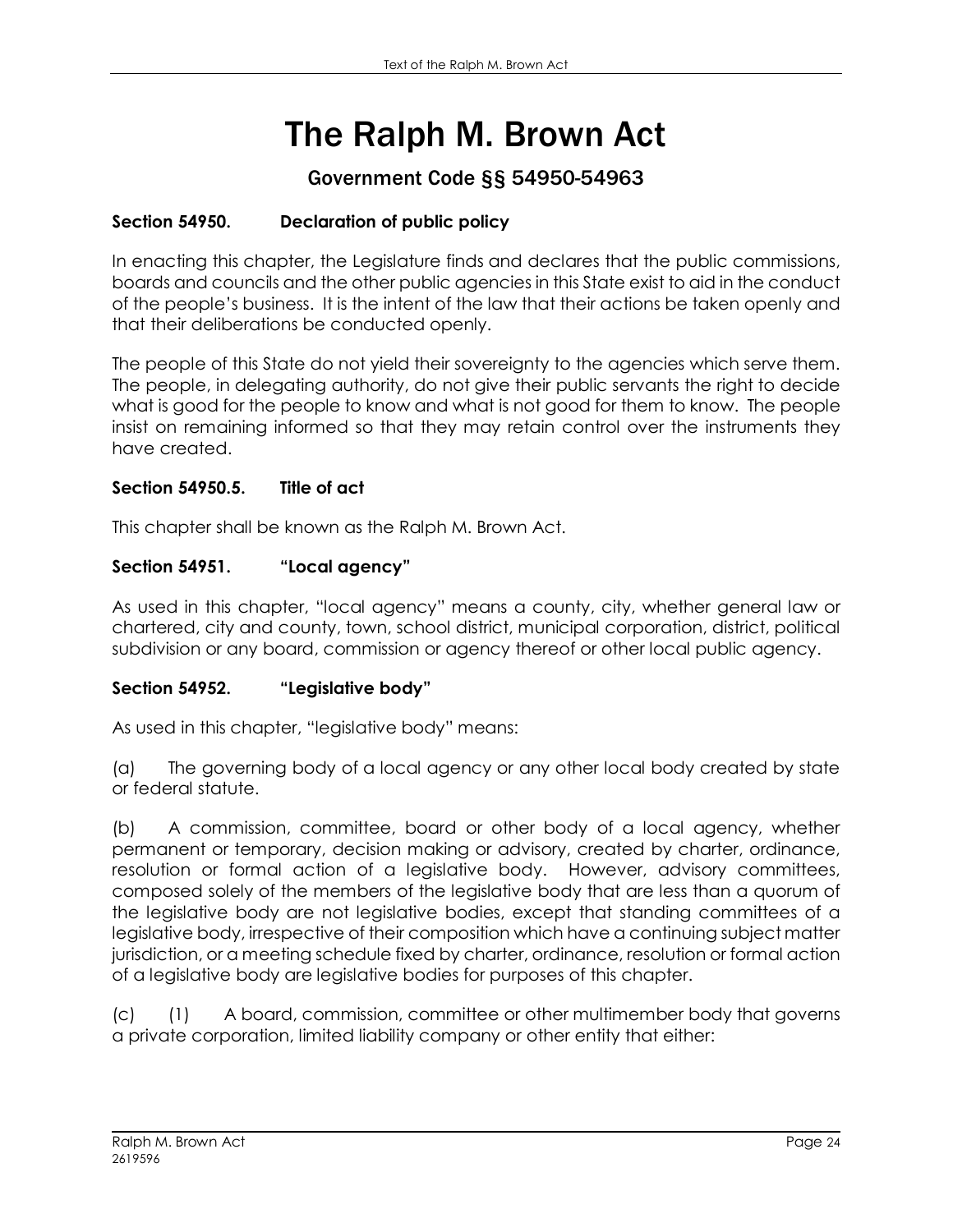(A) Is created by the elected legislative body in order to exercise authority that may lawfully be delegated by the elected governing body to a private corporation, limited liability company or other entity.

(B) Receives funds from a local agency and the membership of whose governing body includes a member of the legislative body of the local agency appointed to that governing body as a full-voting member by the legislative body of the local agency.

(2) Notwithstanding subparagraph (B) of paragraph (1), no board, commission, committee or other multimember body that governs a private corporation, limited liability company or other entity that receives funds from a local agency and, as of February 9, 1996, has a member of the legislative body of the local agency as a full voting member of the governing body of that private corporation, limited liability company or other entity shall be relieved from the public meeting requirements of this chapter by virtue of a change in status of the full-voting member to a nonvoting member.

(d) The lessee of any hospital, the whole or part of which is first leased pursuant to subdivision (p) of Section 32121 of the Health and Safety Code after January 1, 1994, where the lessee exercises any material authority of a legislative body of a local agency delegated to it by that legislative body whether the lessee is organized and operated by the local agency or by a delegated authority.

### **Section 54952.1. Conduct and treatment of electee**

Any person elected to serve as a member of a legislative body who has not yet assumed the duties of office shall conform his or her conduct to the requirements of this chapter and shall be treated for purposes of enforcement of this chapter as if he or she has already assumed office.

#### **Section 54952.2. Specified communications of legislative body of local agency prohibited outside meeting thereof**

(a) As used in this chapter, "meeting" means any congregation of a majority of the members of a legislative body at the same time and location, including teleconference location as permitted by Section 54953, to hear, discuss, deliberate or take action on any item that is within the subject matter jurisdiction of the legislative body.

(b) (1) A majority of the members of a legislative body shall not, outside a meeting authorized by this chapter, use a series of communications of any kind, directly or through intermediaries, to discuss, deliberate or take action on any item of business that is within the subject matter jurisdiction of the legislative body.

(2) Paragraph (1) shall not be construed as preventing an employee or official of a local agency, from engaging in separate conversations or communications outside of a meeting authorized by this chapter with members of a legislative body in order to answer questions or provide information regarding a matter that is within the subject matter jurisdiction of the local agency, if that person does not communicate to members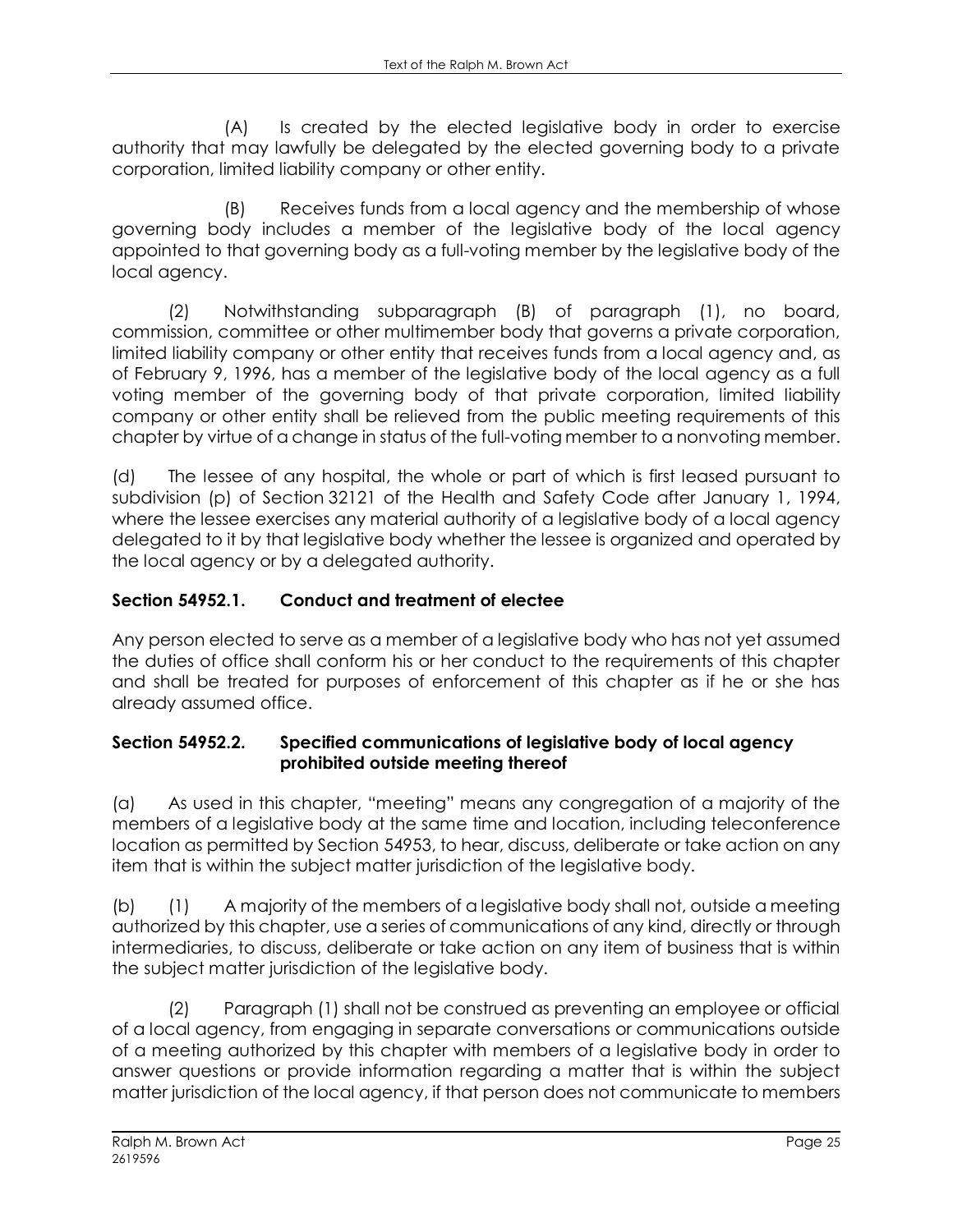of the legislative body the comments or position of any other member or members of the legislative body.

(3) (A) Paragraph (1) shall not be construed as preventing a member of the legislative body from engaging in separate conversations or communications on an internet-based social media platform to answer questions, provide information to the public, or to solicit information from the public regarding a matter that is within the subject matter jurisdiction of the legislative body provided that a majority of the members of the legislative body do not use the internet-based social media platform to discuss among themselves business of a specific nature that is within the subject matter jurisdiction of the legislative body. A member of the legislative body shall not respond directly to any communication on an internet-based social media platform regarding a matter that is within the subject matter jurisdiction of the legislative body that is made, posted, or shared by any other member of the legislative body.

apply:

(B) For purposes of this paragraph, all of the following definitions shall

(i) "Discuss among themselves" means communications made, posted, or shared on an internet-based social media platform between members of a legislative body, including comments or use of digital icons that express reactions to communications made by other members of the legislative body.

(ii) "Internet–based social media platform" means an online service that is open and accessible to the public.

(iii) "Open and accessible to the public" means that members of the general public have the ability to access and participate, free of charge, in the social media platform without the approval of the social media platform or a person or entity other than the social media platform, including any forum and chatroom, and cannot be blocked from doing so, except when the internet-based social media platform determines that an individual violated its protocols or rules.

(c) Nothing in this section shall impose the requirements of this chapter upon any of the following:

(1) Individual contacts or conversations between a member of a legislative body and any other person that do not violate subdivision (b).

(2) The attendance of a majority of the members of a legislative body at a conference or similar gathering open to the public that involves a discussion of issues of general interest to the public or to public agencies of the type represented by the legislative body, provided that a majority of the members do not discuss among themselves, other than as part of the scheduled program, business of a specified nature that is within the subject matter jurisdiction of the local agency. Nothing in this paragraph is intended to allow members of the public free admission to a conference or similar gathering at which the organizers have required other participants or registrants to pay fees or charges as a condition of attendance.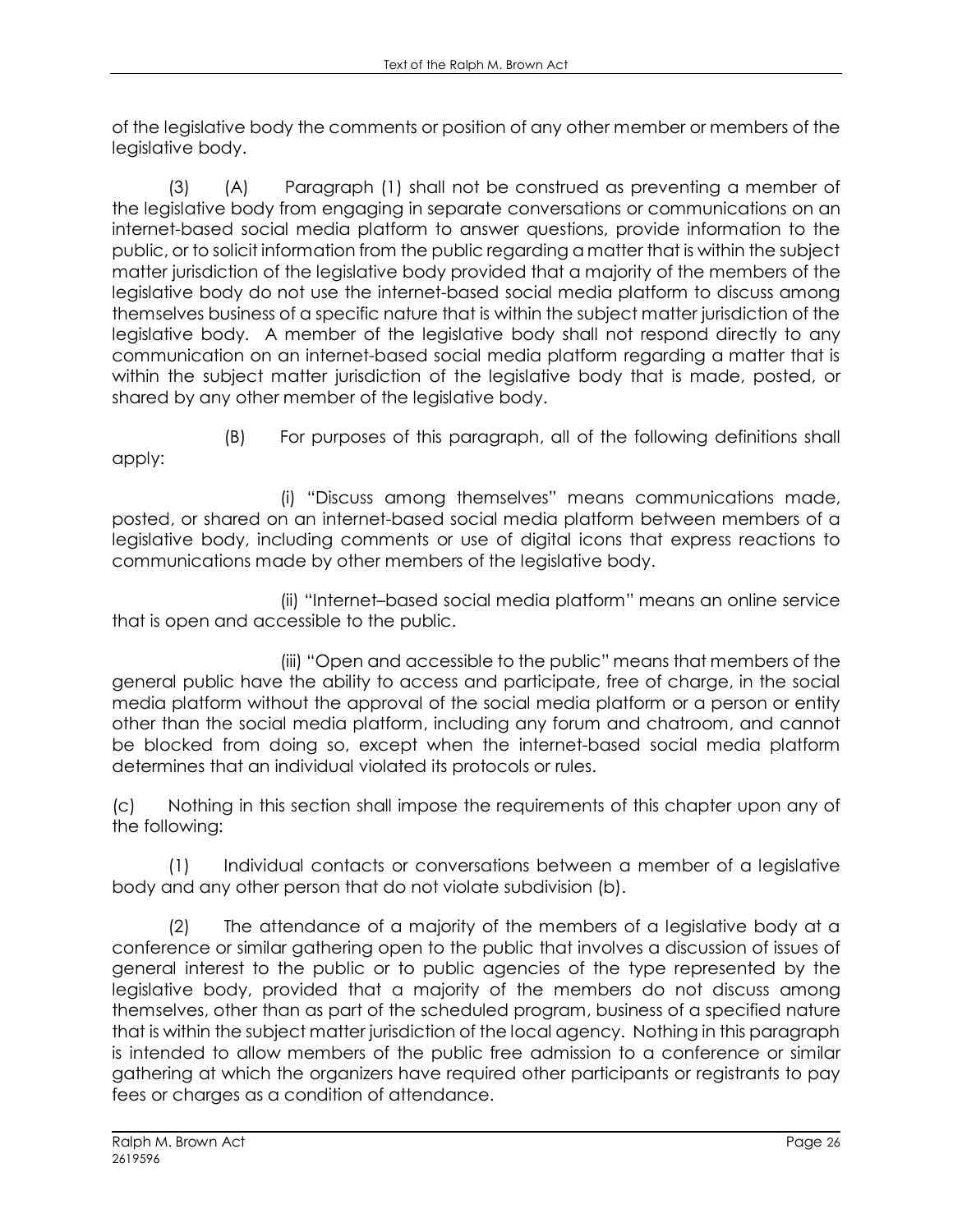(3) The attendance of a majority of the members of a legislative body at an open and publicized meeting organized to address a topic of local community concern by a person or organization other than the local agency, provided that a majority of the members do not discuss among themselves, other than as part of the scheduled program, business of a specific nature that is within the subject matter jurisdiction of the legislative body of the local agency.

(4) The attendance of a majority of the members of a legislative body at an open and noticed meeting of another body of the local agency or at an open and noticed meeting of a legislative body of another local agency, provided that a majority of the members do not discuss among themselves, other than as part of the scheduled meeting, business of a specific nature that is within the subject matter jurisdiction of the legislative body of the local agency.

(5) The attendance of a majority of the members of a legislative body at a purely social or ceremonial occasion, provided that a majority of the members do not discuss among themselves business of a specific nature that is within the subject matter jurisdiction of the legislative body of the local agency.

(6) The attendance of a majority of the members of a legislative body at an open and noticed meeting of a standing committee of that body, provided that the members of the legislative body who are not members of the standing committee attend only as observers.

(d) This section shall remain in effect only until January 1, 2026, and as of that date is repealed.

#### **Section 54952.3. Simultaneous or serial order meetings authorized; Requirements; Compensation or stipend**

(a) A legislative body that has convened a meeting and whose membership constitutes a quorum of any other legislative body may convene a meeting of that other legislative body, simultaneously or in serial order, only if a clerk or a member of the convened legislative body verbally announces, prior to convening any simultaneous or serial order meeting of that subsequent legislative body, the amount of compensation or stipend, if any, that each member will be entitled to receive as a result of convening the simultaneous or serial meeting of the subsequent legislative body and identifies that the compensation or stipend shall be provided as a result of convening a meeting for which each member is entitled to collect compensation or a stipend. However, the clerk or member of the legislative body shall not be required to announce the amount of compensation if the amount of compensation is prescribed in statute and no additional compensation has been authorized by a local agency.

(b) For purposes of this section, compensation and stipend shall not include amounts reimbursed for actual and necessary expenses incurred by a member in the performance of the member's official duties, including, but not limited to, reimbursement of expenses relating to travel, meals, and lodging.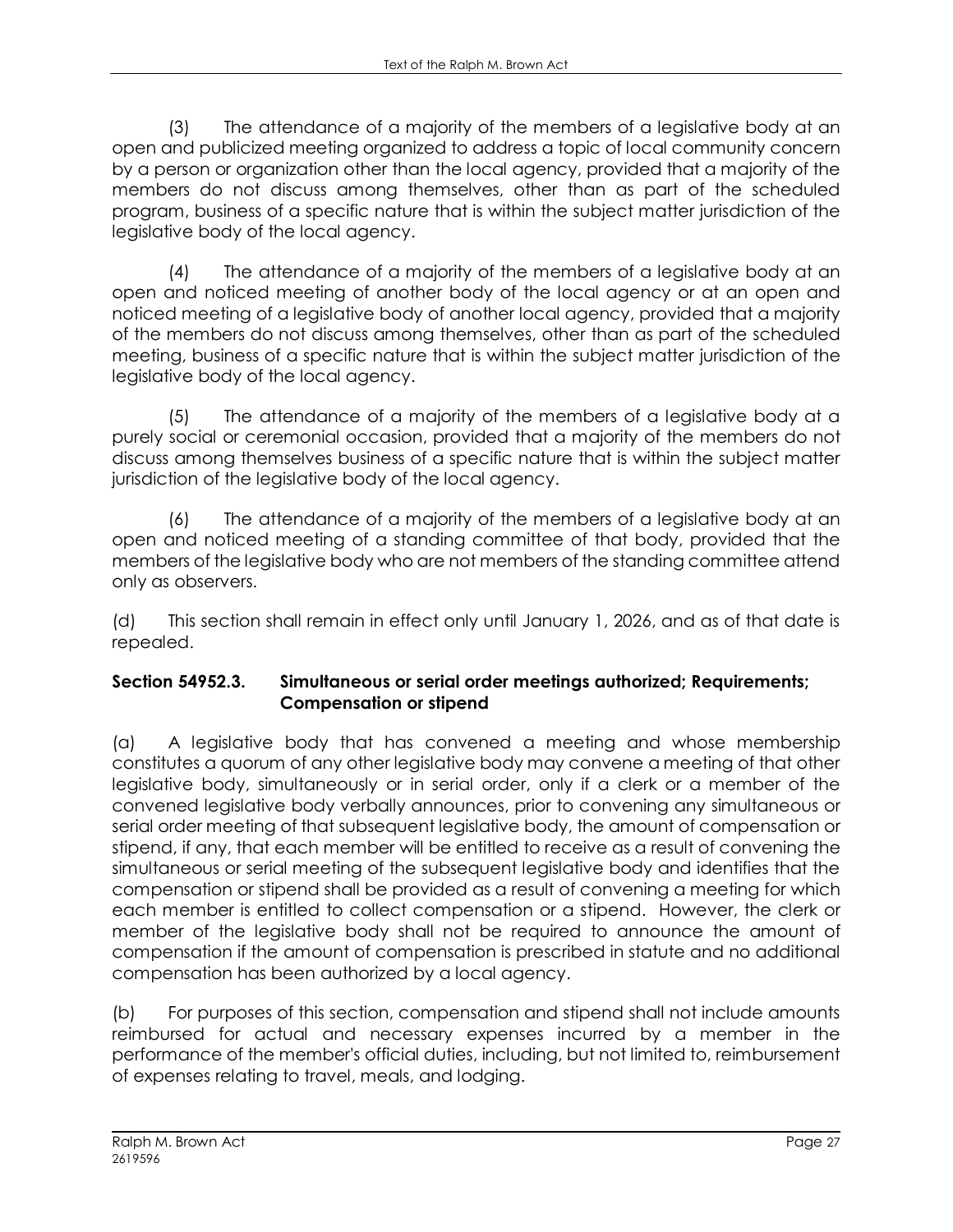#### **Section 54952.6. "Action taken"**

As used in this chapter, "action taken" means a collective decision made by a majority of the members of a legislative body, a collective commitment or promise by a majority of the members of a legislative body to make a positive or a negative decision or an actual vote by a majority of the members of a legislative body when sitting as a body or entity, upon a motion, proposal, resolution, order or ordinance.

#### **Section 54952.7. Copy of chapter**

A legislative body of a local agency may require that a copy of this chapter be given to each member of the legislative body and any person elected to serve as a member of the legislative body who has not assumed the duties of office. An elected legislative body of a local agency may require that a copy of this chapter be given to each member of each legislative body all or a majority of whose members are appointed by or under the authority of the elected legislative body.

#### **Section 54953. Requirement that meetings be open and public; Teleconferencing; Teleconference meetings by health authority**

(a) All meetings of the legislative body of a local agency shall be open and public, and all persons shall be permitted to attend any meeting of the legislative body of a local agency, except as otherwise provided in this chapter.

(b) (1) Notwithstanding any other provision of law, the legislative body of a local agency may use teleconferencing for the benefit of the public and the legislative body of a local agency in connection with any meeting or proceeding authorized by law. The teleconferenced meeting or proceeding shall comply with all otherwise applicable requirements of this chapter and all otherwise applicable provisions of law relating to a specific type of meeting or proceeding.

(2) Teleconferencing, as authorized by this section, may be used for all purposes in connection with any meeting within the subject matter jurisdiction of the legislative body. All votes taken during a teleconferenced meeting shall be by roll call.

(3) If the legislative body of a local agency elects to use teleconferencing, it shall post agendas at all teleconference locations and conduct teleconference meetings in a manner that protects the statutory and constitutional rights of the parties or the public appearing before the legislative body of a local agency. Each teleconference location shall be identified in the notice and agenda of the meeting or proceeding and each teleconference location shall be accessible to the public. During the teleconference, at least a quorum of the members of the legislative body shall participate from locations within the boundaries of the territory over which the local agency exercises jurisdiction, except as provided in subdivisions (d) and (e). The agenda shall provide an opportunity for members of the public to address the legislative body directly pursuant to Section 54954.3 at each teleconference location.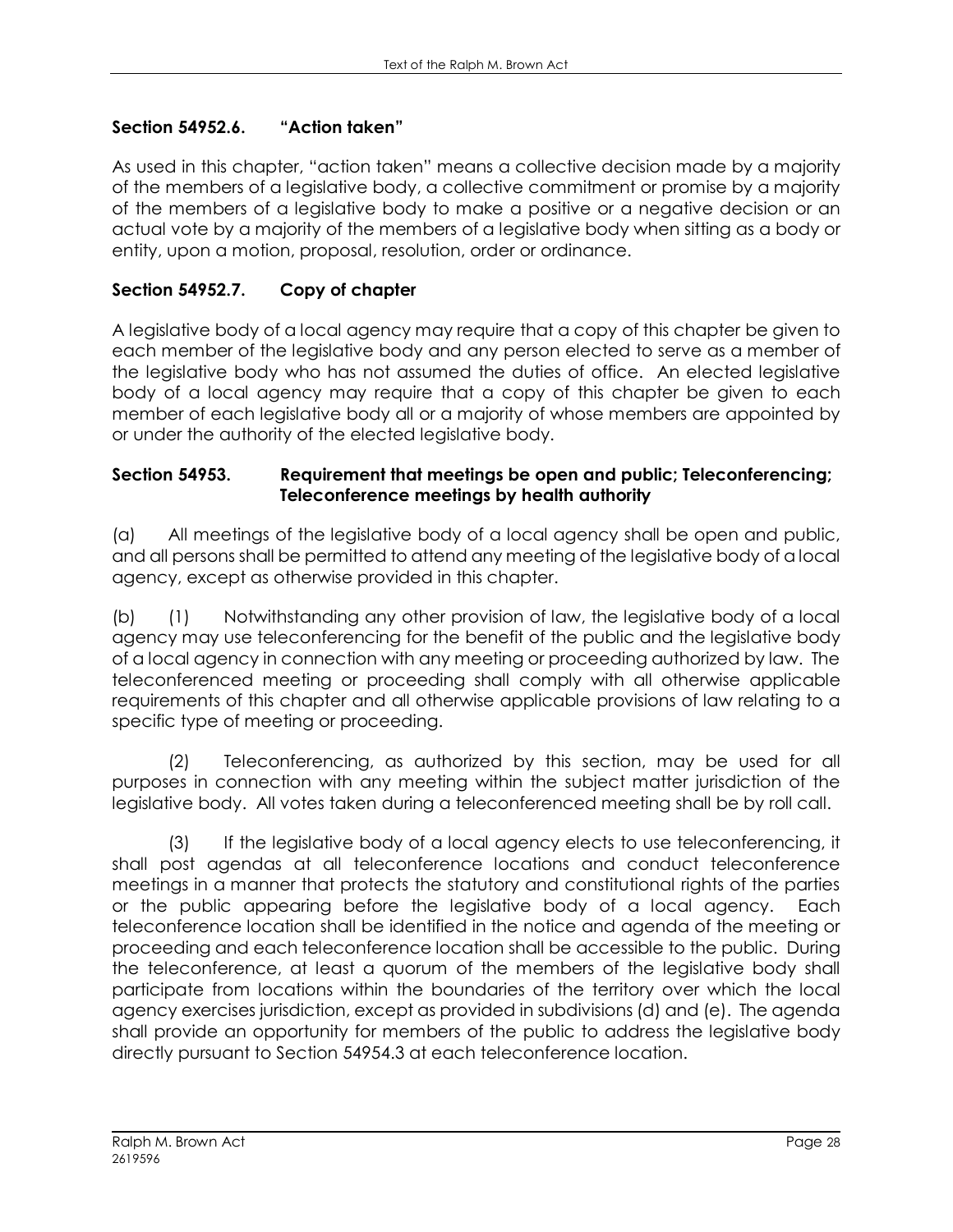(4) For the purposes of this section, "teleconference" means a meeting of a legislative body, the members of which are in different locations, connected by electronic means, through either audio or video or both. Nothing in this section shall prohibit a local agency from providing the public with additional teleconference locations.

(c) (1) No legislative body shall take action by secret ballot, whether preliminary or final.

(2) The legislative body of a local agency shall publicly report any action taken and the vote or abstention on that action of each member present for the action.

(3) Prior to taking final action, the legislative body shall orally report a summary of a recommendation for a final action on the salaries, salary schedules or compensation paid in the form of fringe benefits of a local agency executive, as defined in subdivision (d) of Section 3511.1, during the open meeting in which the final action is to be taken. This paragraph shall not affect the public's right under the California Public Records Act (Chapter 3.5 (commencing with Section 6250) of Division 7 of Title 1) to inspect or copy records created or received in the process of developing the recommendation.

(d) (1) Notwithstanding the provisions relating to a quorum in paragraph (3) of subdivision (b), if a health authority conducts a teleconference meeting, members who are outside the jurisdiction of the authority may be counted toward the establishment of a quorum when participating in the teleconference if at least 50 percent of the number of members that would establish a quorum are present within the boundaries of the territory over which the authority exercises jurisdiction, and the health authority provides a teleconference number and associated access codes, if any, that allows any person to call in to participate in the meeting and the number and access codes are identified in the notice and agenda of the meeting.

(2) Nothing in this subdivision shall be construed as discouraging health authority members from regularly meeting at a common physical site within the jurisdiction of the authority or from using teleconference locations within or near the jurisdiction of the authority. A teleconference meeting for which a quorum is established pursuant to this subdivision shall be subject to all other requirements of this section.

(3) For purposes of this subdivision, a health authority means any entity created pursuant to Sections 14018.7, 14087.31, 14087.35, 14087.36, 14087.38 and 14087.9605 of the Welfare and Institutions Code, any joint powers authority created pursuant to Article 1 (commencing with Section 6500) of Chapter 5 of Division 7 for the purpose of contracting pursuant to Section 14087.3 of the Welfare and Institutions Code and any advisory committee to a county-sponsored health plan licensed pursuant to Chapter 2.2 (commencing with Section 1340) of Division 2 of the Health and Safety Code if the advisory committee has 12 or more members.

(e) (1) A local agency may use teleconferencing without complying with the requirements of paragraph (3) of subdivision (b) if the legislative body complies with the requirements of paragraph (2) of this subdivision in any of the following circumstances: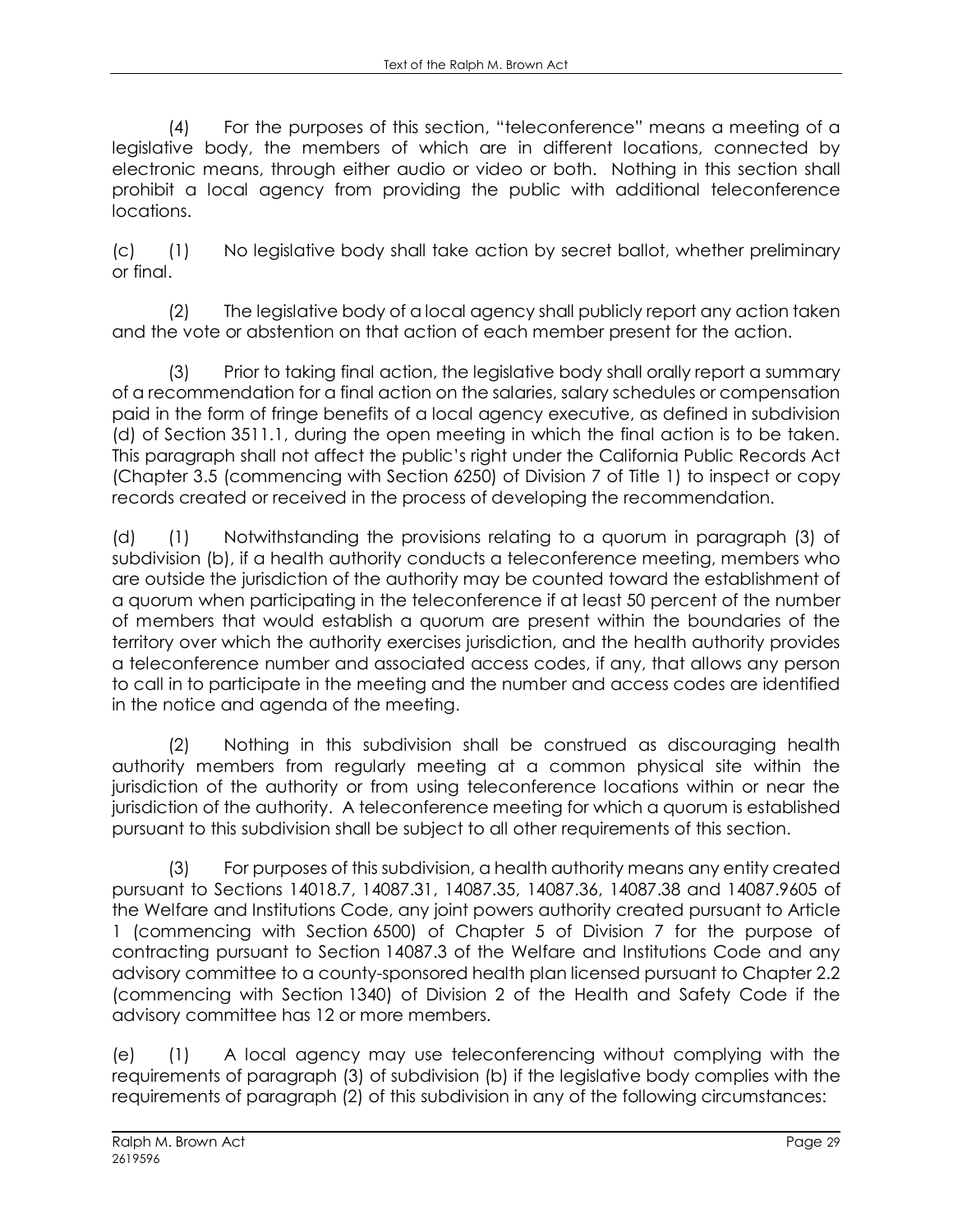(A) The legislative body holds a meeting during a proclaimed state of emergency, and state or local officials have imposed or recommended measures to promote social distancing.

(B) The legislative body holds a meeting during a proclaimed state of emergency for the purpose of determining, by majority vote, whether as a result of the emergency, meeting in person would present imminent risks to the health or safety of attendees.

(C) The legislative body holds a meeting during a proclaimed state of emergency and has determined, by majority vote, pursuant to subparagraph (B), that, as a result of the emergency, meeting in person would present imminent risks to the health or safety of attendees.

(2) A legislative body that holds a meeting pursuant to this subdivision shall do all of the following:

(A) The legislative body shall give notice of the meeting and post agendas as otherwise required by this chapter.

(B) The legislative body shall allow members of the public to access the meeting and the agenda shall provide an opportunity for members of the public to address the legislative body directly pursuant to Section 54954.3. In each instance in which notice of the time of the teleconferenced meeting is otherwise given or the agenda for the meeting is otherwise posted, the legislative body shall also give notice of the means by which members of the public may access the meeting and offer public comment. The agenda shall identify and include an opportunity for all persons to attend via a call-in option or an internet-based service option. This subparagraph shall not be construed to require the legislative body to provide a physical location from which the public may attend or comment.

(C) The legislative body shall conduct teleconference meetings in a manner that protects the statutory and constitutional rights of the parties and the public appearing before the legislative body of a local agency.

(D) In the event of a disruption which prevents the public agency from broadcasting the meeting to members of the public using the call-in option or internetbased service option, or in the event of a disruption within the local agency's control which prevents members of the public from offering public comments using the call-in option or internet-based service option, the body shall take no further action on items appearing on the meeting agenda until public access to the meeting via the call-in option or internet-based service option is restored. Actions taken on agenda items during a disruption which prevents the public agency from broadcasting the meeting may be challenged pursuant to Section 54960.1.

(E) The legislative body shall not require public comments to be submitted in advance of the meeting and must provide an opportunity for the public to address the legislative body and offer comment in real time. This subparagraph shall not be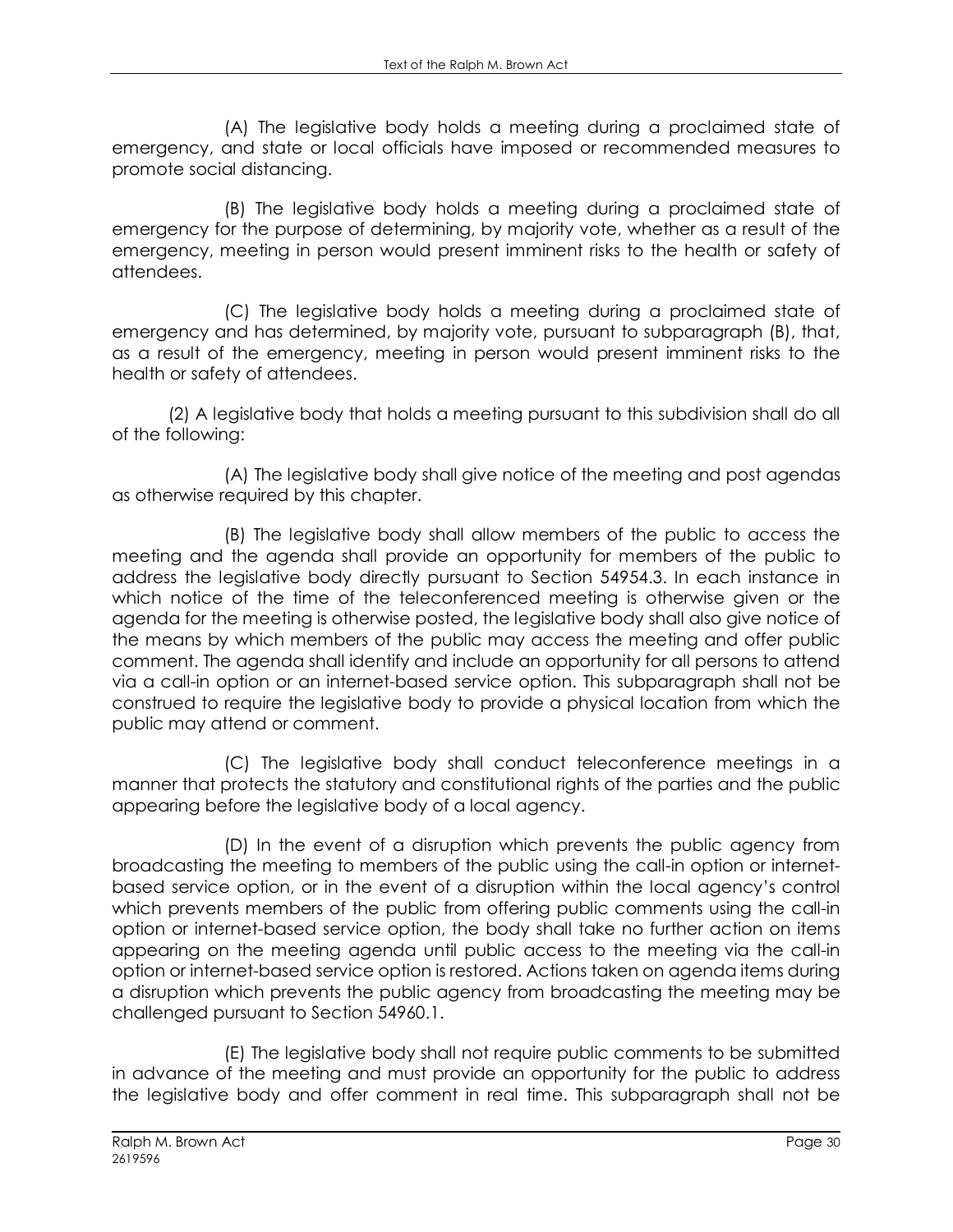construed to require the legislative body to provide a physical location from which the public may attend or comment.

(F) Notwithstanding Section 54953.3, an individual desiring to provide public comment through the use of an internet website, or other online platform, not under the control of the local legislative body, that requires registration to log in to a teleconference may be required to register as required by the third-party internet website or online platform to participate.

(G) (i) A legislative body that provides a timed public comment period for each agenda item shall not close the public comment period for the agenda item, or the opportunity to register, pursuant to subparagraph (F), to provide public comment until that timed public comment period has elapsed.

(ii) A legislative body that does not provide a timed public comment period, but takes public comment separately on each agenda item, shall allow a reasonable amount of time per agenda item to allow public members the opportunity to provide public comment, including time for members of the public to register pursuant to subparagraph (F), or otherwise be recognized for the purpose of providing public comment.

(iii) A legislative body that provides a timed general public comment period that does not correspond to a specific agenda item shall not close the public comment period or the opportunity to register, pursuant to subparagraph (F), until the timed general public comment period has elapsed.

(3) If a state of emergency remains active, or state or local officials have imposed or recommended measures to promote social distancing, in order to continue to teleconference without compliance with paragraph (3) of subdivision (b), the legislative body shall, not later than 30 days after teleconferencing for the first time pursuant to subparagraph (A), (B), or (C) of paragraph (1), and every 30 days thereafter, make the following findings by majority vote:

(A) The legislative body has reconsidered the circumstances of the state of emergency.

(B) Any of the following circumstances exist:

(i) The state of emergency continues to directly impact the ability of the members to meet safely in person.

(ii) State or local officials continue to impose or recommend measures to promote social distancing.

(4) For the purposes of this subdivision, "state of emergency" means a state of emergency proclaimed pursuant to Section 8625 of the California Emergency Services Act (Article 1 (commencing with Section 8550) of Chapter 7 of Division 1 of Title 2).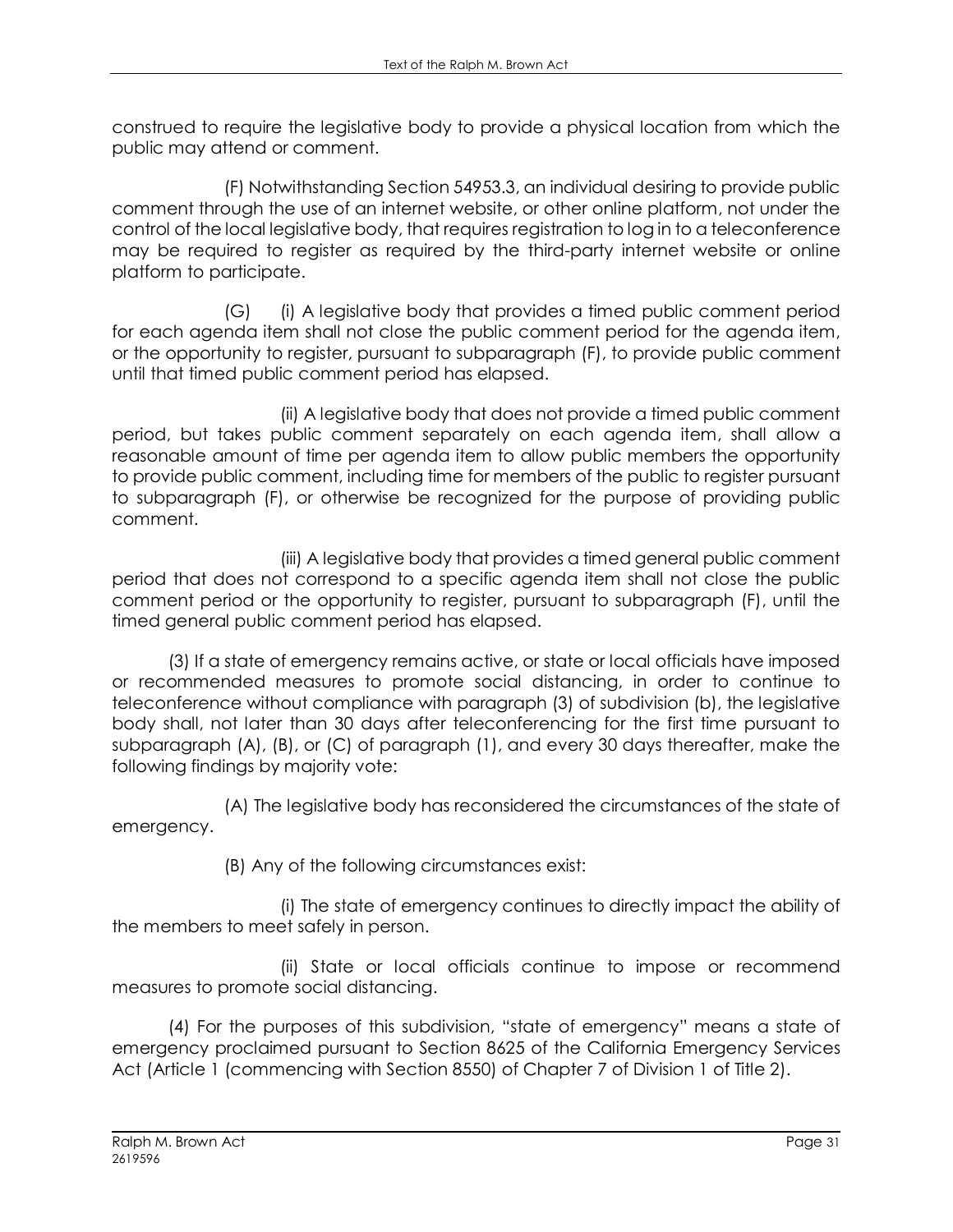(f) This section shall remain in effect only until January 1, 2024, and as of that date is repealed.

#### **Section 54953.1. Grand jury testimony**

The provisions of this chapter shall not be construed to prohibit the members of the legislative body of a local agency from giving testimony in private before a grand jury, either as individuals or as a body.

#### **Section 54953.2. Meetings to conform to Americans with Disabilities Act**

All meetings of a legislative body of a local agency that are open and public shall meet the protections and prohibitions contained in Section 202 of the Americans with Disabilities Act of 1990 (42 U.S.C. Sec. 12132), and the federal rules and regulations adopted in implementation thereof.

#### **Section 54953.3. Registration of attendance**

A member of the public shall not be required, as a condition to attendance at a meeting of a legislative body of a local agency, to register his or her name, to provide other information, to complete a questionnaire or otherwise to fulfill any condition precedent to his or her attendance.

If an attendance list, register, questionnaire or other similar document is posted at or near the entrance to the room where the meeting is to be held or is circulated to the persons present during the meeting, it shall state clearly that the signing, registering or completion of the document is voluntary and that all persons may attend the meeting regardless of whether a person signs, registers or completes the document.

#### **Section 54953.5. Recording proceedings**

(a) Any person attending an open and public meeting of a legislative body of a local agency shall have the right to record the proceedings with an audio or video recorder or a still or motion picture camera in the absence of a reasonable finding by the legislative body of the local agency that the recording cannot continue without noise, illumination or obstruction of view that constitutes, or would constitute, a persistent disruption of the proceedings.

(b) Any audio or video recording of an open and public meeting made for whatever purpose by, or at the direction of the local agency, shall be subject to inspection pursuant to the California Public Records Act (Chapter 3.5 (commencing with Section 6250) of Division 7 of Title 1), but, notwithstanding Section 34090, may be erased or destroyed 30 days after the recording. Any inspection of an audio or video recording shall be provided without charge on equipment made available by the local agency.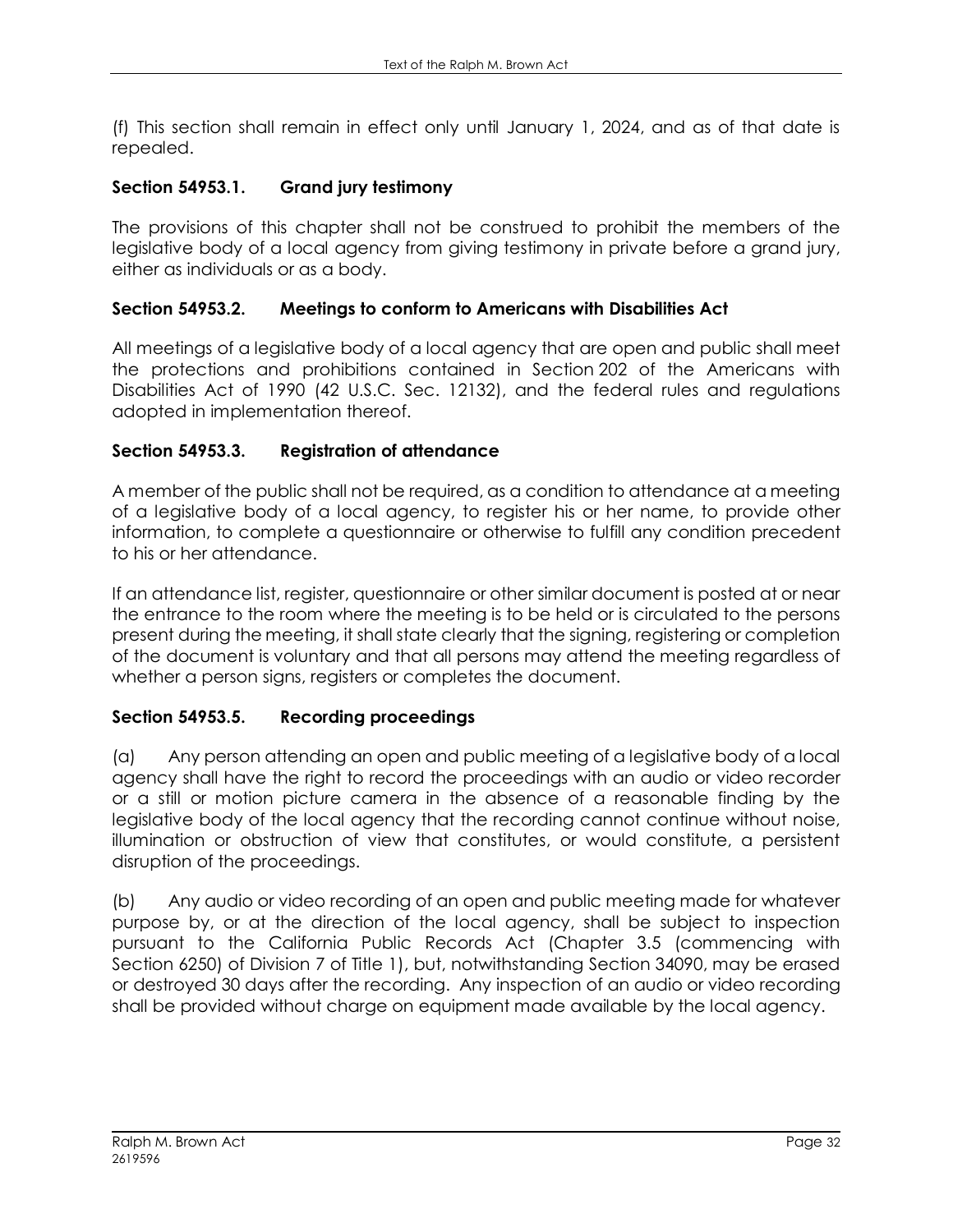# **Section 54953.6. Restrictions on broadcasts of proceedings**

No legislative body of a local agency shall prohibit or otherwise restrict the broadcast of its open and public meetings in the absence of a reasonable finding that the broadcast cannot be accomplished without noise, illumination or obstruction of view that would constitute a persistent disruption of the proceedings.

### **Section 54953.7. Access to meetings beyond minimal standards**

Notwithstanding any other provision of law, legislative bodies of local agencies may impose requirements upon themselves which allow greater access to their meetings than prescribed by the minimal standards set forth in this chapter. In addition thereto, an elected legislative body of a local agency may impose such requirements on those appointed legislative bodies of the local agency of which all or a majority of the members are appointed by or under the authority of the elected legislative body.

### **Section 54954. Rules for conduct of business; Time and place of meetings**

(a) Each legislative body of a local agency, except for advisory committees or standing committees, shall provide by ordinance, resolution, bylaws or by whatever other rule is required for the conduct of business by that body, the time and place for holding regular meetings. Meetings of advisory committees or standing committees for which an agenda is posted at least 72 hours in advance of the meeting pursuant to subdivision (a) of Section 54954.2, shall be considered for purposes of this chapter as regular meetings of the legislative body.

(b) Regular and special meetings of the legislative body shall be held within the boundaries of the territory over which the local agency exercises jurisdiction, except to do any of the following:

(1) Comply with state or federal law or court order, or attend a judicial or administrative proceeding to which the local agency is a party.

(2) Inspect real or personal property which cannot be conveniently brought within the boundaries of the territory over which the local agency exercises jurisdiction, provided that the topic of the meeting is limited to items directly related to the real or personal property.

(3) Participate in meetings or discussions of multiagency significance that are outside the boundaries of a local agency's jurisdiction. However, any meeting or discussion held pursuant to this subdivision shall take place within the jurisdiction of one of the participating local agencies and be noticed by all participating agencies as provided for in this chapter.

(4) Meet in the closest meeting facility if the local agency has no meeting facility within the boundaries of the territory over which the local agency exercises jurisdiction, or at the principal office of the local agency if that office is located outside the territory over which the agency exercises jurisdiction.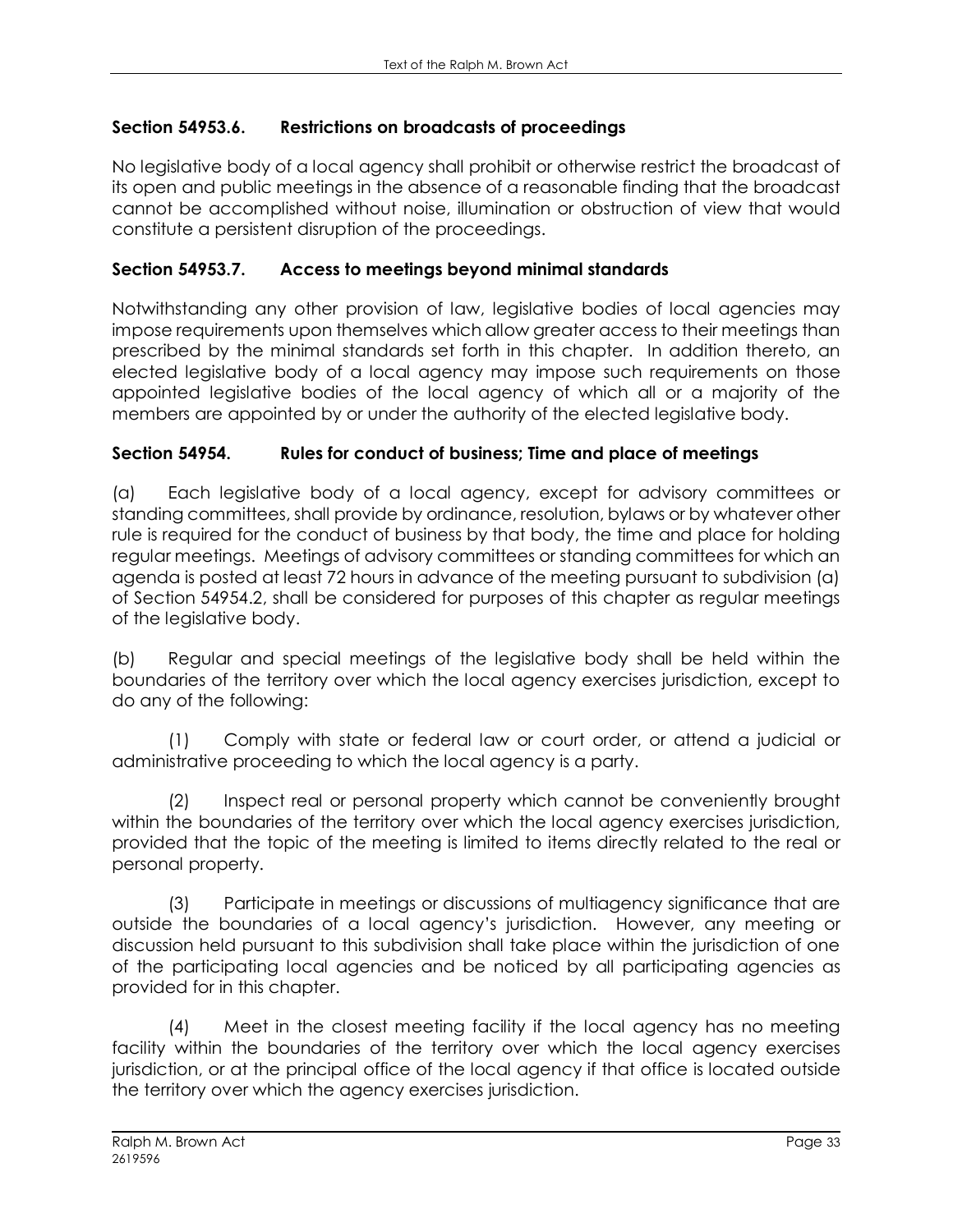(5) Meet outside their immediate jurisdiction with elected or appointed officials of the United States or the State of California when a local meeting would be impractical solely to discuss a legislative or regulatory issue affecting the local agency and over which the federal or state officials have jurisdiction.

(6) Meet outside their immediate jurisdiction if the meeting takes place in or nearby a facility owned by the agency, provided that the topic of the meeting is limited to items directly related to the facility.

(7) Visit the office of the local agency's legal counsel for a closed session on pending litigation held pursuant to Section 54956.9, when to do so would reduce legal fees or costs.

(c) Meetings of the governing board of a school district shall be held within the district, except under the circumstances enumerated in subdivision (b) or to do any of the following:

(1) Attend a conference on non-adversarial collective bargaining techniques.

(2) Interview members of the public residing in another district with reference to the trustees' potential employment of an applicant for the position of the superintendent of the district.

(3) Interview a potential employee from another district.

(d) Meetings of a joint powers authority shall occur within the territory of at least one of its member agencies or as provided in subdivision (b). However, a joint powers authority which has members throughout the state may meet at any facility in the state which complies with the requirements of Section 54961.

(e) If, by reason of fire, flood, earthquake or other emergency, it shall be unsafe to meet in the place designated, the meetings shall be held for the duration of the emergency at the place designated by the presiding officer of the legislative body or his or her designee in a notice to the local media that have requested notice pursuant to Section 54956, by the most rapid means of communication available at the time.

# **Section 54954.1. Request for notice; Renewal; Fee**

Any person may request that a copy of the agenda, or a copy of all the documents constituting the agenda packet, of any meeting of a legislative body be mailed to that person. If a local agency has an internet website, the legislative body or its designee shall email a copy of, or website link to, the agenda or a copy of all the documents constituting the agenda packet if the person requests that the item or items be delivered by email. If the local agency determines it is technologically infeasible to send a copy of all documents constituting the agenda packet or a link to a website that contains the documents by email or by other electronic means, the legislative body or its designee shall send by mail a copy of the agenda or a website link to the agenda and mail a copy of all other documents constituting the agenda packet in accordance with the mailing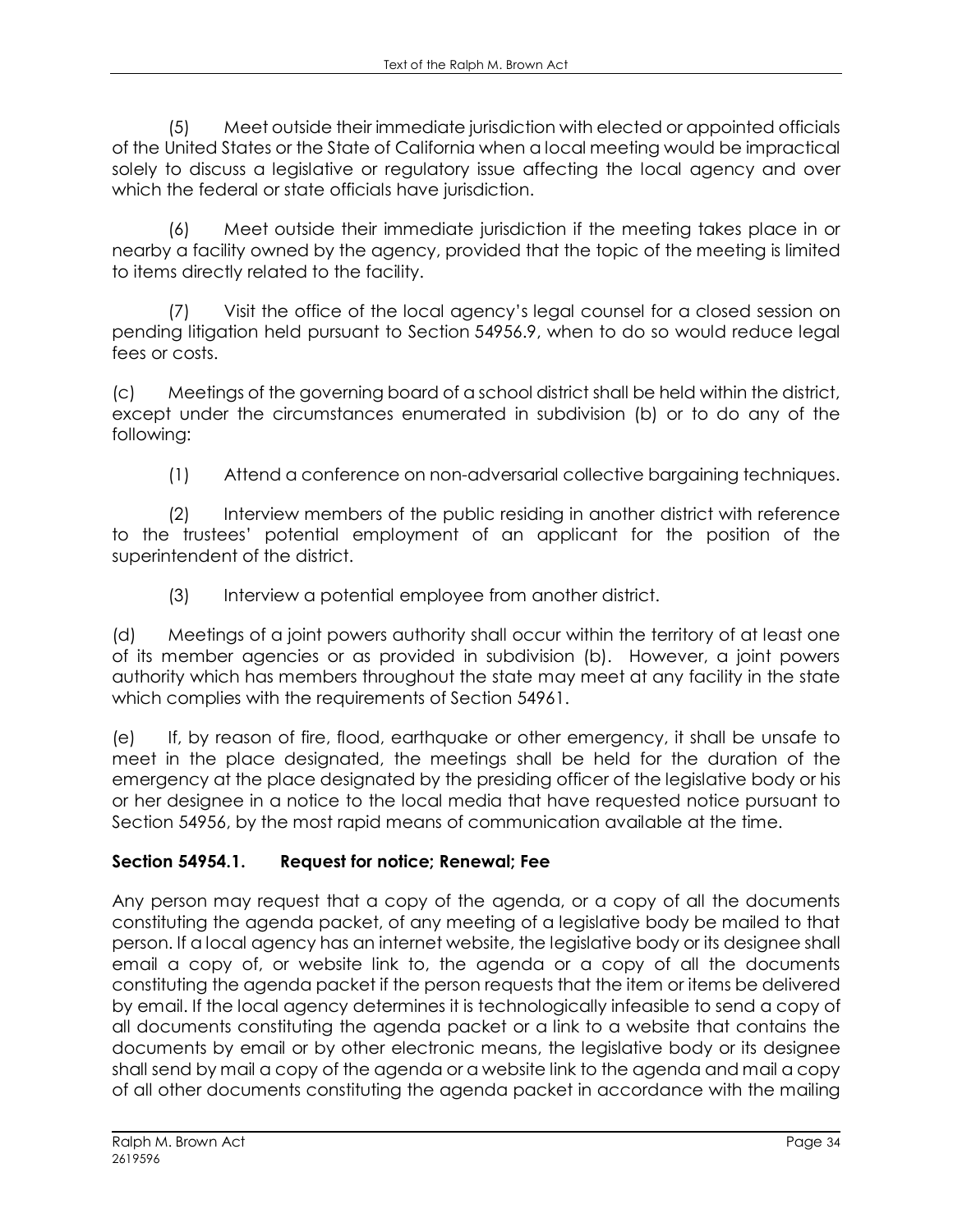requirements established pursuant to this section. If requested, the agenda and documents in the agenda packet shall be made available in appropriate alternative formats to persons with a disability, as required by Section 202 of the Americans with Disabilities Act of 1990 (42 U.S.C. Sec. 12132), and the federal rules and regulations adopted in implementation thereof. Upon receipt of the written request, the legislative body or its designee shall cause the requested materials to be mailed at the time the agenda is posted pursuant to Section 54954.2 and 54956 or upon distribution to all, or a majority of all, of the members of a legislative body, whichever occurs first. Any request for mailed copies of agendas or agenda packets shall be valid for the calendar year in which it is filed, and must be renewed following January 1 of each year. The legislative body may establish a fee for mailing the agenda or agenda packet, which fee shall not exceed the cost of providing the service. Failure of the requesting person to receive the agenda or agenda packet pursuant to this section shall not constitute grounds for invalidation of the actions of the legislative body taken at the meeting for which the agenda or agenda packet was not received.

# **Section 54954.2. Posting of agenda; Actions not on agenda**

(a) (1) At least 72 hours before a regular meeting, the legislative body of the local agency, or its designee, shall post an agenda containing a brief general description of each item of business to be transacted or discussed at the meeting, including items to be discussed in closed session. A brief general description of an item generally need not exceed 20 words. The agenda shall specify the time and location of the regular meeting and shall be posted in a location that is freely accessible to members of the public and on the local agency's Internet Website, if the local agency has one. If requested, the agenda shall be made available in appropriate alternative formats to persons with a disability, as required by Section 202 of the Americans with Disabilities Act of 1990 (42 U.S.C. Sec. 12132) and the federal rules and regulations adopted in implementation thereof. The agenda shall include information regarding how, to whom and when a request for disability-related modification or accommodation, including auxiliary aids or services, may be made by a person with a disability who requires a modification or accommodation in order to participate in the public meeting.

(2) For a meeting occurring on and after January 1, 2019 of a legislative body of a city, county, city and county, special district, school district or political subdivision established by the state that has an Internet Website, the following provisions shall apply:

(A) An online posting of an agenda shall be posted on the primary Internet Website homepage of a city, county, city and county, special district, school district or political subdivision established by the state that is accessible through a prominent, direct link to the current agenda. The direct link to the agenda shall not be in a contextual menu; however, a link in addition to the direct link to the agenda may be accessible through a contextual menu.

(B) An online posting of an agenda including, but not limited to, an agenda posted in an integrated agenda management platform shall be posted in an open format that meets all of the following requirements: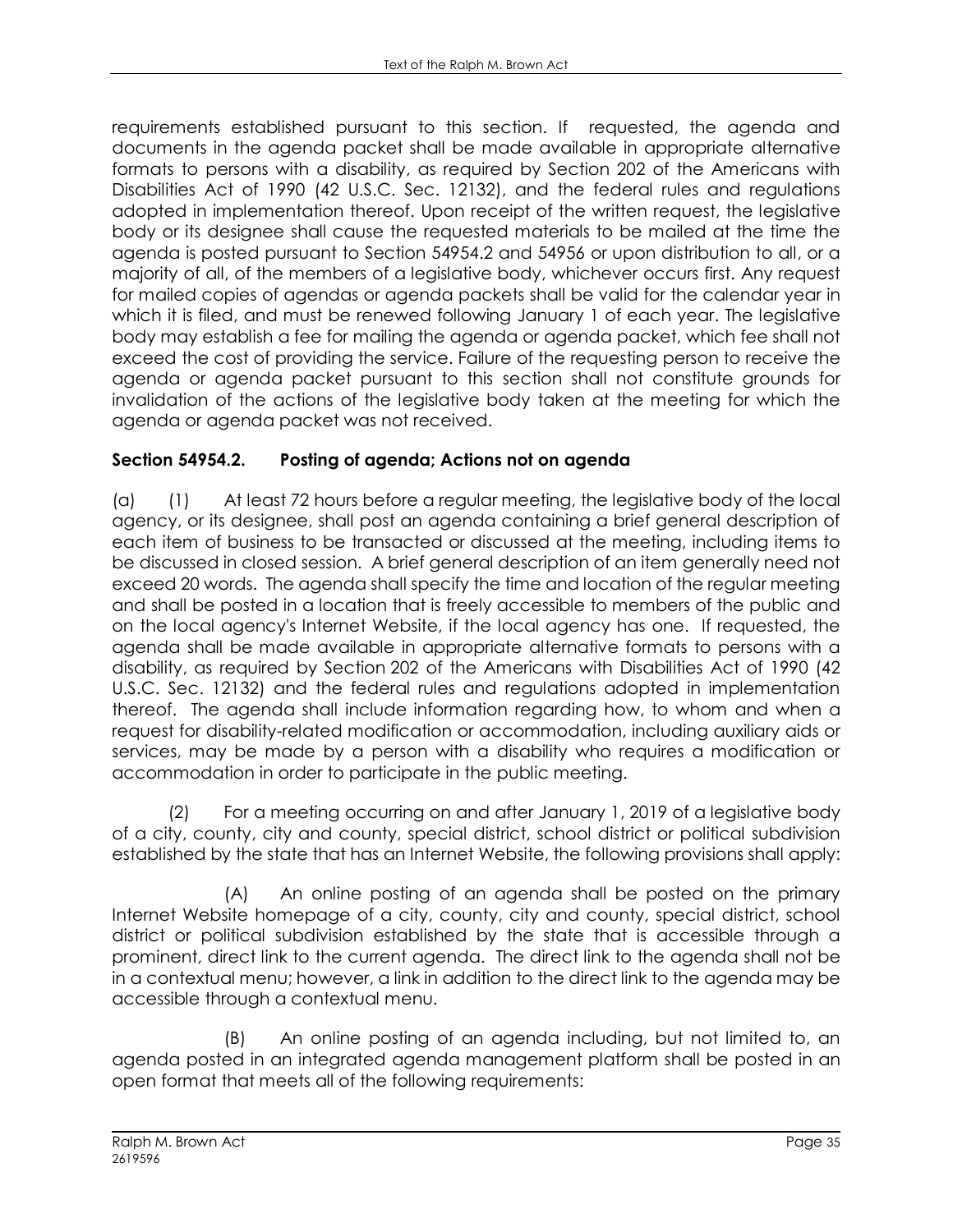(i) Retrievable, downloadable, indexable and electronically searchable by commonly used Internet search applications.

(ii) Platform independent and machine readable.

(iii) Available to the public free of charge and without any restriction that would impede the reuse or redistribution of the agenda.

(C) A legislative body of a city, county, city and county, special district, school district or political subdivision established by the state that has an Internet Website and an integrated agenda management platform shall not be required to comply with subparagraph (A) if all of the following are met:

(i) A direct link to the integrated agenda management platform shall be posted on the primary Internet Website homepage of a city, county, city and county, special district, school district or political subdivision established by the state. The direct link to the integrated agenda management platform shall not be in a contextual menu. When a person clicks on the direct link to the integrated agenda management platform, the direct link shall take the person directly to an Internet Website with the agendas of the legislative body of a city, county, city and county, special district, school district or political subdivision established by the state.

(ii) The integrated agenda management platform may contain the prior agendas of a legislative body of a city, county, city and county, special district, school district or political subdivision established by the state for all meetings occurring on or after January 1, 2019.

(iii) The current agenda of the legislative body of a city, county, city and county, special district, school district or political subdivision established by the state shall be the first agenda available at the top of the integrated agenda management platform.

(iv) All agendas posted in the integrated agenda management platform shall comply with the requirements in clauses (i), (ii) and (iii) of subparagraph (B).

(D) For the purposes of this paragraph, both of the following definitions shall apply:

(i) "Integrated agenda management platform" means an Internet Website of a city, county, city and county, special district, school district or political subdivision established by the state dedicated to providing the entirety of the agenda information for the legislative body of the city, county, city and county, special district, school district or political subdivision established by the state to the public.

(ii) "Legislative body" has the same meaning as that term is used in subdivision (a) of Section 54952.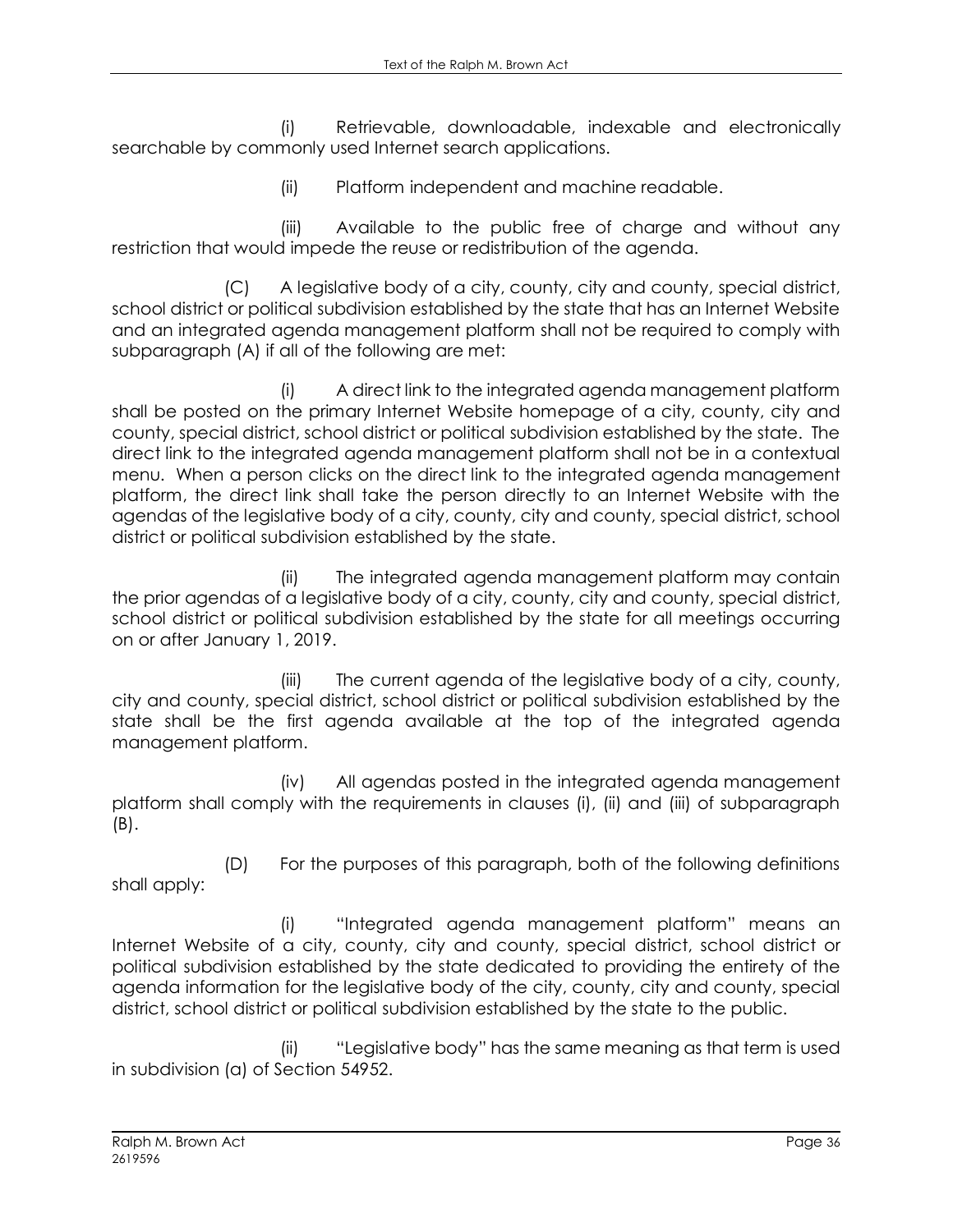(E) The provisions of this paragraph shall not apply to a political subdivision of a local agency that was established by the legislative body of the city, county, city and county, special district, school district or political subdivision established by the state.

(3) No action or discussion shall be undertaken on any item not appearing on the posted agenda, except that members of a legislative body or its staff may briefly respond to statements made or questions posed by persons exercising their public testimony rights under Section 54954.3. In addition, on their own initiative or in response to questions posed by the public, a member of a legislative body or its staff may ask a question for clarification, make a brief announcement or make a brief report on his or her own activities. Furthermore, a member of a legislative body, or the body itself, subject to rules or procedures of the legislative body, may provide a reference to staff or other resources for factual information, request staff to report back to the body at a subsequent meeting concerning any matter or take action to direct staff to place a matter of business on a future agenda.

(b) Notwithstanding subdivision (a), the legislative body may take action on items of business not appearing on the posted agenda under any of the conditions stated below. Prior to discussing any item pursuant to this subdivision, the legislative body shall publicly identify the item.

(1) Upon a determination by a majority vote of the legislative body that an emergency situation exists as defined in Section 54956.5.

(2) Upon a determination by a two-thirds vote of the members of the legislative body present at the meeting, or, if less than two-thirds of the members are present, a unanimous vote of those members present that there is a need to take immediate action and that the need for action came to the attention of the local agency subsequent to the agenda being posted as specified in subdivision (a).

(3) The item was posted pursuant to subdivision (a) for a prior meeting of the legislative body occurring not more than five calendar days prior to the date action is taken on the item, and at the prior meeting the item was continued to the meeting at which action is being taken.

(c) This section is necessary to implement and reasonably within the scope of paragraph (1) of subdivision (b) of Section 3 of Article I of the California Constitution.

(d) For purposes of subdivision (a), the requirement that the agenda be posted on the local agency's Internet Website, if the local agency has one, shall only apply to a legislative body that meets either of the following standards:

(1) A legislative body as that term is defined by subdivision (a) of Section 54952.

(2) A legislative body as that term is defined by subdivision (b) of Section 54952, if the members of the legislative body are compensated for their appearance, and if one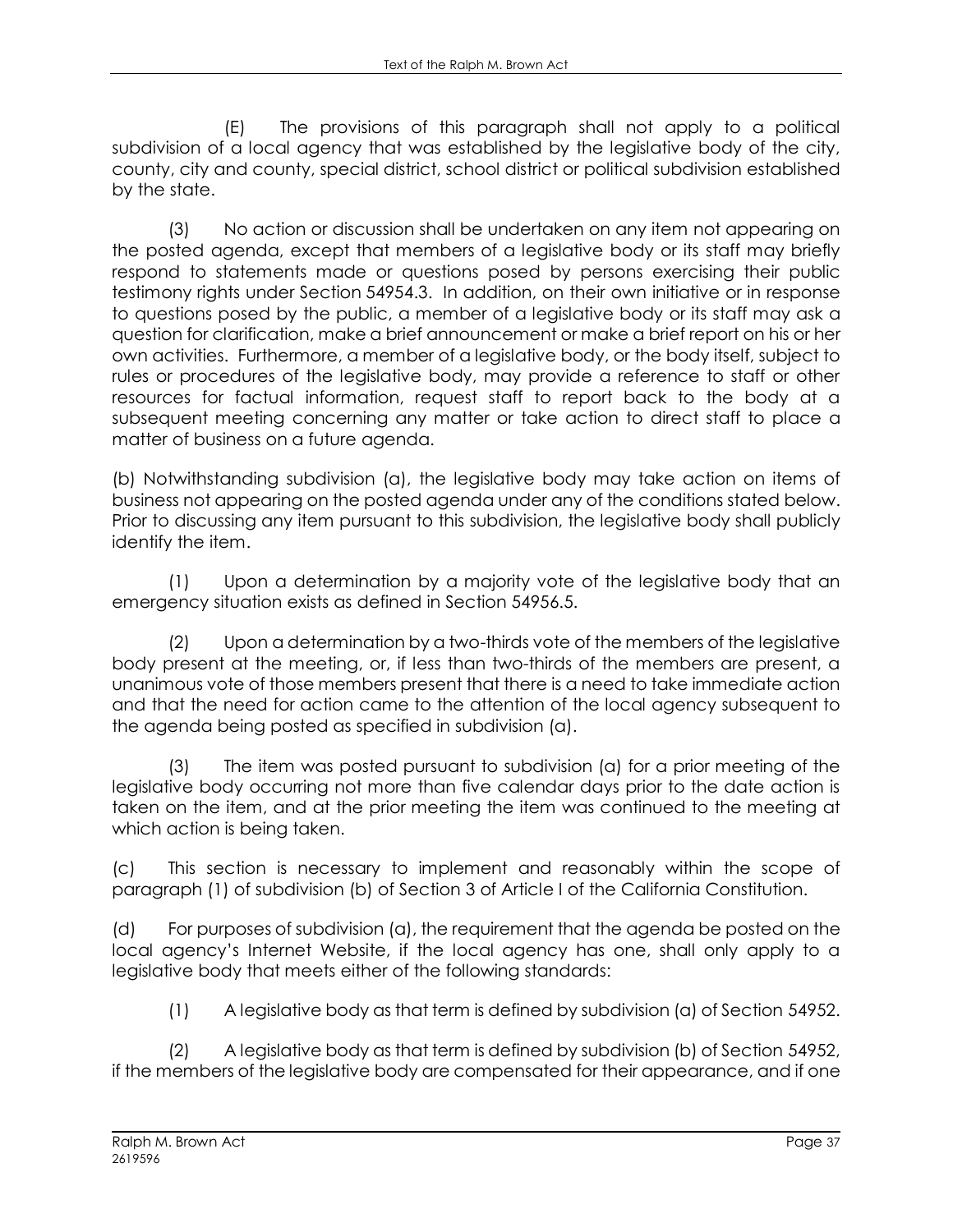or more of the members of the legislative body are also members of a legislative body as that term is defined by subdivision (a) of Section 54952.

## **Section 54954.3. Public testimony at regular meetings**

(a) Every agenda for regular meetings shall provide an opportunity for members of the public to directly address the legislative body on any item of interest to the public, before or during the legislative body's consideration of the item that is within the subject matter jurisdiction of the legislative body, provided that no action shall be taken on any item not appearing on the agenda unless the action is otherwise authorized by subdivision (b) of Section 54954.2. However, the agenda need not provide an opportunity for members of the public to address the legislative body on any item that has already been considered by a committee, composed exclusively of members of the legislative body at a public meeting wherein all interested members of the public were afforded the opportunity to address the committee on the item, before or during the committee's consideration of the item, unless the item has been substantially changed since the committee heard the item, as determined by the legislative body. Every notice for a special meeting shall provide an opportunity for members of the public to directly address the legislative body concerning any item that has been described in the notice for the meeting before or during consideration of that item.

(b) (1) The legislative body of a local agency may adopt reasonable regulations to ensure that the intent of subdivision (a) is carried out, including, but not limited to, regulations limiting the total amount of time allocated for public testimony on particular issues and for each individual speaker.

(2) Notwithstanding paragraph (1), when the legislative body of a local agency limits time for public comment, the legislative body of a local agency shall provide at least twice the allotted time to a member of the public who utilizes a translator to ensure that non-English speakers receive the same opportunity to directly address the legislative body of a local agency.

(3) Paragraph (2) shall not apply if the legislative body of a local agency utilizes simultaneous translation equipment in a manner that allows the legislative body of a local agency to hear the translated public testimony simultaneously.

(c) The legislative body of a local agency shall not prohibit public criticism of the policies, procedures, programs or services of the agency or of the acts or omissions of the legislative body. Nothing in this subdivision shall confer any privilege or protection for expression beyond that otherwise provided by law.

### **Section 54954.4. Legislative findings and declarations relating to reimbursements; Legislative intent; Review of claims**

(a) The Legislature hereby finds and declares that Section 12 of Chapter 641 of the Statutes of 1986 authorizing reimbursement to local agencies and school districts for costs mandated by the state pursuant to that act, shall be interpreted strictly. The intent of the Legislature is to provide reimbursement for only those costs which are clearly and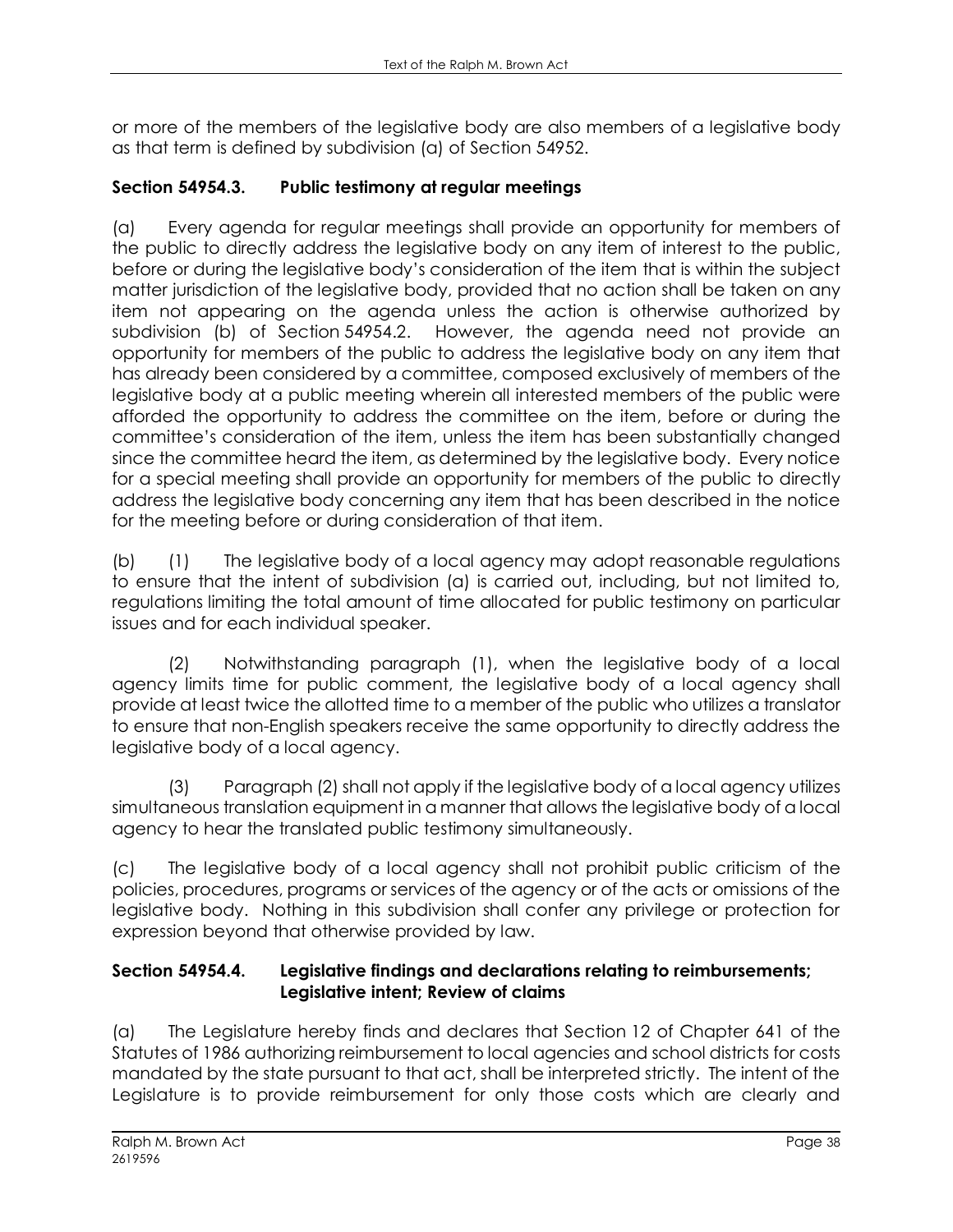unequivocally incurred as the direct and necessary result of compliance with Chapter 641 of the Statutes of 1986.

(b) In this regard, the Legislature directs all state employees and officials involved in reviewing or authorizing claims for reimbursement or otherwise participating in the reimbursement process, to rigorously review each claim and authorize only those claims, or parts thereof, which represent costs which are clearly and unequivocally incurred as the direct and necessary result of compliance with Chapter 641 of the Statutes of 1986 and for which complete documentation exists. For purposes of Section 54954.2, costs eligible for reimbursement shall only include the actual cost to post a single agenda for any one meeting.

(c) The Legislature hereby finds and declares that complete, faithful and uninterrupted compliance with the Ralph M. Brown Act (Chapter 9 (commencing with Section 54950) of Part 1 of Division 2 of Title 5 of the Government Code) is a matter of overriding public importance. Unless specifically stated, no future Budget Act or related budget enactments, shall, in any manner, be interpreted to suspend, eliminate or otherwise modify the legal obligation and duty of local agencies to fully comply with Chapter 641 of the Statutes of 1986 in a complete, faithful and uninterrupted manner.

# **Section 54954.5. Description of closed session items**

For purposes of describing closed session items pursuant to Section 54954.2, the agenda may describe closed sessions as provided below. No legislative body or elected official shall be in violation of Section 54954.2 or 54956 if the closed session items were described in substantial compliance with this section. Substantial compliance is satisfied by including the information provided below, irrespective of its format.

(a) With respect to a closed session held pursuant to Section 54956.7:

# LICENSE/PERMIT DETERMINATION

Applicant(s): (Specify number of applicants)

(b) With respect to every item of business to be discussed in closed session pursuant to Section 54956.8:

CONFERENCE WITH REAL PROPERTY NEGOTIATORS

Property: (Specify street address, or if no street address, the parcel number or other unique reference of the real property under negotiation)

Agency negotiator: (Specify names of negotiators attending the closed session) (If circumstances necessitate the absence of a specified negotiator, an agent or designee may participate in place of the absent negotiator so long as the name of the agent or designee is announced at an open session held prior to the closed session.)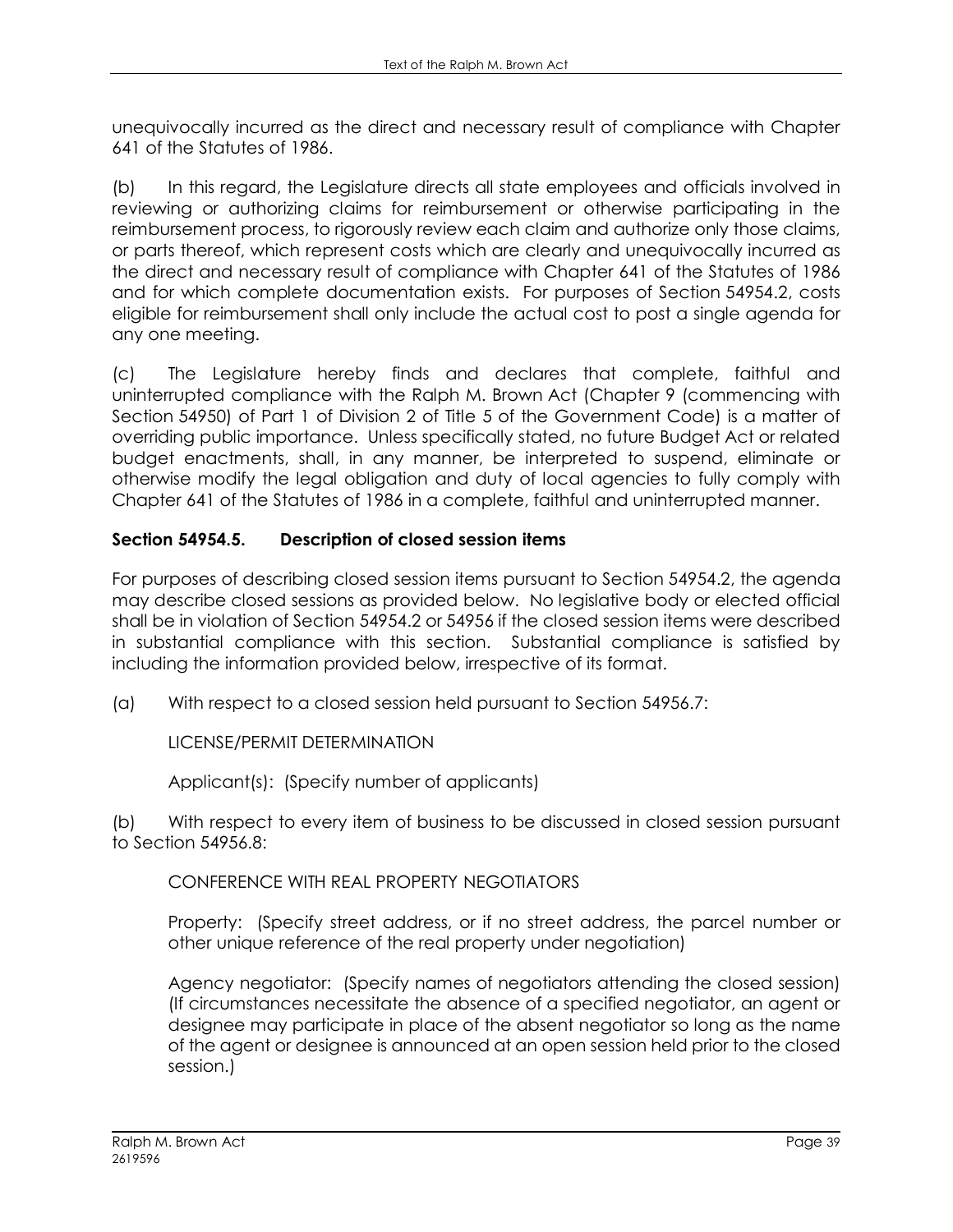Negotiating parties: (Specify name of party (not agent))

Under negotiation: (Specify whether instruction to negotiator will concern price, terms of payment or both)

(c) With respect to every item of business to be discussed in closed session pursuant to Section 54956.9:

CONFERENCE WITH LEGAL COUNSEL -- EXISTING LITIGATION (Paragraph (1) of subdivision (d) of Section 54956.9)

Name of case: (Specify by reference to claimant's name, names of parties, case or claim numbers)

or

Case name unspecified: (Specify whether disclosure would jeopardize service of process or existing settlement negotiations)

CONFERENCE WITH LEGAL COUNSEL -- ANTICIPATED LITIGATION

Significant exposure to litigation pursuant to paragraph (2) or (3) of subdivision (d) of Section 54956.9: (Specify number of potential cases)

(In addition to the information noticed above, the agency may be required to provide additional information on the agenda or in an oral statement prior to the closed session pursuant to paragraphs (2) to (5), inclusive of subdivision (e) of Section 54956.9.)

Initiation of litigation pursuant to paragraph (4) of subdivision (d) of Section 54956.9: (Specify number of potential cases)

(d) With respect to every item of business to be discussed in closed session pursuant to Section 54956.95:

LIABILITY CLAIMS

Claimant: (Specify name unless unspecified pursuant to Section 54961)

Agency claimed against: (Specify name)

(e) With respect to every item of business to be discussed in closed session pursuant to Section 54957:

THREAT TO PUBLIC SERVICES OR FACILITIES

Consultation with: (Specify name of law enforcement agency and title of officer, or name of applicable agency representative and title)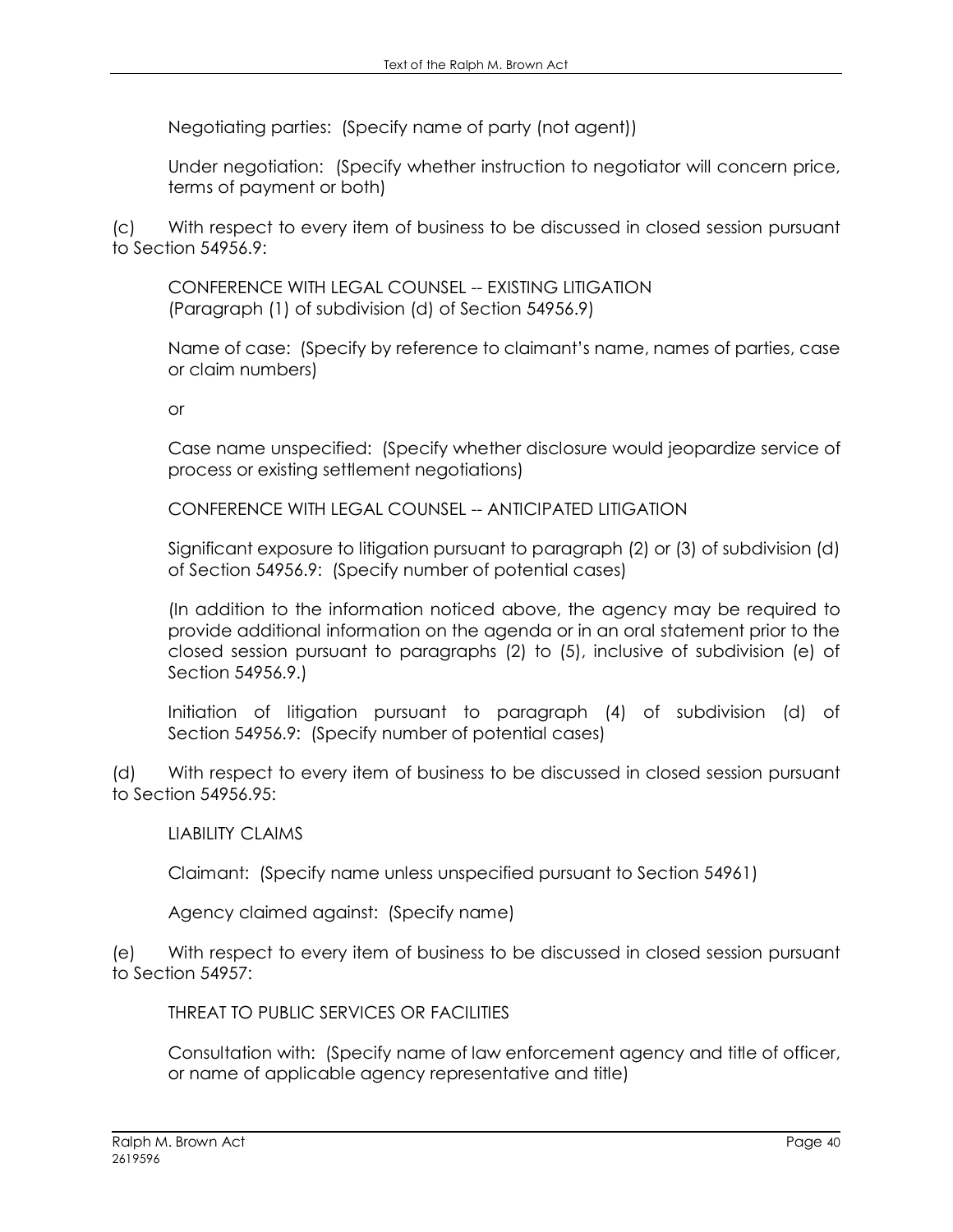### PUBLIC EMPLOYEE APPOINTMENT

Title: (Specify description of position to be filled)

PUBLIC EMPLOYMENT

Title: (Specify description of position to be filled)

PUBLIC EMPLOYEE PERFORMANCE EVALUATION

Title: (Specify position title of employee being reviewed)

PUBLIC EMPLOYEE DISCIPLINE/DISMISSAL/RELEASE

(No additional information is required in connection with a closed session to consider discipline, dismissal, or release of a public employee. Discipline includes potential reduction of compensation.)

(f) With respect to every item of business to be discussed in closed session pursuant to Section 54957.6:

CONFERENCE WITH LABOR NEGOTIATORS

Agency designated representatives: (Specify names of designated representatives attending the closed session) (If circumstances necessitate the absence of a specified designated representative, an agent or designee may participate in place of the absent representative so long as the name of the agent or designee is announced at an open session held prior to the closed session)

Employee organization: (Specify name of organization representing employee or employees in question)

or

Unrepresented employee: (Specify position title of unrepresented employee who is the subject of the negotiations)

(g) With respect to closed sessions called pursuant to Section 54957.8:

CASE REVIEW/PLANNING

(No additional information is required in connection with a closed session to consider case review or planning)

(h) With respect to every item of business to be discussed in closed session pursuant to Sections 1461, 32106 and 32155 of the Health and Safety Code or Sections 37606 and 37624.3 of the Government Code:

REPORT INVOLVING TRADE SECRET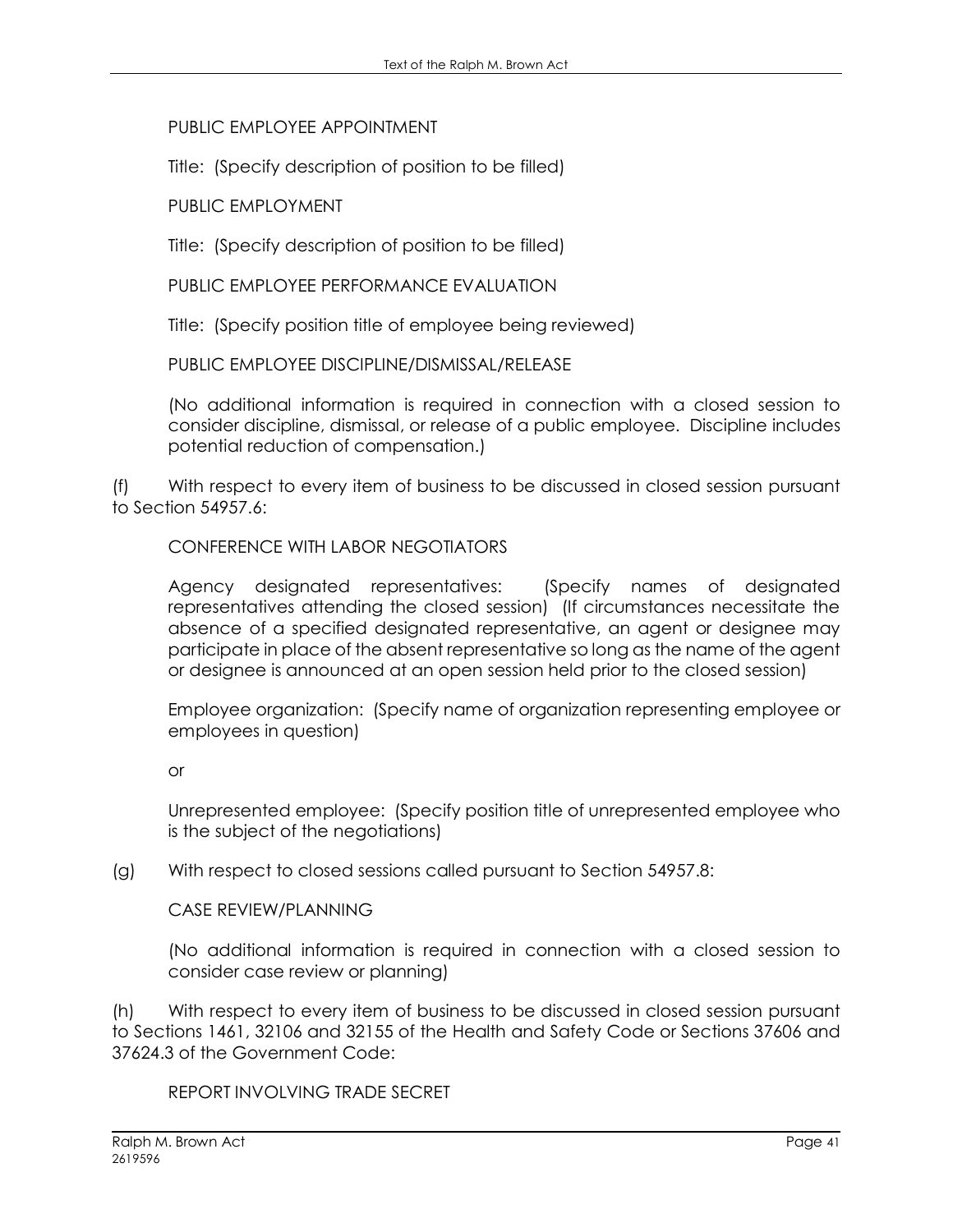Discussion will concern: (Specify whether discussion will concern proposed new service, program or facility)

Estimated date of public disclosure: (Specify month and year)

**HEARINGS** 

Subject matter: (Specify whether testimony/deliberation will concern staff privileges, report of medical audit committee, or report of quality assurance committee)

(i) With respect to every item of business to be discussed in closed session pursuant to Section 54956.86:

CHARGE OR COMPLAINT INVOLVING INFORMATION PROTECTED BY FEDERAL LAW

(No additional information is required in connection with a closed session to discuss a charge or complaint pursuant to Section 54956.86)

(j) With respect to every item of business to be discussed in closed session pursuant to Section 54956.96:

CONFERENCE INVOLVING A JOINT POWERS AGENCY (Specify by name)

Discussion will concern: (Specify closed session description used by the joint powers agency)

Name of local agency representative on joint powers agency board: (Specify name)

(Additional information listing the names of agencies or titles of representatives attending the closed session as consultants or other representatives.)

(k) With respect to every item of business to be discussed in closed session pursuant to Section 54956.75:

AUDIT BY CALIFORNIA STATE AUDITOR'S OFFICE

# **Section 54954.6. Public meeting on general tax or assessment; Notice**

(a) (1) Before adopting any new or increased general tax or any new or increased assessment, the legislative body of a local agency shall conduct at least one public meeting at which local officials shall allow public testimony regarding the proposed new or increased general tax or new or increased assessment in addition to the noticed public hearing at which the legislative body proposes to enact or increase the general tax or assessment.

For purposes of this section, the term "new or increased assessment" does not include any of the following: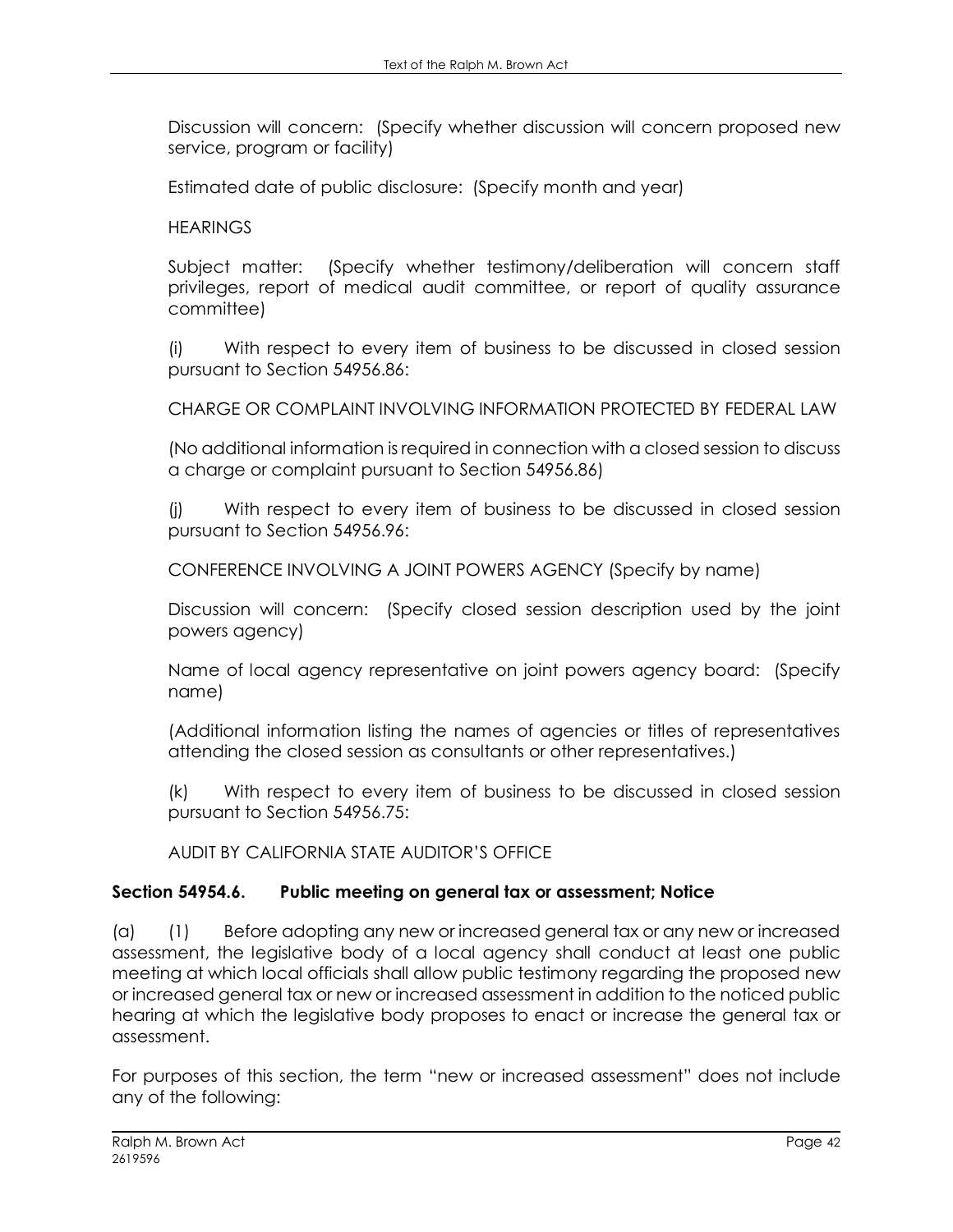(A) A fee that does not exceed the reasonable cost of providing the services, facilities or regulatory activity for which the fee is charged.

(B) A service charge, rate or charge, unless a special district's principal act requires the service charge, rate or charge to conform to the requirements of this section.

(C) An ongoing annual assessment if it is imposed at the same or lower amount as any previous year.

(D) An assessment that does not exceed an assessment formula or range of assessments previously specified in the notice given to the public pursuant to subparagraph (G) of paragraph (2) of subdivision (c) and that was previously adopted by the agency or approved by the voters in the area where the assessment is imposed.

(E) Standby or immediate availability charges.

(2) The legislative body shall provide at least 45 days' public notice of the public hearing at which the legislative body proposes to enact or increase the general tax or assessment. The legislative body shall provide notice for the public meeting at the same time and in the same document as the notice for the public hearing, but the meeting shall occur prior to the hearing.

(b) (1) The joint notice of both the public meeting and the public hearing required by subdivision (a) with respect to a proposal for a new or increased general tax shall be accomplished by placing a display advertisement of at least one-eighth page in a newspaper of general circulation for three weeks pursuant to Section 6063 and by a firstclass mailing to those interested parties who have filed a written request with the local agency for mailed notice of public meetings or hearings on new or increased general taxes. The public meeting pursuant to subdivision (a) shall take place no earlier than 10 days after the first publication of the joint notice pursuant to this subdivision. The public hearing shall take place no earlier than seven days after the public meeting pursuant to this subdivision. Notwithstanding paragraph (2) of subdivision (a), the joint notice need not include notice of the public meeting after the meeting has taken place. The public hearing pursuant to subdivision (a) shall take place no earlier than 45 days after the first publication of the joint notice pursuant to this subdivision. Any written request for mailed notices shall be effective for one year from the date on which it is filed unless a renewal request is filed. Renewal requests for mailed notices shall be filed on or before April 1 of each year. The legislative body may establish a reasonable annual charge for sending notices based on the estimated cost of providing the service.

(2) The notice required by paragraph (1) of this subdivision shall include, but not be limited to, the following:

(A) The amount or rate of the tax. If the tax is proposed to be increased from any previous year, the joint notice shall separately state both the existing tax rate and the proposed tax rate increase.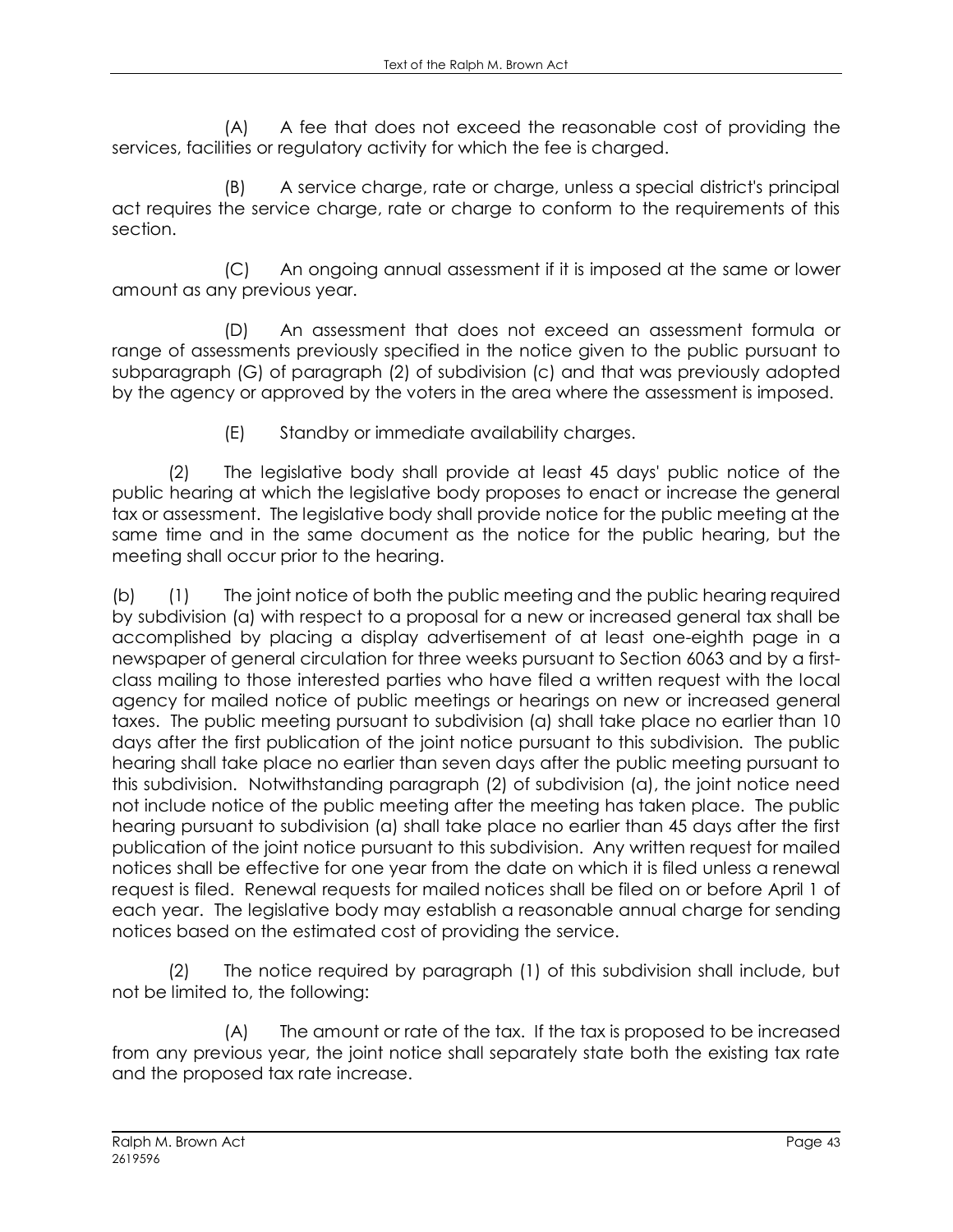- (B) The activity to be taxed.
- (C) The estimated amount of revenue to be raised by the tax annually.
- (D) The method and frequency for collecting the tax.

(E) The dates, times and locations of the public meeting and hearing described in subdivision (a).

(F) The telephone number and address of an individual, office or organization that interested persons may contact to receive additional information about the tax.

(c) (1) The joint notice of both the public meeting and the public hearing required by subdivision (a) with respect to a proposal for a new or increased assessment on real property or businesses shall be accomplished through a mailing, postage prepaid, in the United States mail and shall be deemed given when so deposited. The public meeting pursuant to subdivision (a) shall take place no earlier than 10 days after the joint mailing pursuant to this subdivision. The public hearing shall take place no earlier than seven days after the public meeting pursuant to this subdivision. The envelope or the cover of the mailing shall include the name of the local agency and the return address of the sender. This mailed notice shall be in at least 10-point type and shall be given to all property owners or business owners proposed to be subject to the new or increased assessment by a mailing by name to those persons whose names and addresses appear on the last equalized county assessment roll, the State Board of Equalization assessment roll or the local agency's records pertaining to business ownership, as the case may be.

(2) The joint notice required by paragraph (1) of this subdivision shall include, but not be limited to, the following:

(A) In the case of an assessment proposed to be levied on property, the estimated amount of the assessment per parcel. In the case of an assessment proposed to be levied on businesses, the proposed method and basis of levying the assessment in sufficient detail to allow each business owner to calculate the amount of assessment to be levied against each business. If the assessment is proposed to be increased from any previous year, the joint notice shall separately state both the amount of the existing assessment and the proposed assessment increase.

(B) A general description of the purpose or improvements that the assessment will fund.

(C) The address to which property owners may mail a protest against the assessment.

(D) The telephone number and address of an individual, office or organization that interested persons may contact to receive additional information about the assessment.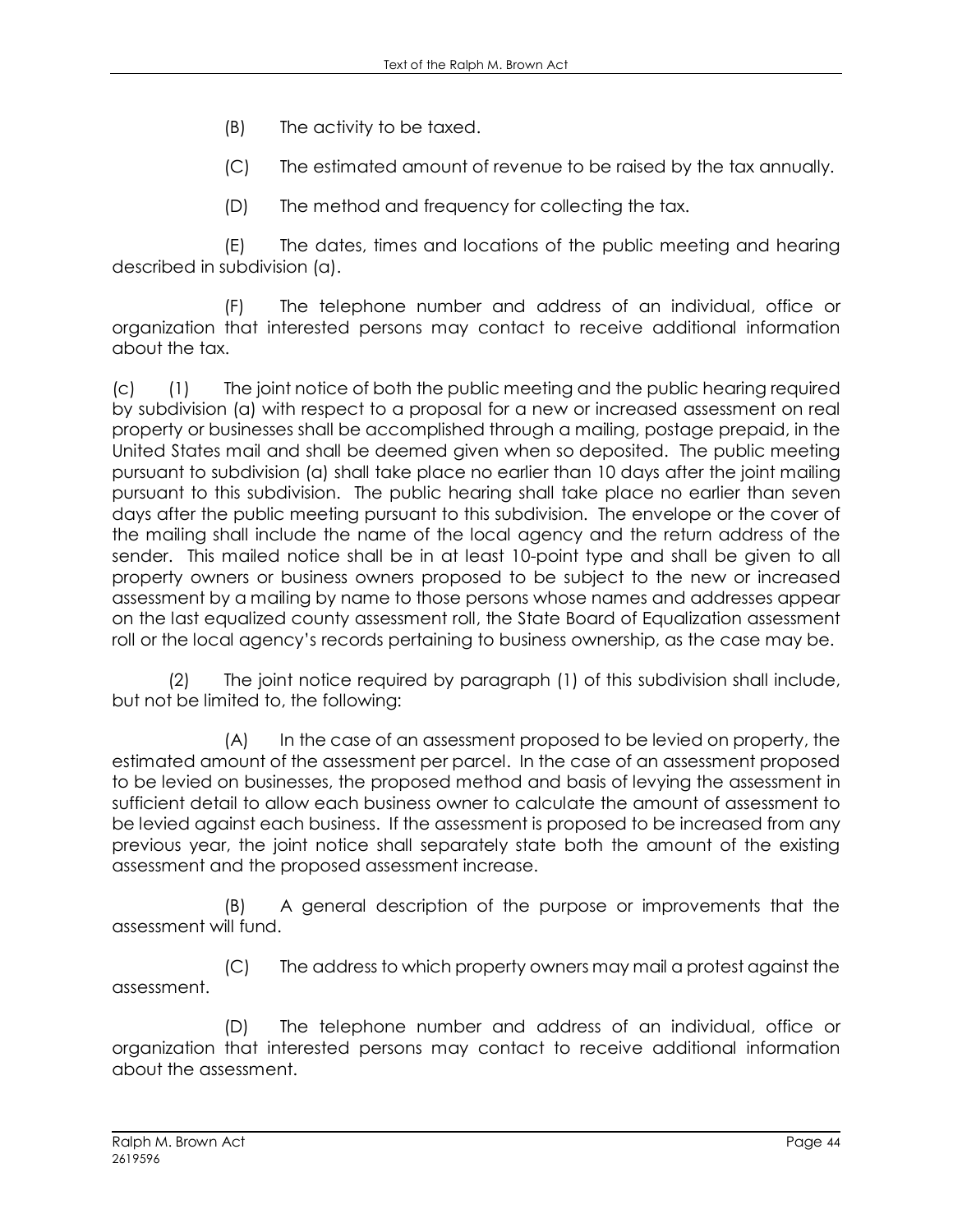(E) A statement that a majority protest will cause the assessment to be abandoned if the assessment act used to levy the assessment so provides. Notice shall also state the percentage of protests required to trigger an election, if applicable.

(F) The dates, times and locations of the public meeting and hearing described in subdivision (a).

(G) A proposed assessment formula or range as described in subparagraph (D) of paragraph (1) of subdivision (a) if applicable and that is noticed pursuant to this section.

(3) Notwithstanding paragraph (1), in the case of an assessment that is proposed exclusively for operation and maintenance expenses imposed throughout the entire local agency or exclusively for operation and maintenance assessments proposed to be levied on 50,000 parcels or more, notice may be provided pursuant to this subdivision or pursuant to paragraph (1) of subdivision (b) and shall include the estimated amount of the assessment of various types, amounts or uses of property and the information required by subparagraphs (B) to (G), inclusive, of paragraph (2) of subdivision (c).

(4) Notwithstanding paragraph (1), in the case of an assessment proposed to be levied pursuant to Part 2 (commencing with Section 22500) of Division 2 of the Streets and Highways Code by a regional park district, regional park and open-space district or regional open-space district formed pursuant to Article 3 (commencing with Section 5500) of Chapter 3 of Division 5 of, or pursuant to Division 26 (commencing with Section 35100) of the Public Resources Code, notice may be provided pursuant to paragraph (1) of subdivision (b).

(d) The notice requirements imposed by this section shall be construed as additional to, and not to supersede existing provisions of law, and shall be applied concurrently with the existing provisions so as to not delay or prolong the governmental decision making process.

(e) This section shall not apply to any new or increased general tax or any new or increased assessment that requires an election of either of the following:

- (1) The property owners subject to the assessment.
- (2) The voters within the local agency imposing the tax or assessment.

(f) Nothing in this section shall prohibit a local agency from holding a consolidated meeting or hearing at which the legislative body discusses multiple tax or assessment proposals.

(g) The local agency may recover the reasonable costs of public meetings, public hearings and notice required by this section from the proceeds of the tax or assessment. The costs recovered for these purposes, whether recovered pursuant to this subdivision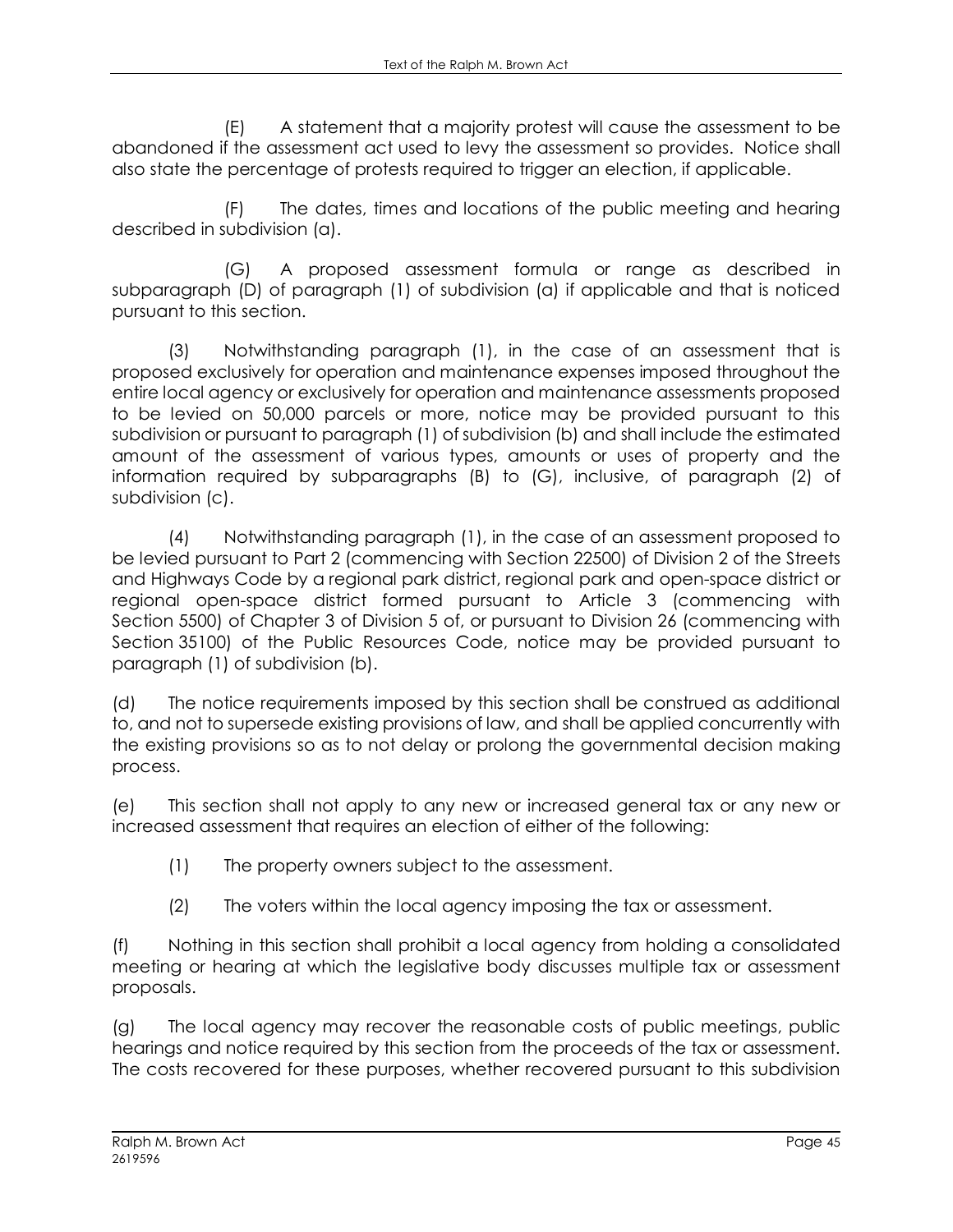or any other provision of law, shall not exceed the reasonable costs of the public meetings, public hearings and notice.

(h) Any new or increased assessment that is subject to the notice and hearing provisions of Article XIII C or XIII D of the California Constitution is not subject to the notice and hearing requirements of this section.

# **Section 54955. Adjournment of meetings**

The legislative body of a local agency may adjourn any regular, adjourned regular, special or adjourned special meeting to a time and place specified in the order of adjournment. Less than a quorum may so adjourn from time to time. If all members are absent from any regular or adjourned regular meeting, the clerk or secretary of the legislative body may declare the meeting adjourned to a stated time and place and he or she shall cause a written notice of the adjournment to be given in the same manner as provided in Section 54956 for special meetings, unless such notice is waived as provided for special meetings. A copy of the order or notice of adjournment shall be conspicuously posted on or near the door of the place where the regular, adjourned regular, special or adjourned special meeting was held within 24 hours after the time of the adjournment. When a regular or adjourned regular meeting is adjourned as provided in this section, the resulting adjourned regular meeting is a regular meeting for all purposes. When an order of adjournment of any meeting fails to state the hour at which the adjourned meeting is to be held, it shall be held at the hour specified for regular meetings by ordinance, resolution, bylaw or other rule.

# **Section 54955.1. Continuance of hearing**

Any hearing being held, or noticed or ordered to be held by a legislative body of a local agency at any meeting may by order or notice of continuance be continued or recontinued to any subsequent meeting of the legislative body in the same manner and to the same extent set forth in Section 54955 for the adjournment of meetings; provided, that if the hearing is continued to a time less than 24 hours after the time specified in the order or notice of hearing, a copy of the order or notice of continuance of hearing shall be posted immediately following the meeting at which the order or declaration of continuance was adopted or made.

### **Section 54956. Special meetings; call; notice; meetings regarding local agency executive salaries, salary schedules or compensation in form of fringe benefits; posting on Internet Website**

(a) A special meeting may be called at any time by the presiding officer of the legislative body of a local agency or by a majority of the members of the legislative body, by delivering written notice to each member of the legislative body and to each local newspaper of general circulation and radio or television station requesting notice in writing and posting a notice on the local agency's Internet Website, if the local agency has one. The notice shall be delivered personally or by any other means and shall be received at least 24 hours before the time of the meeting as specified in the notice. The call and notice shall specify the time and place of the special meeting and the business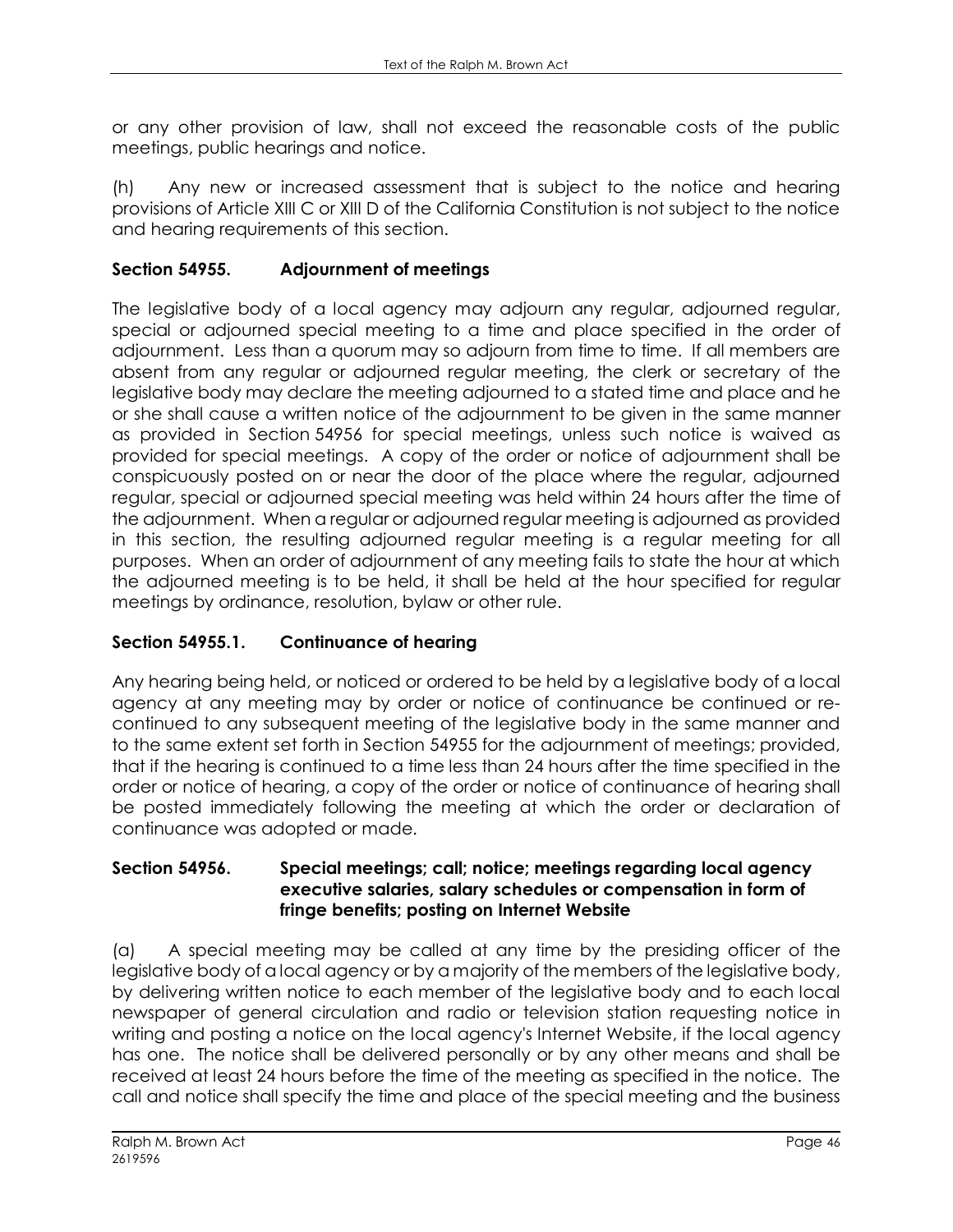to be transacted or discussed. No other business shall be considered at these meetings by the legislative body. The written notice may be dispensed with as to any member who at or prior to the time the meeting convenes files with the clerk or secretary of the legislative body a written waiver of notice. The waiver may be given by telegram. The written notice may also be dispensed with as to any member who is actually present at the meeting at the time it convenes.

The call and notice shall be posted at least 24 hours prior to the special meeting in a location that is freely accessible to members of the public.

(b) Notwithstanding any other law, a legislative body shall not call a special meeting regarding the salaries, salary schedules or compensation paid in the form of fringe benefits of a local agency executive, as defined in subdivision (d) of Section 3511.1. However, this subdivision does not apply to a local agency calling a special meeting to discuss the local agency's budget.

(c) For purposes of subdivision (a), the requirement that the agenda be posted on the local agency's Internet Website, if the local agency has one, shall only apply to a legislative body that meets either of the following standards:

(1) A legislative body as that term is defined by subdivision (a) of Section 54952.

(2) A legislative body as that term is defined by subdivision (b) of Section 54952, if the members of the legislative body are compensated for their appearance, and if one or more of the members of the legislative body are also members of a legislative body as that term is defined by subdivision (a) of Section 54952.

# **Section 54956.5. Emergency meetings; Notice**

(a) For purposes of this section, "emergency situation" means both of the following:

(1) An emergency, which shall be defined as a work stoppage, crippling activity or other activity that severely impairs public health, safety or both, as determined by a majority of the members of the legislative body.

(2) A dire emergency, which shall be defined as a crippling disaster, mass destruction, terrorist act or threatened terrorist activity that poses peril so immediate and significant that requiring a legislative body to provide one-hour notice before holding an emergency meeting under this section may endanger the public health, safety or both, as determined by a majority of the members of the legislative body.

(b) (1) Subject to paragraph (2), in the case of an emergency situation involving matters upon which prompt action is necessary due to the disruption or threatened disruption of public facilities, a legislative body may hold an emergency meeting without complying with either the 24-hour notice requirement or the 24-hour posting requirement of Section 54956, or both, of the notice and posting requirements.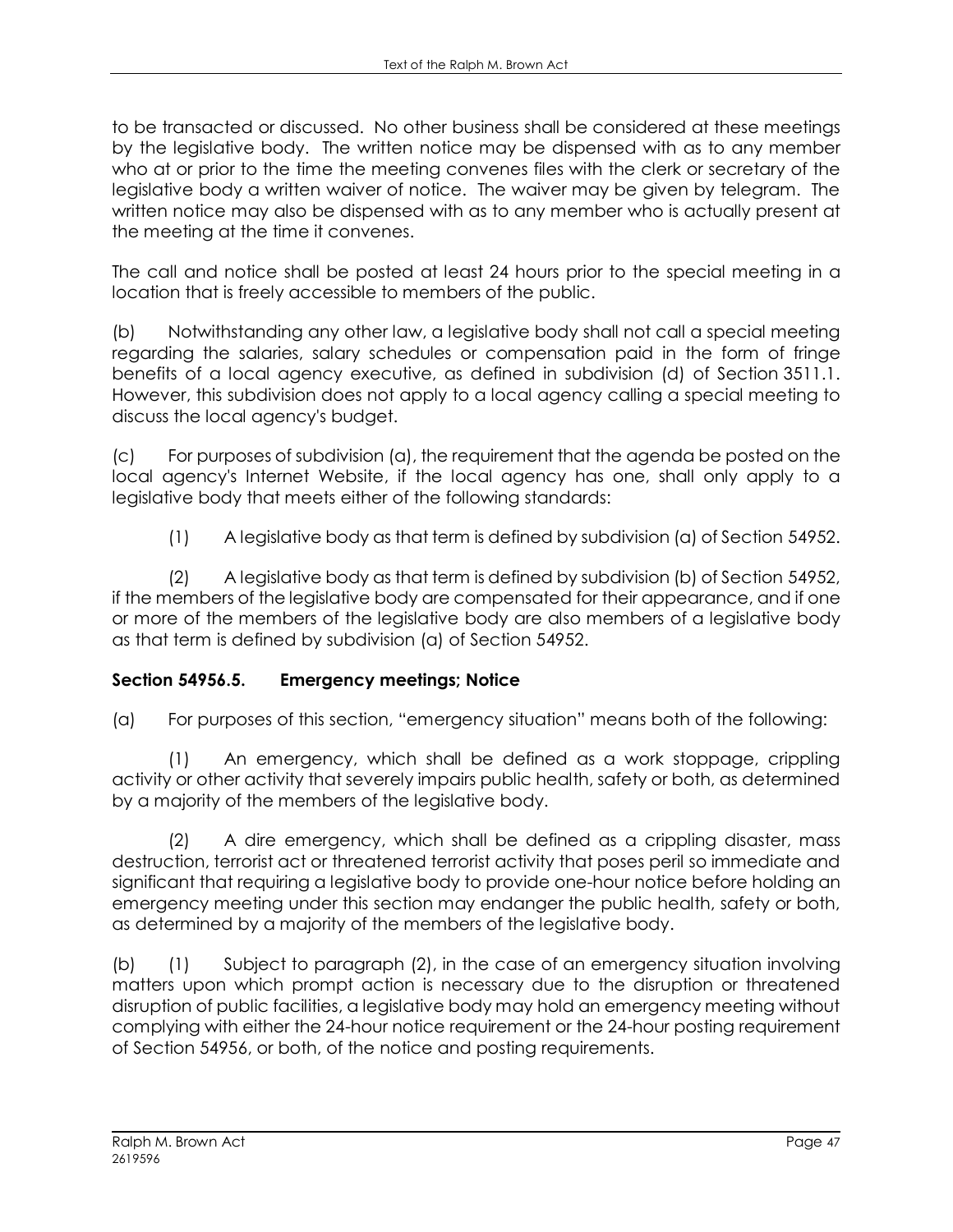(2) Each local newspaper of general circulation and radio or television station that has requested notice of special meetings pursuant to Section 54956 shall be notified by the presiding officer of the legislative body or designee thereof, one hour prior to the emergency meeting, or, in the case of a dire emergency, at or near the time that the presiding officer or designee notifies the members of the legislative body of the emergency meeting. This notice shall be given by telephone and all telephone numbers provided in the most recent request of a newspaper or station for notification of special meetings shall be exhausted. In the event that telephone services are not functioning, the notice requirements of this section shall be deemed waived and the legislative body or designee of the legislative body, shall notify those newspapers, radio stations or television stations of the fact of the holding of the emergency meeting, the purpose of the meeting and any action taken at the meeting as soon after the meeting as possible.

(c) During a meeting held pursuant to this section, the legislative body may meet in closed session pursuant to Section 54957 if agreed to by a two-thirds vote of the members of the legislative body present, or, if less than two-thirds of the members are present, by a unanimous vote of the members present.

(d) All special meeting requirements as prescribed in Section 54956, shall be applicable to a meeting called pursuant to this section, with the exception of the 24-hour notice requirement.

(e) The minutes of a meeting called pursuant to this section, a list of person(s) who is the presiding officer of the legislative body or designee of the legislative body, notified or attempted to notify, a copy of the rollcall vote and any actions taken at the meeting shall be posted for a minimum of 10 days in a public place as soon after the meeting as possible.

# **Section 54956.6. Fees**

No fees may be charged by the legislative body of a local agency for carrying out any provision of this chapter, except as specifically authorized by this chapter.

## **Section 54956.7. Closed sessions regarding application from person with criminal record**

Whenever a legislative body of a local agency determines that it is necessary to discuss and determine whether an applicant for a license or license renewal, who has a criminal record is sufficiently rehabilitated to obtain the license, the legislative body may hold a closed session with the applicant and the applicant's attorney, if any, for the purpose of holding the discussion and making the determination. If the legislative body determines, as a result of the closed session, that the issuance or renewal of the license should be denied, the applicant shall be offered the opportunity to withdraw the application. If the applicant withdraws the application, no record shall be kept of the discussions or decisions made at the closed session and all matters relating to the closed session shall be confidential. If the applicant does not withdraw the application, the legislative body shall take action at the public meeting during which the closed session is held or at its next public meeting denying the application for the license, but all matters relating to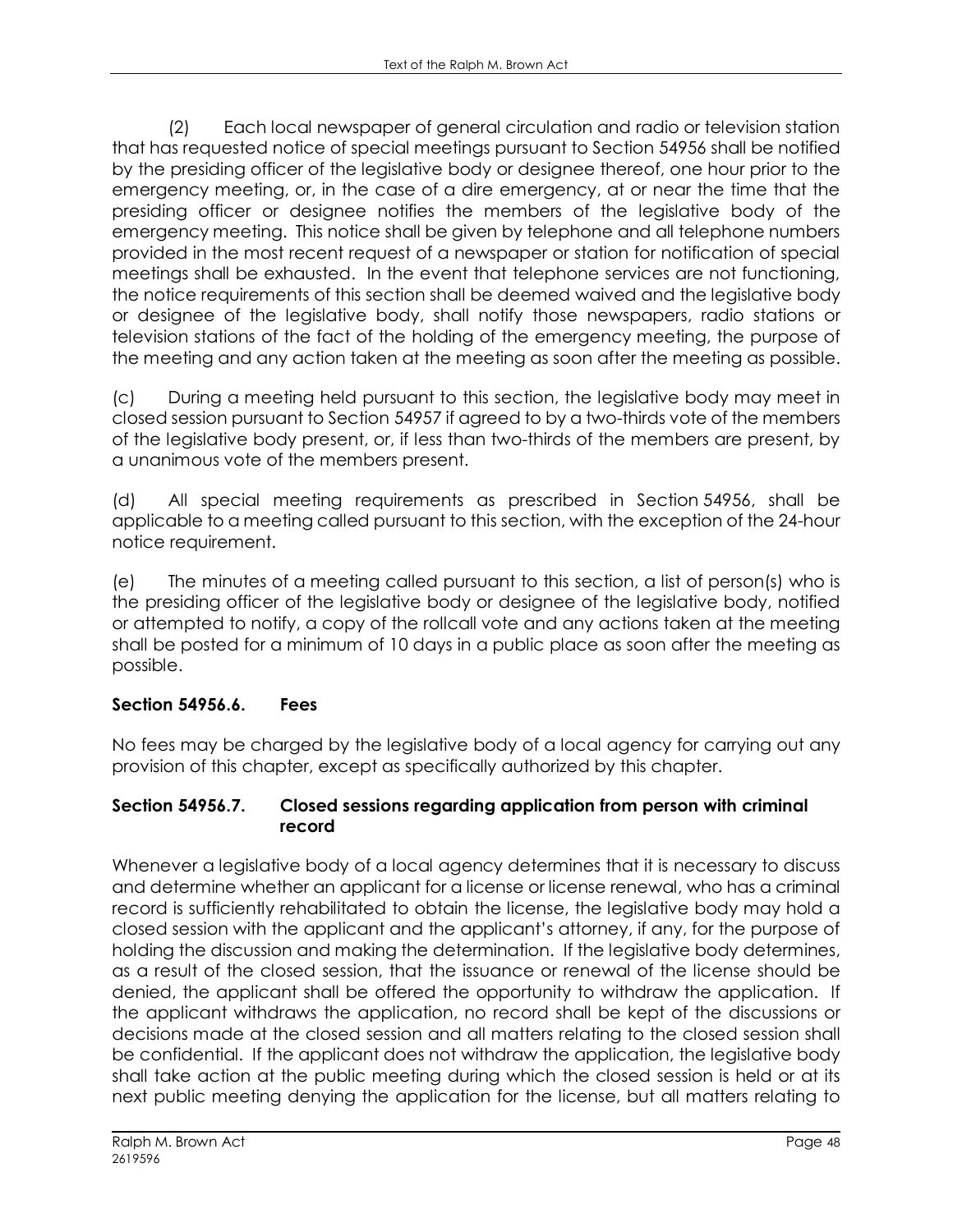the closed session are confidential and shall not be disclosed without the consent of the applicant, except in an action by an applicant who has been denied a license challenging the denial of the license.

## **Section 54956.75. Closed session for response to final draft audit report**

(a) Nothing contained in this chapter shall be construed to prevent the legislative body of a local agency that has received a confidential final draft audit report from the Bureau of State Audits from holding closed sessions to discuss its response to that report.

(b) After the public release of an audit report by the Bureau of State Audits, if a legislative body of a local agency meets to discuss the audit report, it shall do so in an open session unless exempted from that requirement by some other provision of law.

### **Section 54956.8. Closed sessions regarding real property negotiations**

Notwithstanding any other provision of this chapter, a legislative body of a local agency may hold a closed session with its negotiator prior to the purchase, sale, exchange or lease of real property by or for the local agency to grant authority to its negotiator regarding the price and terms of payment for the purchase, sale, exchange or lease.

However, prior to the closed session, the legislative body of the local agency shall hold an open and public session in which it identifies its negotiators, the real property or real properties which the negotiations may concern and the person or persons with whom its negotiators may negotiate.

For purposes of this section, negotiators may be members of the legislative body of the local agency.

For purposes of this section, "lease" includes renewal or renegotiation of a lease.

Nothing in this section shall preclude a local agency from holding a closed session for discussions regarding eminent domain proceedings pursuant to Section 54956.9.

### **Section 54956.81. Closed sessions regarding purchase or sale of pension fund investments**

Notwithstanding any other provision of this chapter, a legislative body of a local agency that invests pension funds may hold a closed session to consider the purchase or sale of particular specific pension fund investments. All investment transaction decisions made during the closed session shall be made by rollcall vote entered into the minutes of the closed session as provided in subdivision (a) of Section 54957.2.

# **Section 54956.86. Closed session for health plan member**

Notwithstanding any other provision of this chapter, a legislative body of a local agency which provides services pursuant to Section 14087.3 of the Welfare and Institutions Code may hold a closed session to hear a charge or complaint from a member enrolled in its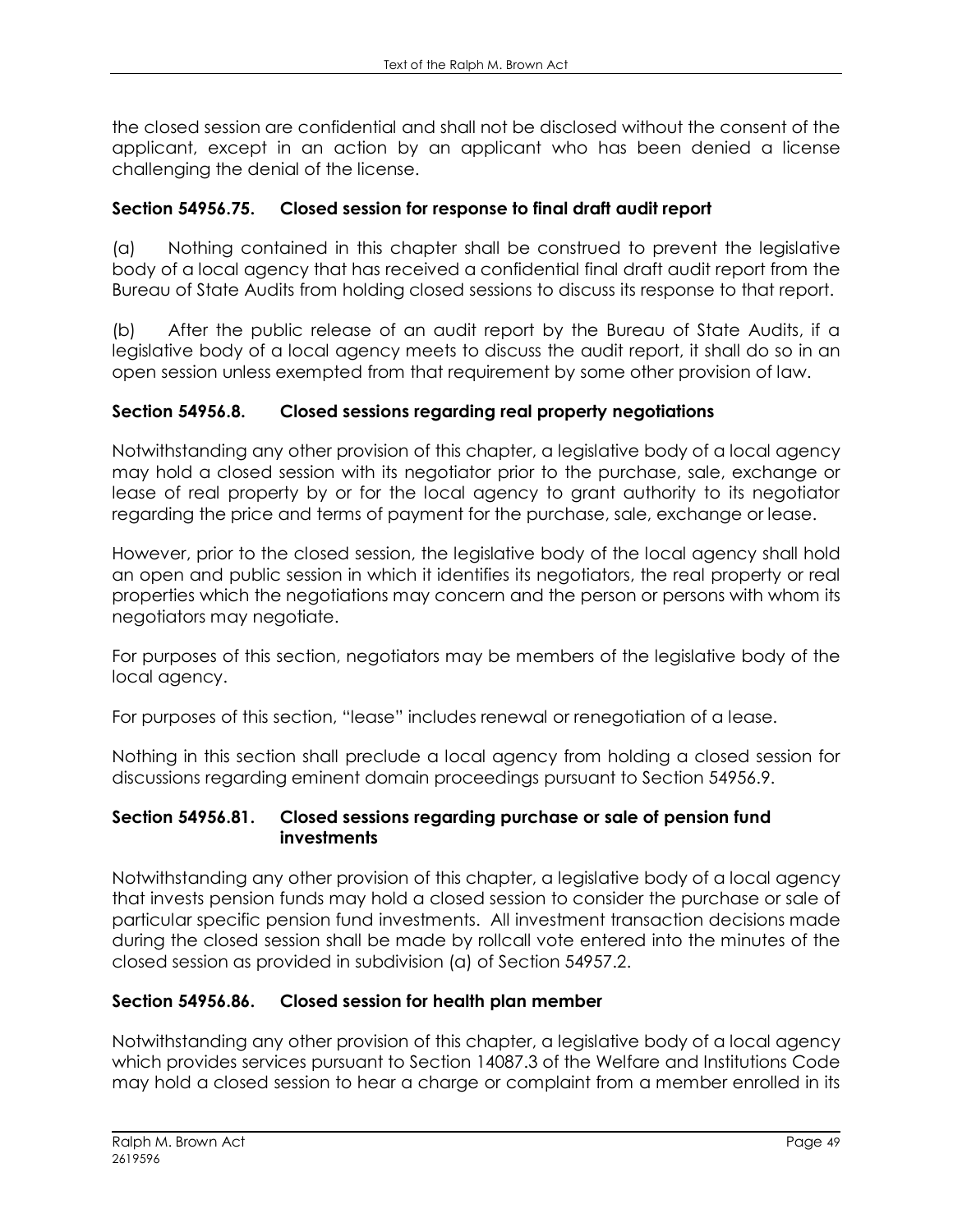health plan if the member does not wish to have his or her name, medical status or other information that is protected by federal law publicly disclosed. Prior to holding a closed session pursuant to this section, the legislative body shall inform the member, in writing, of his or her right to have the charge or complaint heard in an open session rather than a closed session.

## **Section 54956.87. Disclosure of records and information; Meetings in closed session**

(a) Notwithstanding any other provision of this chapter, the records of a health plan that is licensed pursuant to the Knox-Keene Health Care Service Plan Act of 1975 (Chapter 2.2 (commencing with Section 1340) of Division 2 of the Health and Safety Code) and that is governed by a county board of supervisors, whether paper records, records maintained in the management information system or records in any other form, that relate to provider rate or payment determinations, allocation or distribution methodologies for provider payments, formulas or calculations for these payments and contract negotiations with providers of health care for alternative rates are exempt from disclosure for a period of three years after the contract is fully executed. The transmission of the records, or the information contained therein in an alternative form to the board of supervisors shall not constitute a waiver of exemption from disclosure and the records and information once transmitted to the board of supervisors shall be subject to this same exemption.

(b) Notwithstanding any other provision of law, the governing board of a health plan that is licensed pursuant to the Knox-Keene Health Care Service Plan Act of 1975 (Chapter 2.2 (commencing with Section 1340) of Division 2 of the Health and Safety Code) and that is governed by a county board of supervisors may order that a meeting held solely for the purpose of discussion or taking action on health plan trade secrets, as defined in subdivision (f), shall be held in closed session. The requirements of making a public report of action taken in closed session and the vote or abstention of every member present, may be limited to a brief general description without the information constituting the trade secret.

(c) Notwithstanding any other provision of law, the governing board of a health plan may meet in closed session to consider and take action on matters pertaining to contracts and contract negotiations by the health plan with providers of health care services concerning all matters related to rates of payment. The governing board may delete the portion or portions containing trade secrets from any documents that were finally approved in the closed session held pursuant to subdivision (b) that are provided to persons who have made the timely or standing request.

(d) Nothing in this section shall be construed as preventing the governing board from meeting in closed session as otherwise provided by law.

(e) The provisions of this section shall not prevent access to any records by the Joint Legislative Audit Committee in the exercise of its powers pursuant to Article 1 (commencing with Section 10500) of Chapter 4 of Part 2 of Division 2 of Title 2. The provisions of this section also shall not prevent access to any records by the Department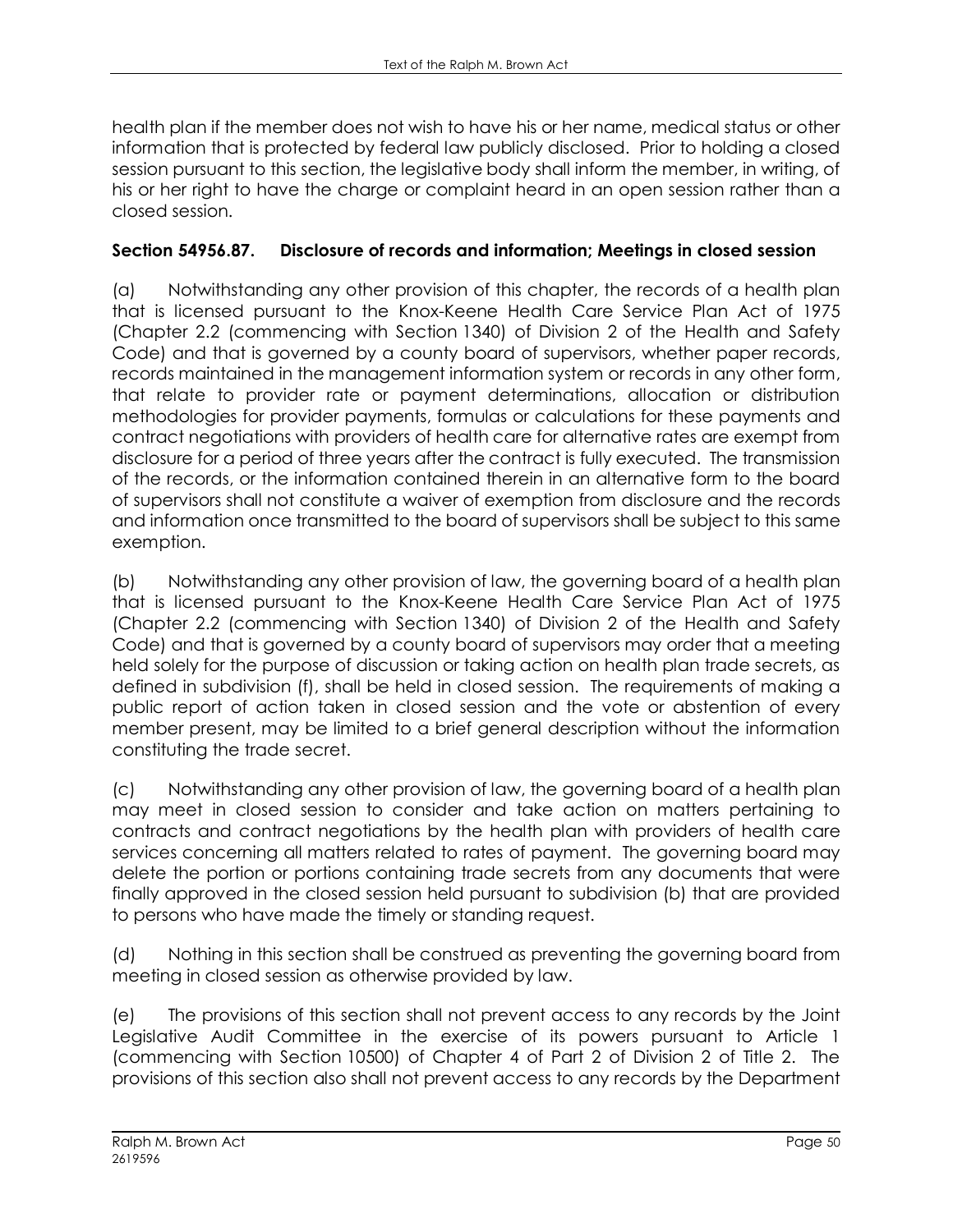of Managed Health Care in the exercise of its powers pursuant to Article 1 (commencing with Section 1340) of Chapter 2.2 of Division 2 of the Health and Safety Code.

(f) For purposes of this section, "health plan trade secret" means a trade secret, as defined in subdivision (d) of Section 3426.1 of the Civil Code, that also meets both of the following criteria:

(1) The secrecy of the information is necessary for the health plan to initiate a new service, program, marketing strategy, business plan or technology, or to add a benefit or product.

(2) Premature disclosure of the trade secret would create a substantial probability of depriving the health plan of a substantial economic benefit or opportunity.

### **Section 54956.9. Closed sessions concerning pending litigation; Lawyer-client privilege**

(a) Nothing in this chapter shall be construed to prevent a legislative body of a local agency, based on advice of its legal counsel, from holding a closed session to confer with, or receive advice from, its legal counsel regarding pending litigation when discussion in open session concerning those matters would prejudice the position of the local agency in the litigation.

(b) For purposes of this chapter, all expressions of the lawyer-client privilege other than those provided in this section are hereby abrogated. This section is the exclusive expression of the lawyer-client privilege for purposes of conducting closed-session meetings pursuant to this chapter.

(c) For purposes of this section, "litigation" includes any adjudicatory proceeding, including eminent domain, before a court or administrative body exercising its adjudicatory authority, hearing officer or arbitrator.

(d) For purposes of this section, litigation shall be considered pending when any of the following circumstances exist:

(1) Litigation, to which the local agency is a party, has been initiated formally.

(2) A point has been reached where, in the opinion of the legislative body of the local agency on the advice of its legal counsel based on existing facts and circumstances, there is a significant exposure to litigation against the local agency.

(3) Based on existing facts and circumstances, the legislative body of the local agency is meeting only to decide whether a closed session is authorized pursuant to paragraph (2).

(4) Based on existing facts and circumstances, the legislative body of the local agency has decided to initiate or is deciding whether to initiate litigation.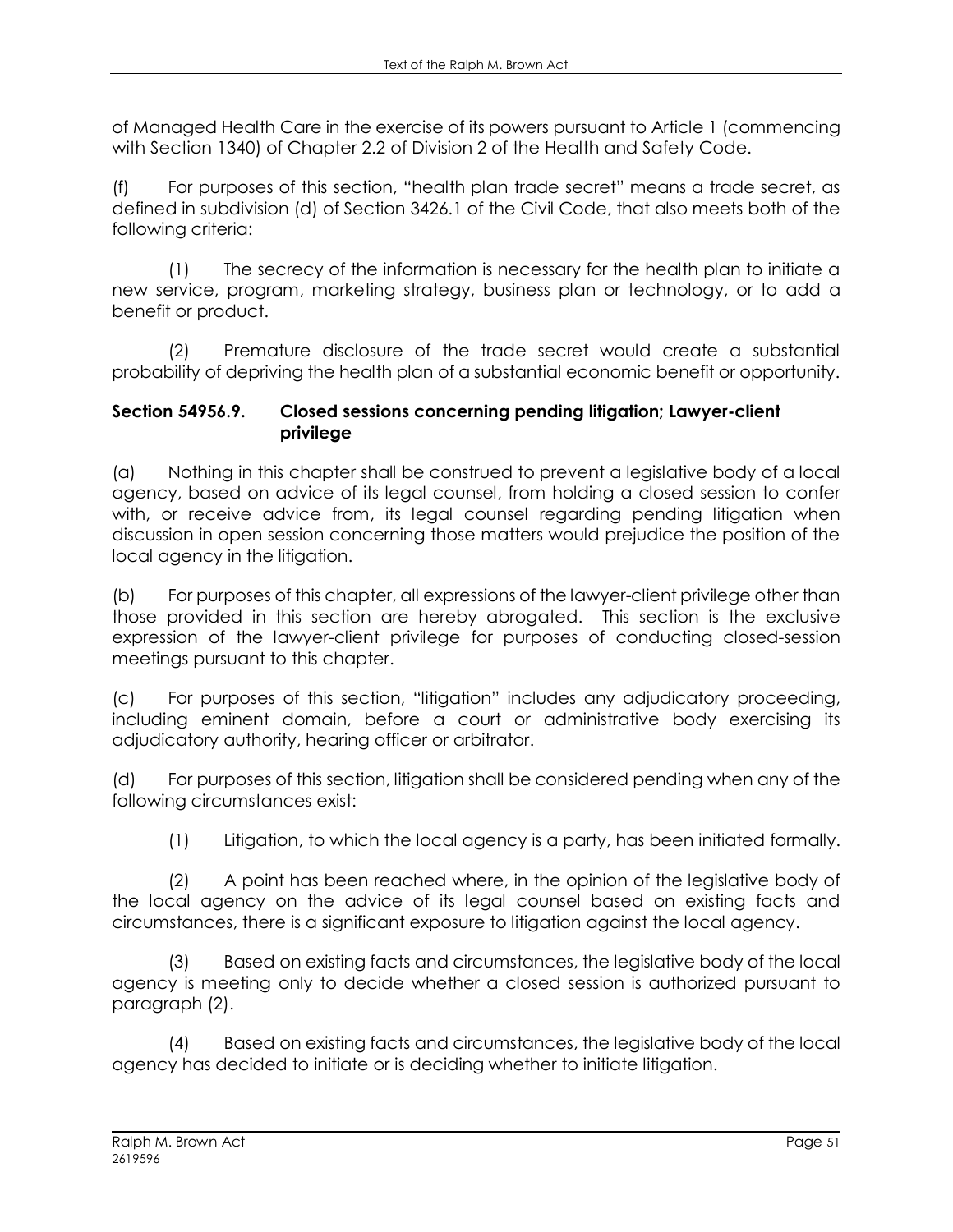(e) For purposes of paragraphs (2) and (3) of subdivision (d), "existing facts and circumstances" shall consist only of one of the following:

(1) Facts and circumstances that might result in litigation against the local agency but which the local agency believes are not yet known to a potential plaintiff or plaintiffs, which facts and circumstances need not be disclosed.

(2) Facts and circumstances, including, but not limited to, an accident, disaster, incident or transactional occurrence that might result in litigation against the agency and that are known to a potential plaintiff or plaintiffs, which facts or circumstances shall be publicly stated on the agenda or announced.

(3) The receipt of a claim pursuant to the Government Claims Act (Division 3.6 (commencing with Section 810) of Title 1 of the Government Code) or some other written communication from a potential plaintiff threatening litigation, which claim or communication shall be available for public inspection pursuant to Section 54957.5.

(4) A statement made by a person in an open and public meeting threatening litigation on a specific matter within the responsibility of the legislative body.

(5) A statement threatening litigation made by a person outside an open and public meeting on a specific matter within the responsibility of the legislative body, so long as the official or employee of the local agency receiving knowledge of the threat makes a contemporaneous or other record of the statement prior to the meeting, which record shall be available for public inspection pursuant to Section 54957.5. The records so created need not identify the alleged victim of unlawful or tortious sexual conduct or anyone making the threat on their behalf, or identify a public employee who is the alleged perpetrator of any unlawful or tortious conduct upon which a threat of litigation is based, unless the identity of the person has been publicly disclosed.

(f) Nothing in this section shall require disclosure of written communications that are privileged and not subject to disclosure pursuant to the California Public Records Act (Chapter 3.5 (commencing with Section 6250) of Division 7 of Title 1).

(g) Prior to holding a closed session pursuant to this section, the legislative body of the local agency shall state on the agenda or publicly announce the paragraph of subdivision (d) that authorizes the closed session. If the session is closed pursuant to paragraph (1) of subdivision (d), the body shall state the title of or otherwise specifically identify the litigation to be discussed, unless the body states that to do so would jeopardize the agency's ability to effectuate service of process upon one or more unserved parties, or that to do so would jeopardize its ability to conclude existing settlement negotiations to its advantage.

(h) A local agency shall be considered to be a "party" or to have a "significant exposure to litigation" if an officer or employee of the local agency is a party or has significant exposure to litigation concerning prior or prospective activities or alleged activities during the course and scope of that office or employment, including litigation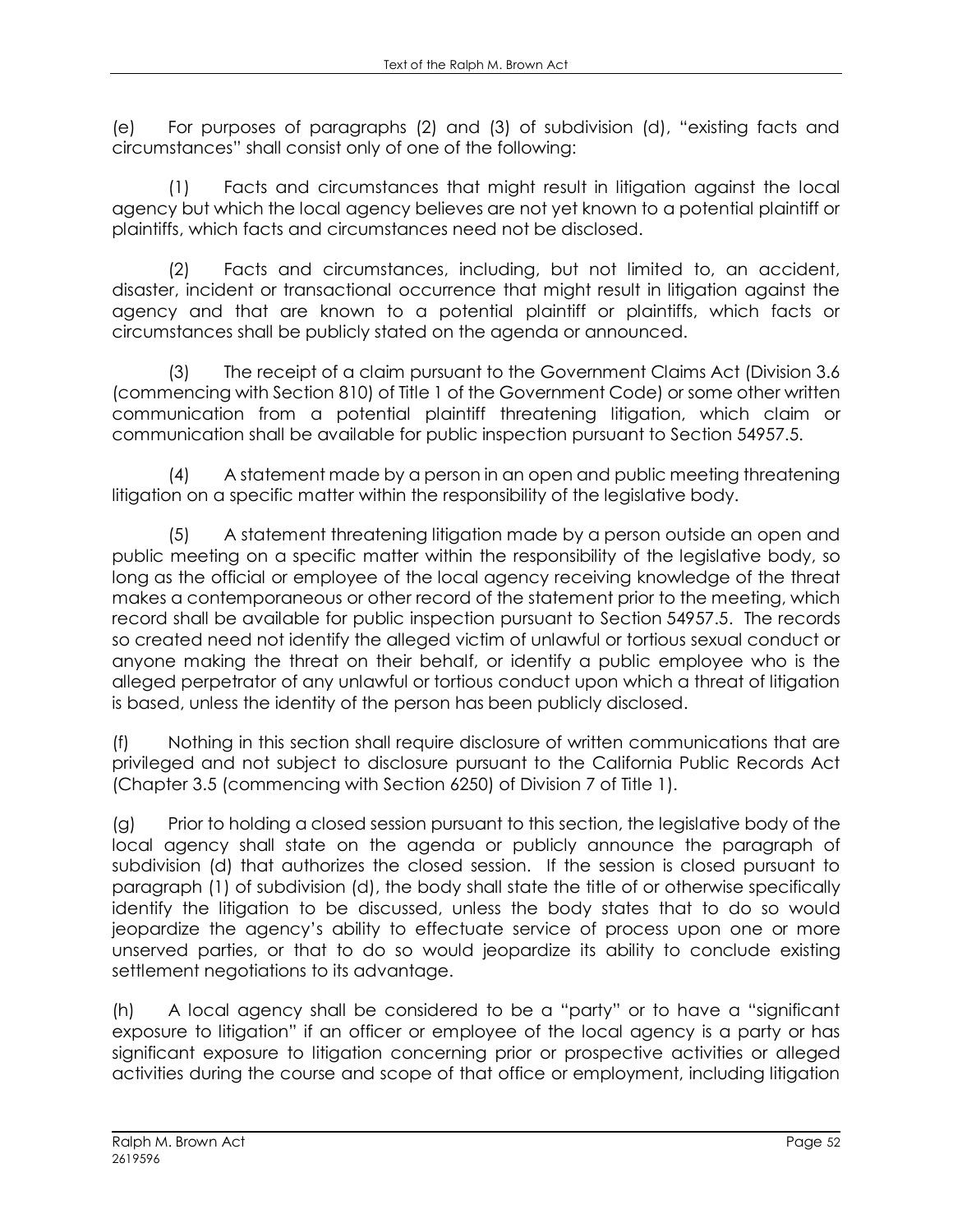in which it is an issue whether an activity is outside the course and scope of the office or employment.

## **Section 54956.95. Closed sessions regarding liability**

(a) Nothing in this chapter shall be construed to prevent a joint powers agency formed pursuant to Article 1 (commencing with Section 6500) of Chapter 5 of Division 7 of Title 1 for purposes of insurance pooling, or a local agency member of the joint powers agency from holding a closed session to discuss a claim for the payment of tort liability losses, public liability losses or workers' compensation liability incurred by the joint powers agency or a local agency member of the joint powers agency.

(b) Nothing in this chapter shall be construed to prevent the Local Agency Self-Insurance Authority formed pursuant to Chapter 5.5 (commencing with Section 6599.01) of Division 7 of Title 1, or a local agency member of the authority, from holding a closed session to discuss a claim for the payment of tort liability losses, public liability losses or workers' compensation liability incurred by the authority or a local agency member of the authority.

(c) Nothing in this section shall be construed to affect Section 54956.9 with respect to any other local agency.

#### **Section 54956.96. Disclosure of specified information in closed session of joint powers agency, Clean Power Alliance of Southern California; Authorization of designated alternate to attend closed session; Closed session of legislative body of local agency member**

(a) Nothing in this chapter shall be construed to prevent the legislative body of a joint powers agency formed pursuant to Article 1 (commencing with Section 6500) of Chapter 5 of Division 7 of Title 1, from adopting a policy or a bylaw, or including in its joint powers agreement provisions that authorize either or both of the following:

(1) All information received by the legislative body of the local agency member in a closed session related to the information presented to the joint powers agency in closed session shall be confidential. However, a member of the legislative body of a local agency member may disclose information obtained in a closed session that has direct financial or liability implications for that local agency to the following individuals:

(A) Legal counsel of that local agency member for purposes of obtaining advice on whether the matter has direct financial or liability implications for that local agency member.

(B) Other members of the legislative body of the local agency present in a closed session of that local agency member.

(2) Any designated alternate member of the legislative body of the joint powers agency who is also a member of the legislative body of a local agency member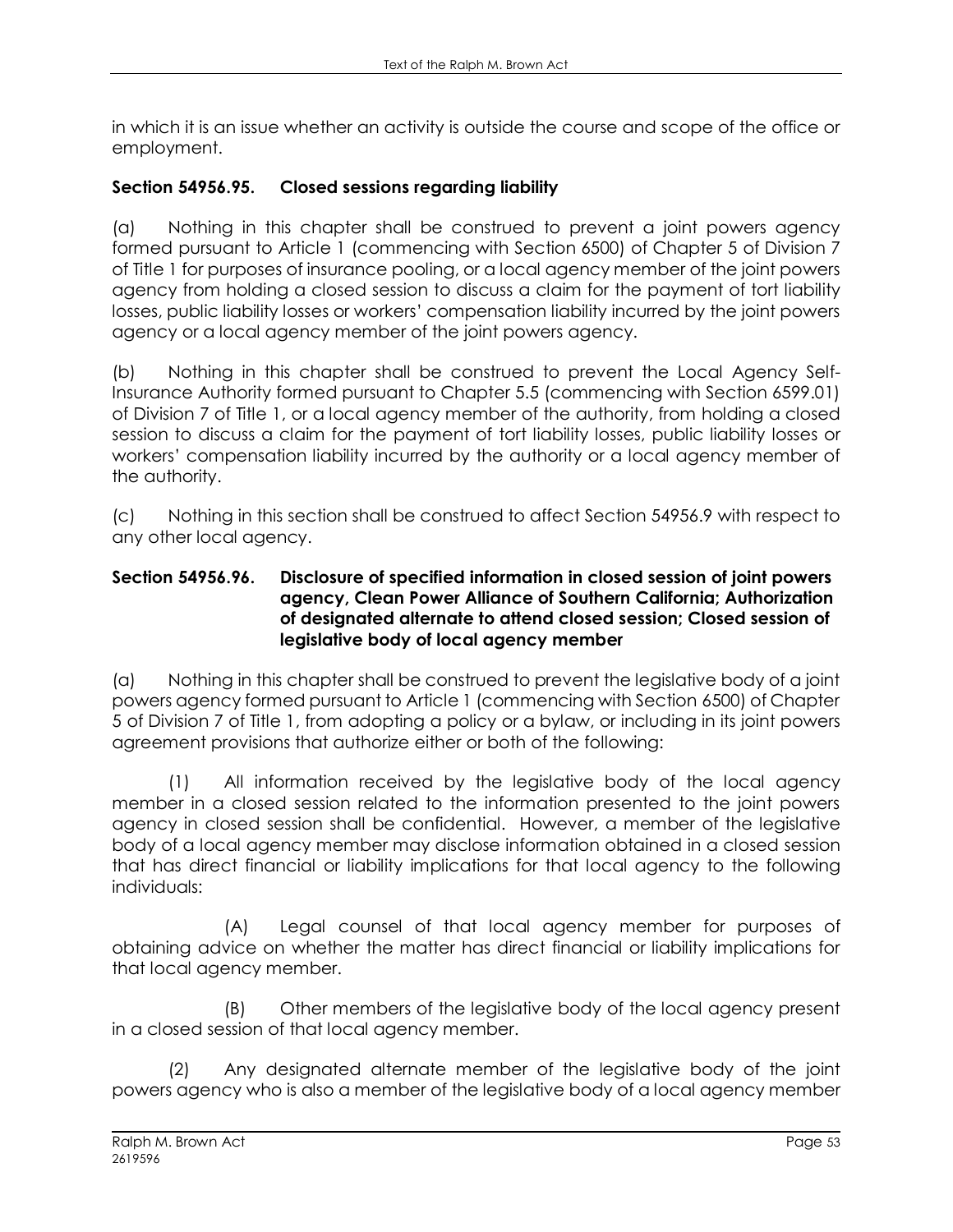and who is attending a properly noticed meeting of the joint powers agency in lieu of a local agency member's regularly appointed member to attend closed sessions of the joint powers agency.

(b) (1) In addition to the authority described in subdivision (a), the Clean Power Alliance of Southern California or its successor entity, may adopt a policy or a bylaw or include in its joint powers agreement a provision that authorizes both of the following:

(A) A designated alternate member of the legislative body of the Clean Power Alliance of Southern California or its successor entity, who is not a member of the legislative body of a local agency member and who is attending a properly noticed meeting of the Clean Power Alliance of Southern California or its successor entity, in lieu of a local agency member's regularly appointed member to attend closed sessions of the Clean Power Alliance of Southern California or its successor entity.

(B) All information that is received by a designated alternate member of the legislative body of the Clean Power Alliance of Southern California or its successor entity, who is not a member of the legislative body of a local agency member and that is presented to the Clean Power Alliance of Southern California or its successor entity, in closed session, shall be confidential. However, the designated alternate member may disclose information obtained in a closed session that has direct financial or liability implications for the local agency member for which the designated alternate member attended the closed session, to the following individuals:

(i) Legal counsel of that local agency member for purposes of obtaining advice on whether the matter has direct financial or liability implications for that local agency member.

(ii) Members of the legislative body of the local agency present in a closed session of that local agency member.

(2) If the Clean Power Alliance of Southern California or its successor entity, adopts a policy or bylaw or includes in its joint powers agreement a provision authorized pursuant to paragraph (1), the Clean Power Alliance of Southern California or its successor entity, shall establish policies to prevent conflicts of interest and to address breaches of confidentiality that apply to a designated alternate member who is not a member of the legislative body of a local agency member who attends a closed session of the Clean Power Alliance of Southern California or its successor entity.

(c) If the legislative body of a joint powers agency adopts a policy or a bylaw or includes provisions in its joint powers agreement pursuant to subdivision (a) or (b), then the legislative body of the local agency member, upon the advice of its legal counsel, may conduct a closed session in order to receive, discuss and take action concerning information obtained in a closed session of the joint powers agency pursuant to paragraph (1) of subdivision (a) or paragraph (1) of subdivision (b).

(d) This section shall remain in effect only until January 1, 2025 and as of that date is repealed.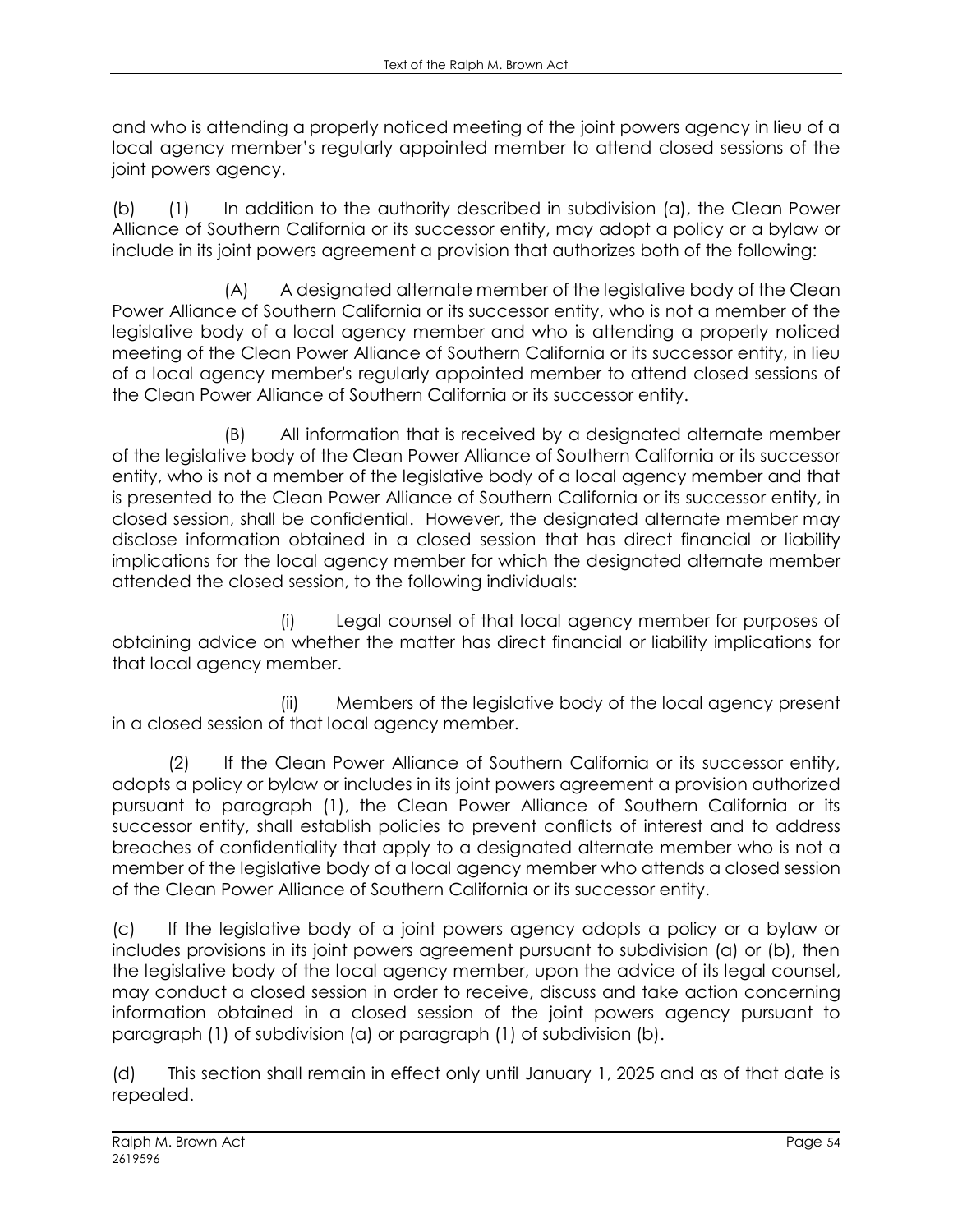### **Section 54956.97**. **Public bank; governing board or committee of governing board; closed session**

Notwithstanding any provision of law, the governing board or a committee of the governing board of a public bank, as defined in Section 57600 of the Government Code, may meet in closed session to consider and take action on matters pertaining to all of the following:

(a) A loan or investment decision.

(b) A decision of the internal audit committee, the compliance committee or the governance committee.

(c) A meeting with a state or federal regulator.

#### **Section 54956.98. Public bank; policy or bylaw; information from a closed session considered confidential**

(a) For purposes of this section, the following definitions shall apply:

(1) "Shareholder, member, or owner local agency" or "shareholder, member, or owner" means a local agency that is a shareholder of a public bank.

(2) "Public bank" has the same meaning as defined in Section 57600.

(b) The governing board of a public bank may adopt a policy or a bylaw or include in its governing documents provisions that authorize any of the following:

(1) All information received by a shareholder, member or owner of the public bank in a closed session related to the information presented to the governing board of a public bank in closed session shall be confidential. However, a member of the governing board of a shareholder, member or owner local agency may disclose information obtained in a closed session that has direct financial or liability implications for that local agency to the following individuals:

(A) Legal counsel of that shareholder, member or owner local agency for purposes of obtaining advice on whether the matter has direct financial or liability implications for that shareholder local agency.

(B) Other members of the governing board of the local agency present in a closed session of that shareholder, member or owner local agency.

(2) A designated alternate member of the governing board of the public bank who is also a member of the governing board of a shareholder, member or owner of the local agency and who is attending a properly noticed meeting of the public bank governing board in lieu of a shareholder, member or owner of the local agency's regularly appointed member may attend a closed session of the public bank governing board.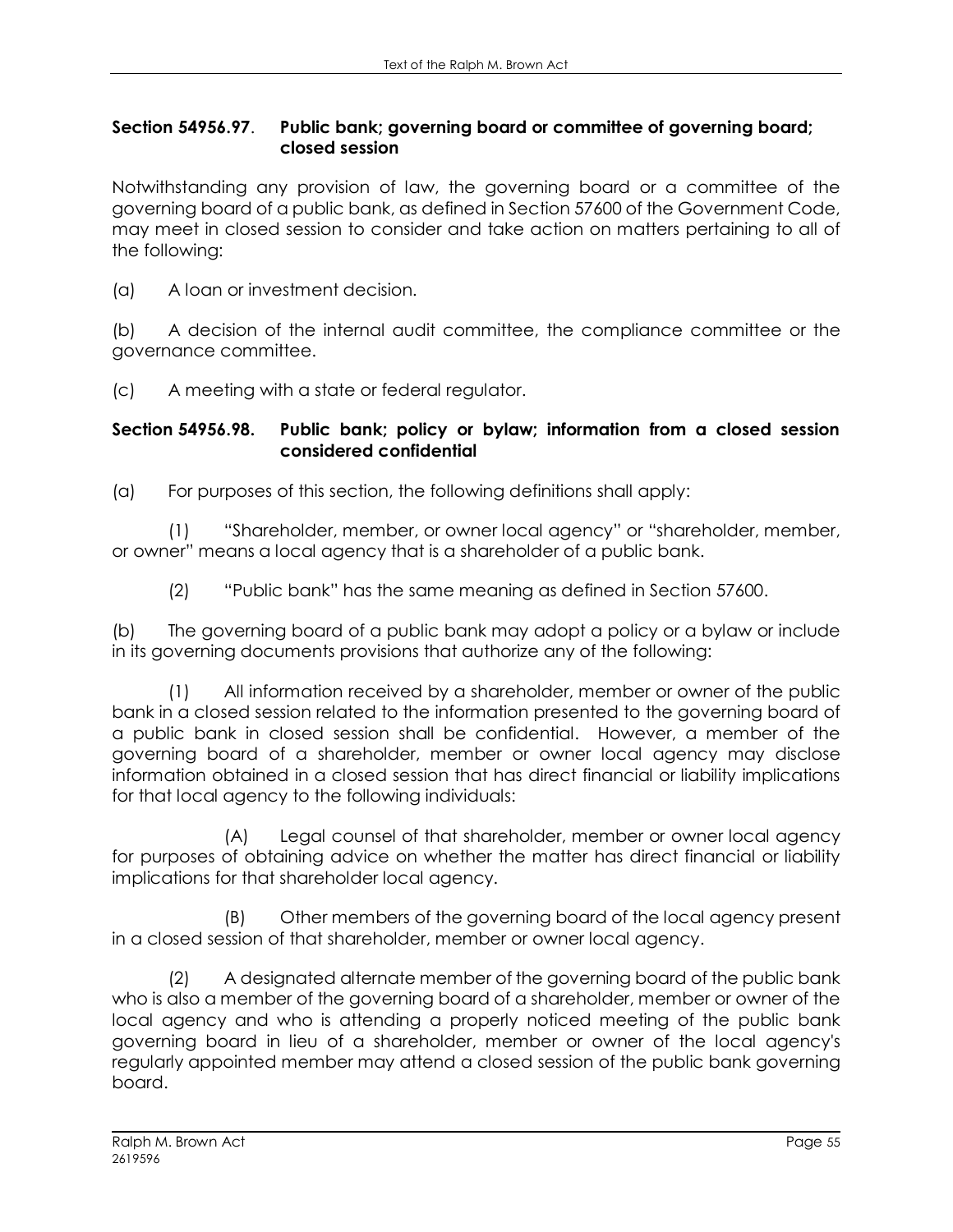(c) If the governing board of a public bank adopts a policy or a bylaw or includes provisions in its governing documents pursuant to subdivision (b), then the governing board of the shareholder, member or owner of the local agency, upon the advice of its legal counsel, may conduct a closed session in order to receive, discuss and take action concerning information obtained in a closed session of the public bank governing board pursuant to paragraph (1) of subdivision (b).

### **Section 54957. Closed session regarding public security, facilities, employees, examination of witness**

(a) This chapter shall not be construed to prevent the legislative body of a local agency from holding closed sessions with the Governor, Attorney General, district attorney, agency counsel, sheriff or chief of police, or their respective deputies or a security consultant or a security operations manager, on matters posing a threat to the security of public buildings, a threat to the security of essential public services, including water, drinking water, wastewater treatment, natural gas service and electric service, or a threat to the public's right of access to public services or public facilities.

(b) (1) Subject to paragraph (2), this chapter shall not be construed to prevent the legislative body of a local agency from holding closed sessions during a regular or special meeting to consider the appointment, employment, evaluation of performance, discipline or dismissal of a public employee or to hear complaints or charges brought against the employee by another person or employee unless the employee requests a public session.

(2) As a condition to holding a closed session on specific complaints or charges brought against an employee by another person or employee, the employee shall be given written notice of his or her right to have the complaints or charges heard in an open session rather than a closed session, which notice shall be delivered to the employee personally or by mail at least 24 hours before the time for holding the session. If notice is not given, any disciplinary or other action taken by the legislative body against the employee based on the specific complaints or charges in the closed session shall be null and void.

(3) The legislative body also may exclude from the public or closed meeting during the examination of a witness, any or all other witnesses in the matter being investigated by the legislative body.

(4) For the purposes of this subdivision, the term "employee" shall include an officer or an independent contractor who functions as an officer or an employee but shall not include any elected official, member of a legislative body or other independent contractors. This subdivision shall not limit local officials' ability to hold closed session meetings pursuant to Sections 1461, 32106 and 32155 of the Health and Safety Code or Sections 37606 and 37624.3 of the Government Code. Closed sessions held pursuant to this subdivision shall not include discussion or action on proposed compensation except for a reduction of compensation that results from the imposition of discipline.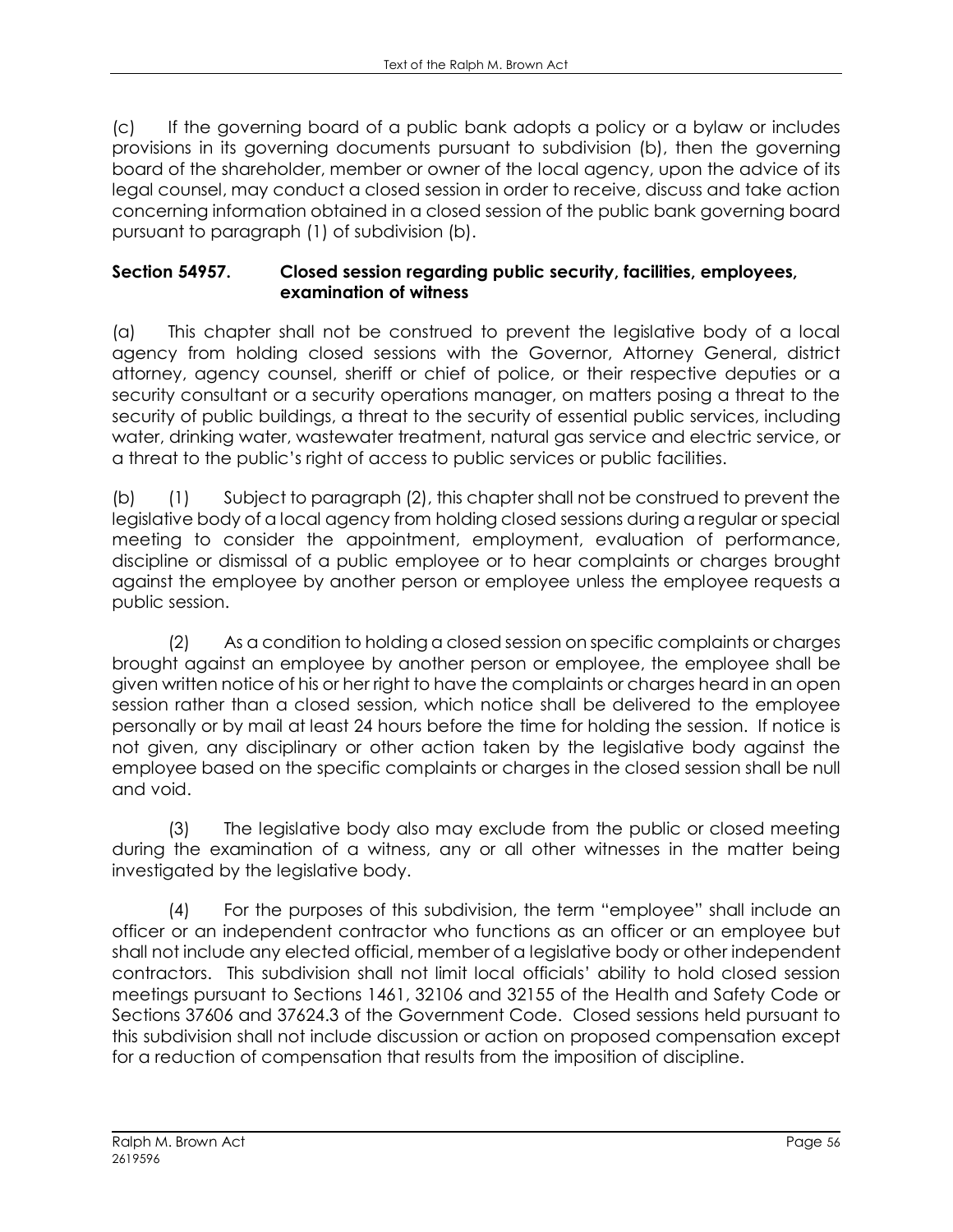## **Section 54957.1. Public report of action taken in closed session; Form; Availability; Actions for injury to interests**

(a) The legislative body of any local agency shall publicly report any action taken in closed session and the vote or abstention on that action of every member present, as follows:

(1) Approval of an agreement concluding real estate negotiations pursuant to Section 54956.8 shall be reported after the agreement is final, as follows:

(A) If its own approval renders the agreement final, the body shall report that approval and the substance of the agreement in open session at the public meeting during which the closed session is held.

(B) If final approval rests with the other party to the negotiations, the local agency shall disclose the fact of that approval and the substance of the agreement upon inquiry by any person as soon as the other party or its agent has informed the local agency of its approval.

(2) Approval given to its legal counsel to defend, or seek or refrain from seeking appellate review or relief, or to enter as an amicus curiae in any form of litigation as the result of a consultation under Section 54956.9 shall be reported in open session at the public meeting during which the closed session is held. The report shall identify, if known, the adverse party or parties and the substance of the litigation. In the case of approval given to initiate or intervene in an action, the announcement need not identify the action, the defendants or other particulars, but shall specify that the direction to initiate or intervene in an action has been given and that the action, the defendants and the other particulars shall, once formally commenced, be disclosed to any person upon inquiry, unless to do so would jeopardize the agency's ability to effectuate service of process on one or more unserved parties, or that to do so would jeopardize its ability to conclude existing settlement negotiations to its advantage.

(3) Approval given to its legal counsel of a settlement of pending litigation, as defined in Section 54956.9, at any stage prior to or during a judicial or quasi-judicial proceeding shall be reported after the settlement is final, as follows:

(A) If the legislative body accepts a settlement offer signed by the opposing party, the body shall report its acceptance and identify the substance of the agreement in open session at the public meeting during which the closed session is held.

(B) If final approval rests with some other party to the litigation or with the court, then as soon as the settlement becomes final and upon inquiry by any person, the local agency shall disclose the fact of that approval and identify the substance of the agreement.

(4) Disposition reached as to claims discussed in closed session pursuant to Section 54956.95 shall be reported as soon as reached in a manner that identifies the name of the claimant, the name of the local agency claimed against, the substance of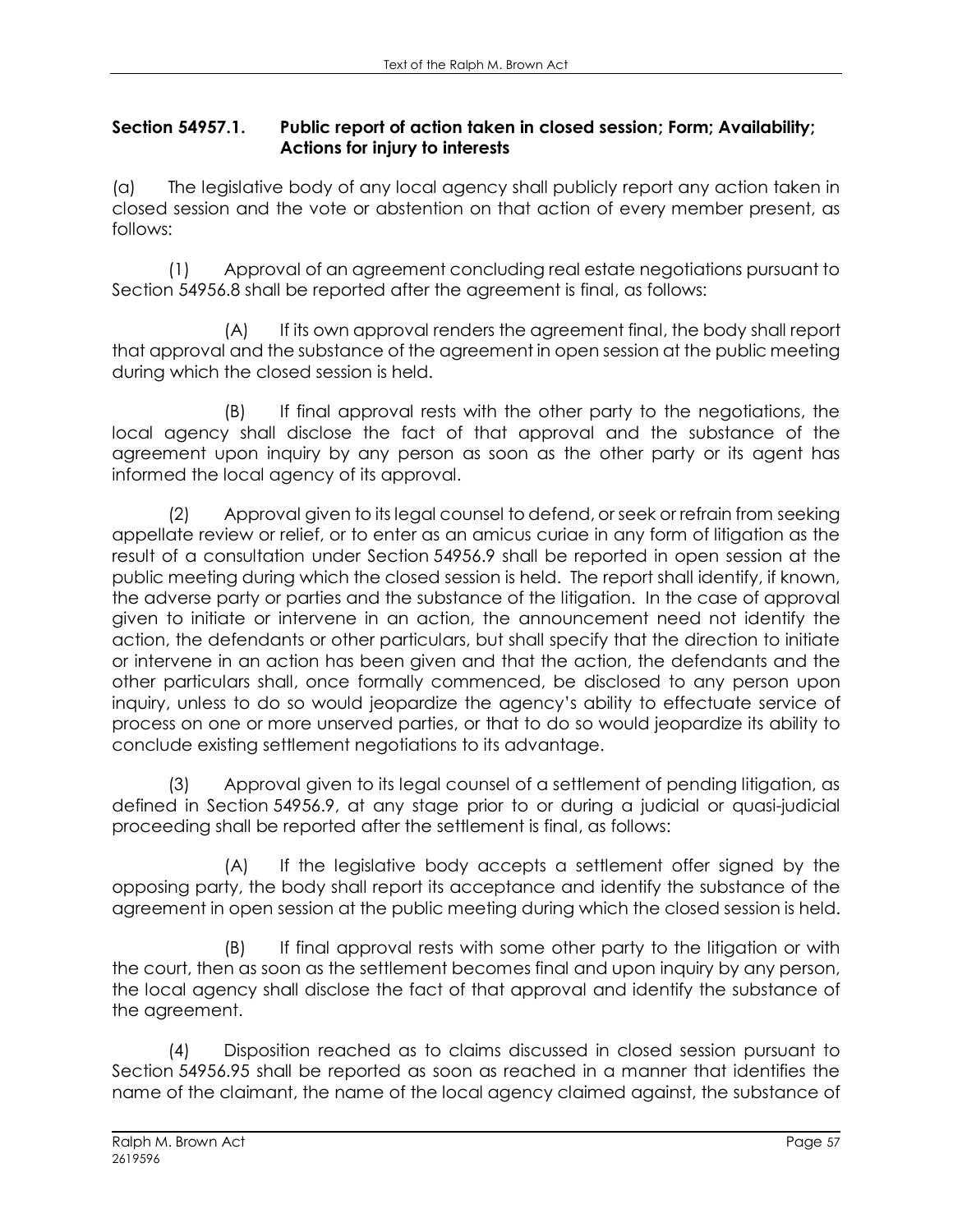the claim and any monetary amount approved for payment and agreed upon by the claimant.

(5) Action taken to appoint, employ, dismiss, accept the resignation of or otherwise affect the employment status of a public employee in closed session pursuant to Section 54957 shall be reported at the public meeting during which the closed session is held. Any report required by this paragraph shall identify the title of the position. The general requirement of this paragraph notwithstanding, the report of a dismissal or of the nonrenewal of an employment contract shall be deferred until the first public meeting following the exhaustion of administrative remedies, if any.

(6) Approval of an agreement concluding labor negotiations with represented employees pursuant to Section 54957.6 shall be reported after the agreement is final and has been accepted or ratified by the other party. The report shall identify the item approved and the other party or parties to the negotiation.

(7) Pension fund investment transaction decisions made pursuant to Section 54956.81 shall be disclosed at the first open meeting of the legislative body held after the earlier of the close of the investment transaction or the transfer of pension fund assets for the investment transaction.

(b) Reports that are required to be made pursuant to this section may be made orally or in writing. The legislative body shall provide to any person who has submitted a written request to the legislative body within 24 hours of the posting of the agenda, or to any person who has made a standing request for all documentation as part of a request for notice of meetings pursuant to Section 54954.1 or 54956, if the requester is present at the time the closed session ends, copies of any contracts, settlement agreements or other documents that were finally approved or adopted in the closed session. If the action taken results in one or more substantive amendments to the related documents requiring retyping, the documents need not be released until the retyping is completed during normal business hours, provided that the presiding officer of the legislative body or his or her designee orally summarizes the substance of the amendments for the benefit of the document requester or any other person present and requesting the information.

(c) The documentation referred to in subdivision (b) shall be available to any person on the next business day following the meeting in which the action referred to is taken or, in the case of substantial amendments, when any necessary retyping is complete.

(d) Nothing in this section shall be construed to require that the legislative body approve actions not otherwise subject to legislative body approval.

(e) No action for injury to a reputational, liberty or other personal interest may be commenced by or on behalf of any employee or former employee with respect to whom a disclosure is made by a legislative body in an effort to comply with this section.

(f) This section is necessary to implement, and reasonably within the scope of, paragraph (1) of subdivision (b) of Section 3 of Article I of the California Constitution.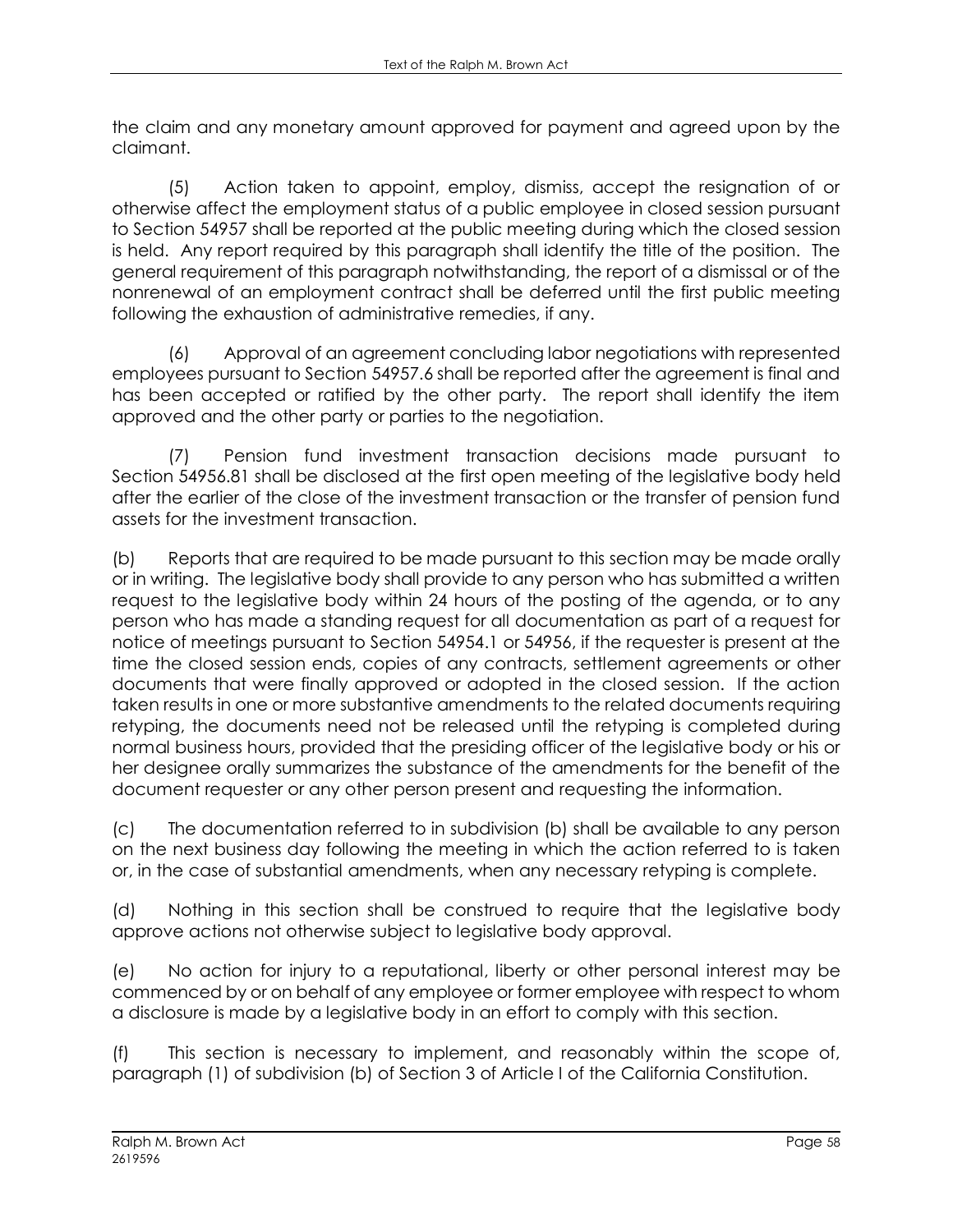## **Section 54957.2. Minute book for closed sessions**

(a) The legislative body of a local agency may, by ordinance or resolution, designate a clerk or other officer or employee of the local agency who shall then attend each closed session of the legislative body and keep and enter in a minute book a record of topics discussed and decisions made at the meeting. The minute book made pursuant to this section is not a public record subject to inspection pursuant to the California Public Records Act (Chapter 3.5 (commencing with Section 6250) of Division 7 of Title 1), and shall be kept confidential. The minute book shall be available only to members of the legislative body or, if a violation of this chapter is alleged to have occurred at a closed session, to a court of general jurisdiction wherein the local agency lies. Such minute book may, but need not, consist of a recording of the closed session.

(b) An elected legislative body of a local agency may require that each legislative body all or a majority of whose members are appointed by or under the authority of the elected legislative body keep a minute book as prescribed under subdivision (a).

## **Section 54957.5. Agendas and other writings as public records**

(a) Notwithstanding Section 6255 or any other law, agendas of public meetings and any other writings when distributed to all, or a majority of all, of the members of a legislative body of a local agency by any person in connection with a matter subject to discussion or consideration at an open meeting of the body, are disclosable public records under the California Public Records Act (Chapter 3.5 (commencing with Section 6250) of Division 7 of Title 1), and shall be made available upon request without delay. However, this section shall not include any writing exempt from public disclosure under Section 6253.5, 6254, 6254.3, 6254.7, 6254.15, 6254.16, 6254.22 or 6254.26.

(b) (1) If a writing that is a public record under subdivision (a), and that relates to an agenda item for an open session of a regular meeting of the legislative body of a local agency, is distributed less than 72 hours prior to that meeting, the writing shall be made available for public inspection pursuant to paragraph (2) at the time the writing is distributed to all, or a majority of all, of the members of the body.

(2) A local agency shall make any writing described in paragraph (1) available for public inspection at a public office or location that the agency shall designate for this purpose. Each local agency shall list the address of this office or location on the agendas for all meetings of the legislative body of that agency. The local agency also may post the writing on the local agency's Internet Website in a position and manner that makes it clear that the writing relates to an agenda item for an upcoming meeting.

(3) This subdivision shall become operative on July 1, 2008.

(c) Writings that are public records under subdivision (a) and that are distributed during a public meeting shall be made available for public inspection at the meeting if prepared by the local agency or a member of its legislative body, or after the meeting if prepared by some other person. These writings shall be made available in appropriate alternative formats upon request by a person with a disability, as required by Section 202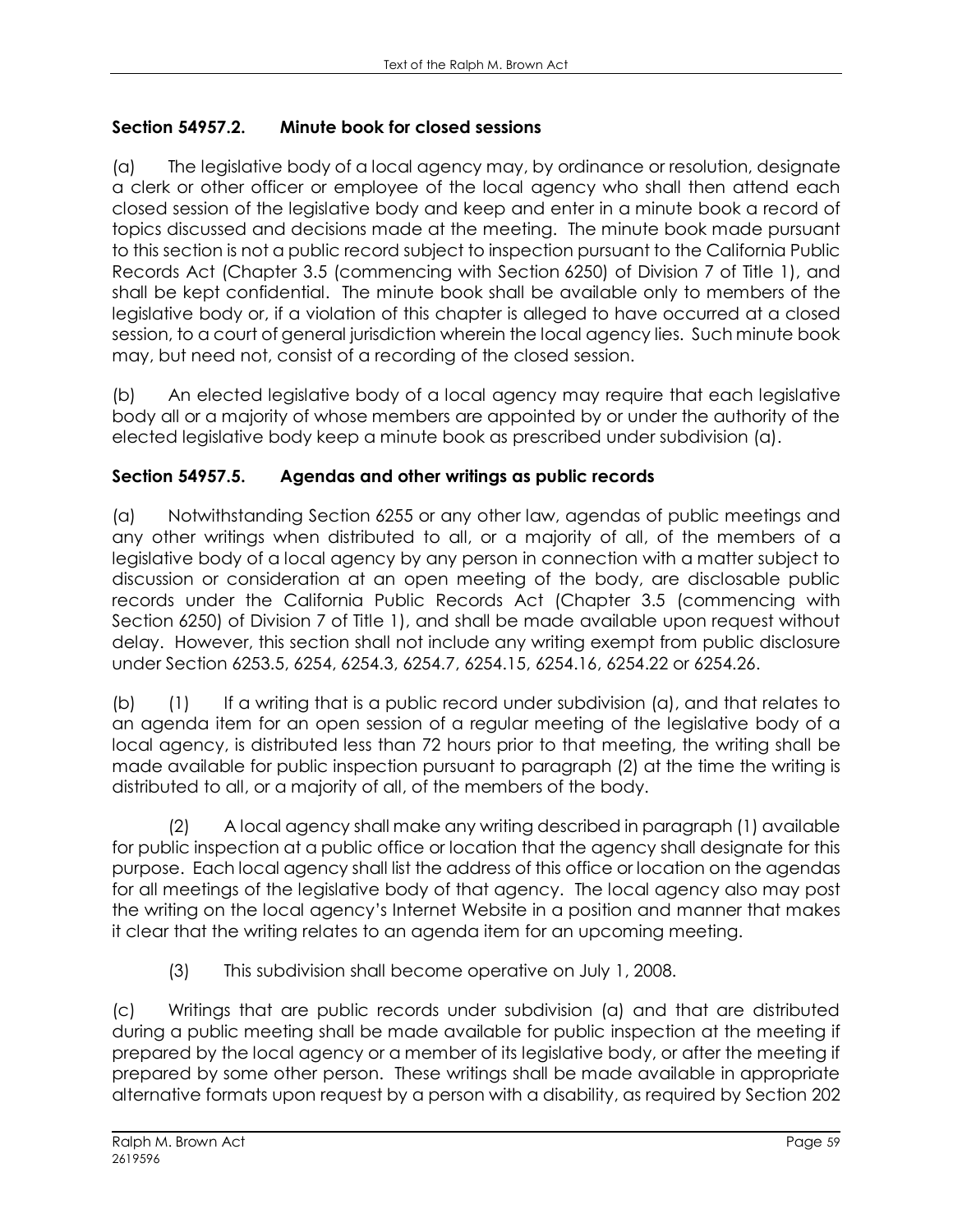of the Americans with Disabilities Act of 1990 (42 U.S.C. Sec. 12132) and the federal rules and regulations adopted in implementation thereof.

(d) This chapter shall not be construed to prevent the legislative body of a local agency from charging a fee or deposit for a copy of a public record pursuant to Section 6253, except that a surcharge shall not be imposed on persons with disabilities in violation of Section 202 of the Americans with Disabilities Act of 1990 (42 U.S.C. Sec. 12132) and the federal rules and regulations adopted in implementation thereof.

(e) This section shall not be construed to limit or delay the public's right to inspect or obtain a copy of any record required to be disclosed under the requirements of the California Public Records Act (Chapter 3.5 (commencing with Section 6250) of Division 7 of Title 1). This chapter shall not be construed to require a legislative body of a local agency to place any paid advertisement or any other paid notice in any publication.

# **Section 54957.6. Closed sessions regarding employee matters**

(a) Notwithstanding any other provision of law, a legislative body of a local agency may hold closed sessions with the local agency's designated representatives regarding the salaries, salary schedules or compensation paid in the form of fringe benefits of its represented and unrepresented employees, and, for represented employees, any other matter within the statutorily provided scope of representation.

However, prior to the closed session, the legislative body of the local agency shall hold an open and public session in which it identifies its designated representatives.

Closed sessions of a legislative body of a local agency, as permitted in this section, shall be for the purpose of reviewing its position and instructing the local agency's designated representatives.

Closed sessions, as permitted in this section, may take place prior to and during consultations and discussions with representatives of employee organizations and unrepresented employees.

Closed sessions with the local agency's designated representative regarding the salaries, salary schedules or compensation paid in the form of fringe benefits may include discussion of an agency's available funds and funding priorities, but only insofar as these discussions relate to providing instructions to the local agency's designated representative.

Closed sessions held pursuant to this section shall not include final action on the proposed compensation of one or more unrepresented employees.

For the purposes enumerated in this section, a legislative body of a local agency may also meet with a state conciliator who has intervened in the proceedings.

(b) For the purposes of this section, the term "employee" shall include an officer or an independent contractor who functions as an officer or an employee, but shall not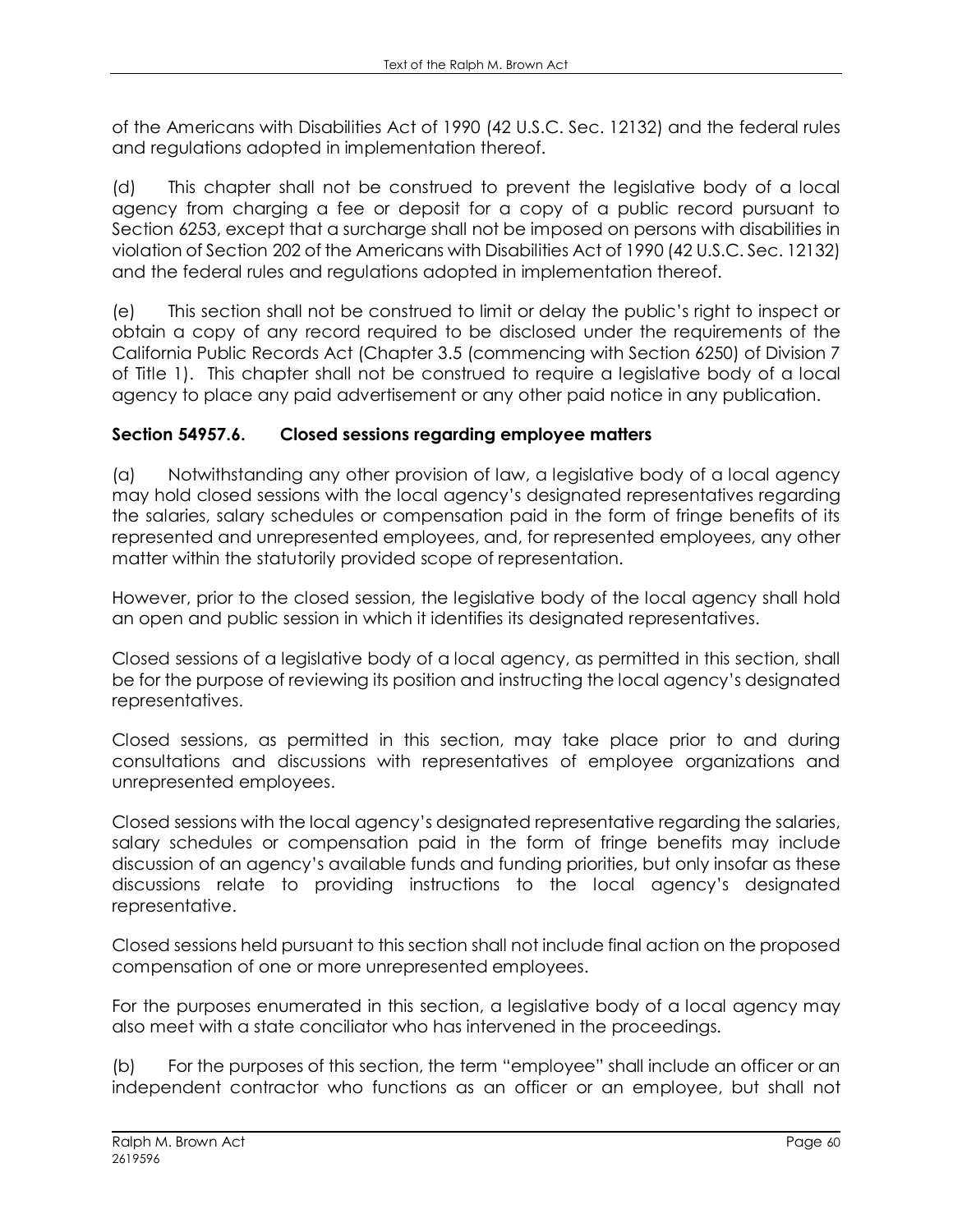include any elected official, member of a legislative body or other independent contractors.

## **Section 54957.7. Disclosure of items to be discussed at closed session**

(a) Prior to holding any closed session, the legislative body of the local agency shall disclose in an open meeting, the item or items to be discussed in the closed session. The disclosure may take the form of a reference to the item or items as they are listed by number or letter on the agenda. In the closed session, the legislative body may consider only those matters covered in its statement. Nothing in this section shall require or authorize a disclosure of information prohibited by state or federal law.

(b) After any closed session, the legislative body shall reconvene into open session prior to adjournment and shall make any disclosures required by Section 54957.1 of action taken in the closed session.

(c) The announcements required to be made in open session pursuant to this section may be made at the location announced in the agenda for the closed session, as long as the public is allowed to be present at that location for the purpose of hearing the announcements.

### **Section 54957.8. Closed sessions of multijurisdictional drug law enforcement agencies**

(a) For purposes of this section, "multijurisdictional law enforcement agency" means a joint powers entity formed pursuant to Article 1 (commencing with Section 6500) of Chapter 5 of Division 7 of Title 1 that provides law enforcement services for the parties to the joint powers agreement for the purpose of investigating criminal activity involving drugs; gangs; sex crimes; firearms trafficking or felony possession of a firearm; high technology, computer or identity theft; human trafficking; or vehicle theft.

(b) Nothing contained in this chapter shall be construed to prevent the legislative body of a multijurisdictional law enforcement agency, or an advisory body of a multijurisdictional law enforcement agency, from holding closed sessions to discuss the case records of any ongoing criminal investigation of the multijurisdictional law enforcement agency or of any party to the joint powers agreement, to hear testimony from persons involved in the investigation and to discuss courses of action in particular cases.

## **Section 54957.9. Authorization to clear room where meeting willfully interrupted; Readmission**

In the event that any meeting is willfully interrupted by a group or groups of persons so as to render the orderly conduct of such meeting unfeasible and order cannot be restored by the removal of individuals who are willfully interrupting the meeting, the members of the legislative body conducting the meeting may order the meeting room cleared and continue in session. Only matters appearing on the agenda may be considered in such a session. Representatives of the press or other news media, except those participating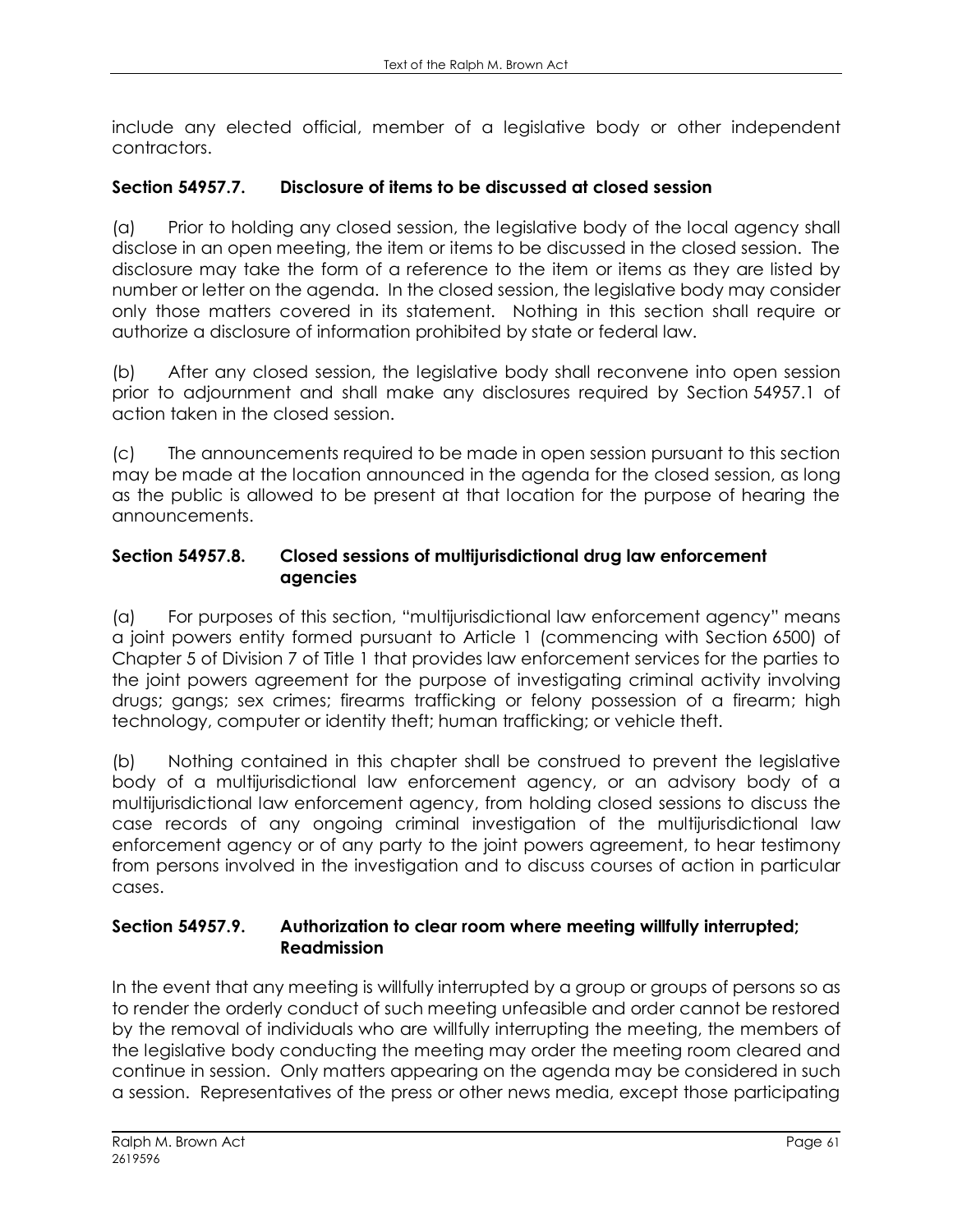in the disturbance, shall be allowed to attend any session held pursuant to this section. Nothing in this section shall prohibit the legislative body from establishing a procedure for readmitting an individual or individuals not responsible for willfully disturbing the orderly conduct of the meeting.

### **Section 54957.10. Closed sessions regarding application for early withdrawal of deferred compensation plan funds**

Notwithstanding any other provision of law, a legislative body of a local agency may hold closed sessions to discuss a local agency employee's application for early withdrawal of funds in a deferred compensation plan when the application is based on financial hardship arising from an unforeseeable emergency due to illness, accident, casualty or other extraordinary event, as specified in the deferred compensation plan.

# **Section 54958. Application of chapter**

The provisions of this chapter shall apply to the legislative body of every local agency notwithstanding the conflicting provisions of any other state law.

## **Section 54959. Criminal penalty for violation of chapter**

Each member of a legislative body who attends a meeting of that legislative body where action is taken in violation of any provision of this chapter, and where the member intends to deprive the public of information to which the member knows, or has reason to know, the public is entitled under this chapter, is guilty of a misdemeanor.

### **Section 54960. Proceeding to prevent violation of chapter; Recording closed sessions; Procedure for discovery of tapes**

(a) The district attorney or any interested person may commence an action by mandamus, injunction, or declaratory relief for the purpose of stopping or preventing violations or threatened violations of this chapter by members of the legislative body of a local agency or to determine the applicability of this chapter to ongoing actions or threatened future actions of the legislative body, or to determine the applicability of this chapter to past actions of the legislative body, subject to Section 54960.2, or to determine whether any rule or action by the legislative body to penalize or otherwise discourage the expression of one or more of its members is valid or invalid under the laws of this state or of the United States, or to compel the legislative body to audio record its closed sessions as hereinafter provided.

(b) The court in its discretion may, upon a judgment of a violation of Section 54956.7, 54956.8, 54956.9, 54956.95, 54957 or 54957.6, order the legislative body to audio record its closed sessions and preserve the audio recordings for the period and under the terms of security and confidentiality the court deems appropriate.

(c) (1) Each recording so kept shall be immediately labeled with the date of the closed session recorded and the title of the clerk or other officer who shall be custodian of the recording.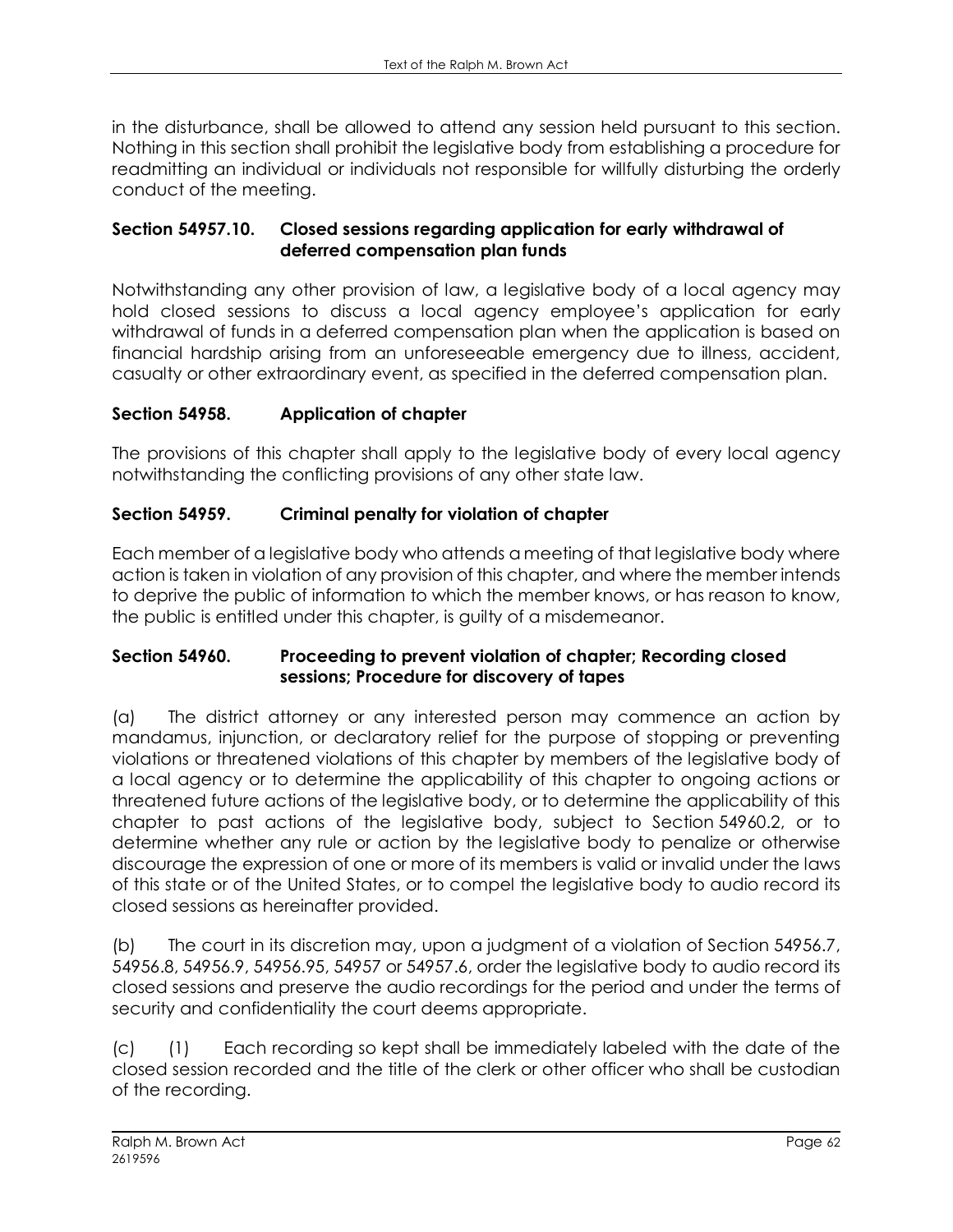(2) The audio recordings shall be subject to the following discovery procedures:

(A) In any case in which discovery or disclosure of the audio recording is sought by either the district attorney or the plaintiff in a civil action pursuant to Section 54959, 54960 or 54960.1 alleging that a violation of this chapter has occurred in a closed session that has been recorded pursuant to this section, the party seeking discovery or disclosure shall file a written notice of motion with the appropriate court with notice to the governmental agency that has custody and control of the audio recording. The notice shall be given pursuant to subdivision (b) of Section 1005 of the Code of Civil Procedure.

(B) The notice shall include, in addition to the items required by Section 1010 of the Code of Civil Procedure, all of the following:

(i) Identification of the proceeding in which discovery or disclosure is sought, the party seeking discovery or disclosure, the date and time of the meeting recorded and the governmental agency that has custody and control of the recording.

(ii) An affidavit that contains specific facts indicating that a violation of the act occurred in the closed session.

(3) If the court, following a review of the motion, finds that there is good cause to believe that a violation has occurred, the court may review, in camera, the recording of that portion of the closed session alleged to have violated the act.

(4) If, following the in camera review, the court concludes that disclosure of a portion of the recording would be likely to materially assist in the resolution of the litigation alleging violation of this chapter, the court shall, in its discretion, make a certified transcript of the portion of the recording a public exhibit in the proceeding.

(5) This section shall not permit discovery of communications that are protected by the attorney-client privilege.

# **Section 54960.1. Proceeding to determine validity of action; Demand for correction**

(a) The district attorney or any interested person may commence an action by mandamus or injunction for the purpose of obtaining a judicial determination that an action taken by a legislative body of a local agency in violation of Section 54953, 54954.2, 54954.5, 54954.6, 54956 or 54956.5 is null and void under this section. Nothing in this chapter shall be construed to prevent a legislative body from curing or correcting an action challenged pursuant to this section.

(b) Prior to any action being commenced pursuant to subdivision (a), the district attorney or interested person shall make a demand of the legislative body to cure or correct the action alleged to have been taken in violation of Section 54953, 54954.2,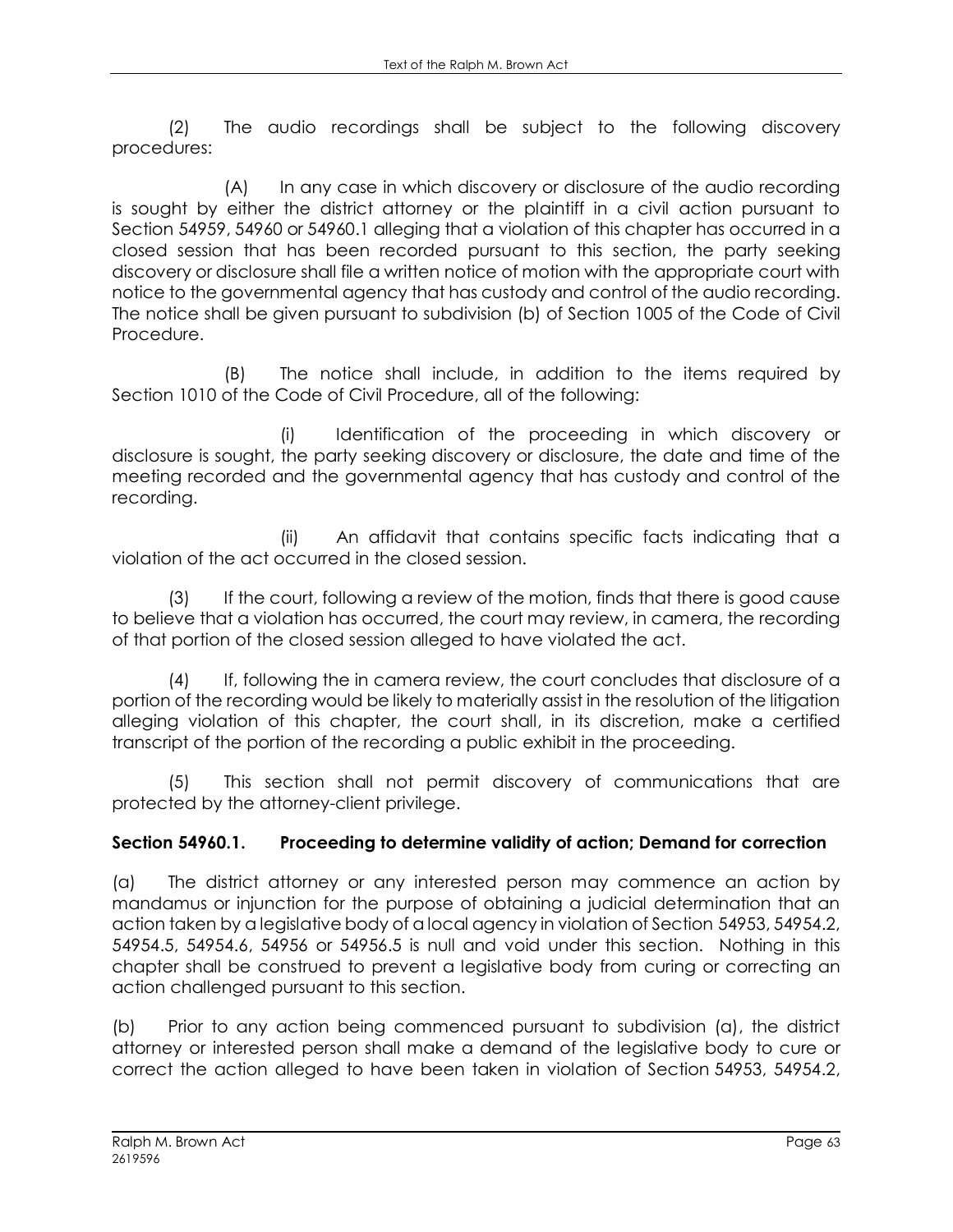54954.5, 54954.6, 54956 or 54956.5. The demand shall be in writing and clearly describe the challenged action of the legislative body and nature of the alleged violation.

(c) (1) The written demand shall be made within 90 days from the date the action was taken unless the action was taken in an open session but in violation of Section 54954.2, in which case the written demand shall be made within 30 days from the date the action was taken.

(2) Within 30 days of receipt of the demand, the legislative body shall cure or correct the challenged action and inform the demanding party in writing of its actions to cure or correct or inform the demanding party in writing of its decision not to cure or correct the challenged action.

(3) If the legislative body takes no action within the 30-day period, the inaction shall be deemed a decision not to cure or correct the challenged action, and the 15 day period to commence the action described in subdivision (a) shall commence to run the day after the 30-day period to cure or correct expires.

(4) Within 15 days of receipt of the written notice of the legislative body's decision to cure or correct, or not to cure or correct, or within 15 days of the expiration of the 30-day period to cure or correct, whichever is earlier, the demanding party shall be required to commence the action pursuant to subdivision (a) or thereafter be barred from commencing the action.

(d) An action taken that is alleged to have been taken in violation of Section 54953, 54954.2, 54954.5, 54954.6, 54956 or 54956.5 shall not be determined to be null and void if any of the following conditions exist:

(1) The action taken was in substantial compliance with Sections 54953, 54954.2, 54954.5, 54954.6, 54956 and 54956.5.

(2) The action taken was in connection with the sale or issuance of notes, bonds, or other evidences of indebtedness or any contract, instrument or agreement thereto.

(3) The action taken gave rise to a contractual obligation, including a contract let by competitive bid other than compensation for services in the form of salary or fees for professional services, upon which a party has, in good faith and without notice of a challenge to the validity of the action, detrimentally relied.

(4) The action taken was in connection with the collection of any tax.

(5) Any person, city, city and county, county, district or any agency or subdivision of the state alleging noncompliance with subdivision (a) of Section 54954.2, Section 54956 or Section 54956.5, because of any defect, error, irregularity or omission in the notice given pursuant to those provisions, had actual notice of the item of business at least 72 hours prior to the meeting at which the action was taken, if the meeting was noticed pursuant to Section 54954.2, or 24 hours prior to the meeting at which the action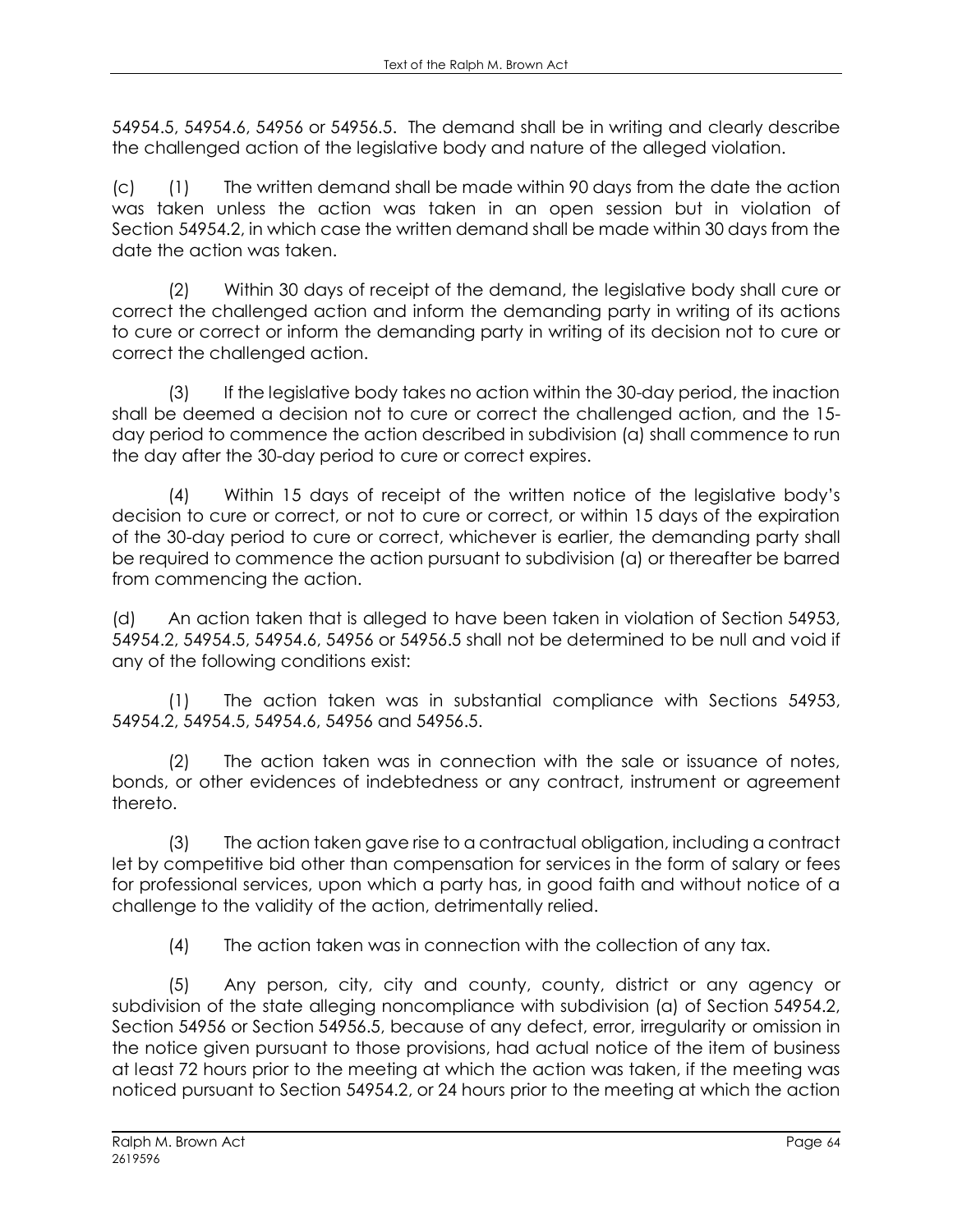was taken if the meeting was noticed pursuant to Section 54956, or prior to the meeting at which the action was taken if the meeting is held pursuant to Section 54956.5.

(e) During any action seeking a judicial determination pursuant to subdivision (a) if the court determines, pursuant to a showing by the legislative body that an action alleged to have been taken in violation of Section 54953, 54954.2, 54954.5, 54954.6, 54956 or 54956.5 has been cured or corrected by a subsequent action of the legislative body, the action filed pursuant to subdivision (a) shall be dismissed with prejudice.

(f) The fact that a legislative body takes a subsequent action to cure or correct an action taken pursuant to this section shall not be construed or admissible as evidence of a violation of this chapter.

## **Section 54960.2 Proceeding to determine the applicability of chapter to past actions of legislative body; Conditions; Cease and desist letter**

(a) The district attorney or any interested person may file an action to determine the applicability of this chapter to past actions of the legislative body pursuant to subdivision (a) of Section 54960 only if all of the following conditions are met:

(1) The district attorney or interested person alleging a violation of this chapter first submits a cease and desist letter by postal mail or facsimile transmission to the clerk or secretary of the legislative body being accused of the violation, as designated in the statement pertaining to that public agency on file pursuant to Section 53051, or if the agency does not have a statement on file designating a clerk or a secretary, to the chief executive officer of that agency, clearly describing the past action of the legislative body and nature of the alleged violation.

(2) The cease and desist letter required under paragraph (1) is submitted to the legislative body within nine months of the alleged violation.

(3) The time during which the legislative body may respond to the cease and desist letter pursuant to subdivision (b) has expired and the legislative body has not provided an unconditional commitment pursuant to subdivision (c).

(4) Within 60 days of receipt of the legislative body's response to the cease and desist letter, other than an unconditional commitment pursuant to subdivision (c), or within 60 days of the expiration of the time during which the legislative body may respond to the cease and desist letter pursuant to subdivision (b), whichever is earlier, the party submitting the cease and desist letter shall commence the action pursuant to subdivision (a) of Section 54960 or thereafter be barred from commencing the action.

(b) The legislative body may respond to a cease and desist letter submitted pursuant to subdivision (a) within 30 days of receiving the letter. This subdivision shall not be construed to prevent the legislative body from providing an unconditional commitment pursuant to subdivision (c) at any time after the 30-day period has expired, except that in that event the court shall award court costs and reasonable attorneys' fees to the plaintiff in an action brought pursuant to this section in accordance with Section 54960.5.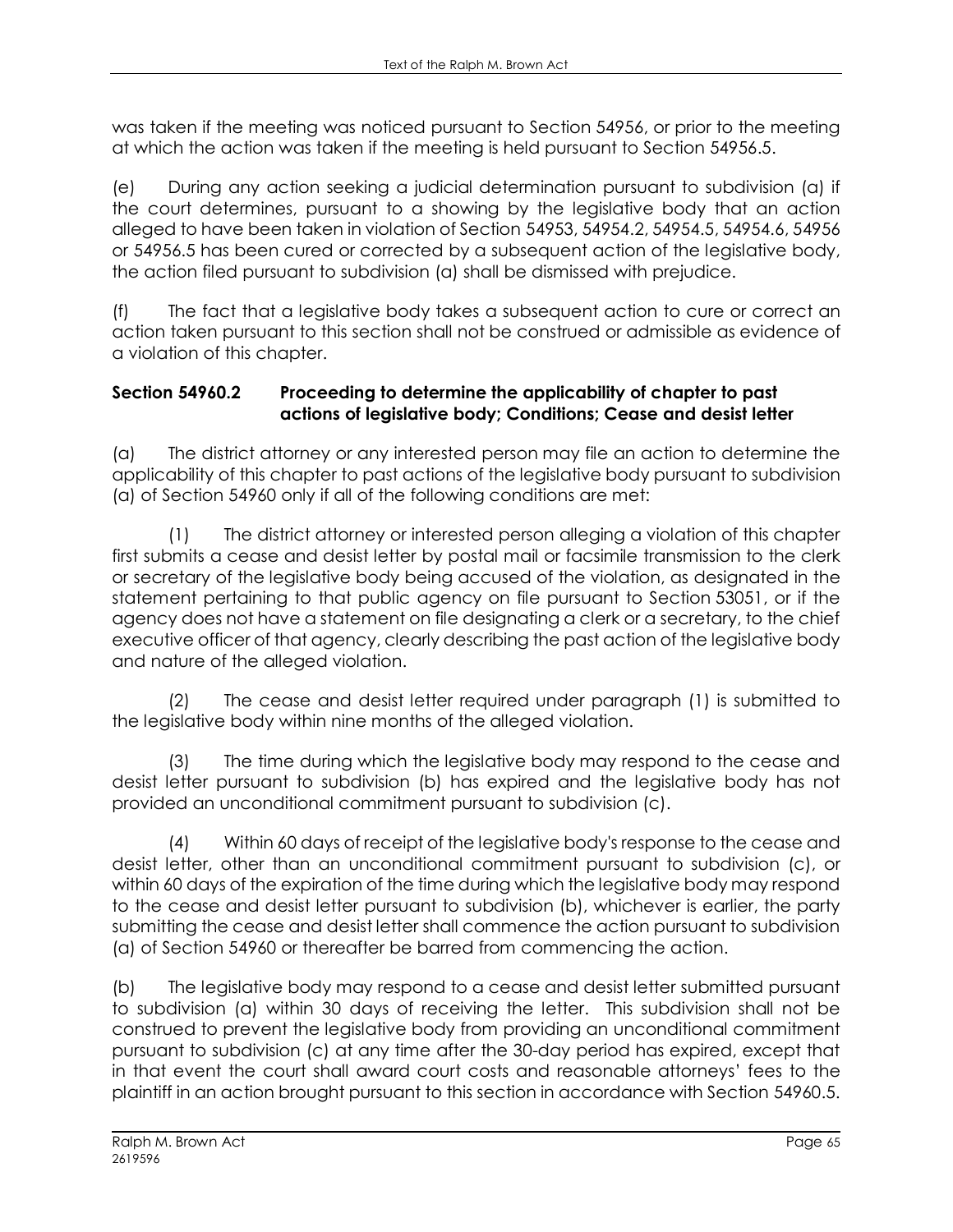(c) (1) If the legislative body elects to respond to the cease and desist letter with an unconditional commitment to cease, desist from and not repeat the past action that is alleged to violate this chapter, that response shall be in substantially the following form:

To  $\hphantom{a}$ 

The [name of legislative body] has received your cease and desist letter dated [date] alleging that the following described past action of the legislative body violates the Ralph M. Brown Act:

[Describe alleged past action, as set forth in the cease and desist letter submitted pursuant to subdivision (a)]

In order to avoid unnecessary litigation and without admitting any violation of the Ralph M. Brown Act, the [name of legislative body] hereby unconditionally commits that it will cease, desist from and not repeat the challenged past action as described above.

The [name of legislative body] may rescind this commitment only by a majority vote of its membership taken in open session at a regular meeting and noticed on its posted agenda as "Rescission of Brown Act Commitment." You will be provided with written notice, sent by any means or media you provide in response to this message, to whatever address or addresses you specify, of any intention to consider rescinding this commitment at least 30 days before any such regular meeting. In the event that this commitment is rescinded, you will have the right to commence legal action pursuant to subdivision (a) of Section 54960 of the Government Code. That notice will be delivered to you by the same means as this commitment, or may be mailed to an address that you have designated in writing.

Very truly yours,

[Chairperson or acting chairperson of the legislative body]

\_\_\_\_\_\_\_\_\_\_\_\_\_\_\_\_\_\_\_\_\_\_\_\_\_\_\_\_\_\_\_\_\_\_\_\_\_\_\_\_\_\_\_\_\_\_\_\_

(2) An unconditional commitment pursuant to this subdivision shall be approved by the legislative body in open session at a regular or special meeting as a separate item of business, and not on its consent agenda.

(3) An action shall not be commenced to determine the applicability of this chapter to any past action of the legislative body for which the legislative body has provided an unconditional commitment pursuant to this subdivision. During any action seeking a judicial determination regarding the applicability of this chapter to any past action of the legislative body pursuant to subdivision (a), if the court determines that the legislative body has provided an unconditional commitment pursuant to this subdivision, the action shall be dismissed with prejudice. Nothing in this subdivision shall be construed to modify or limit the existing ability of the district attorney or any interested person to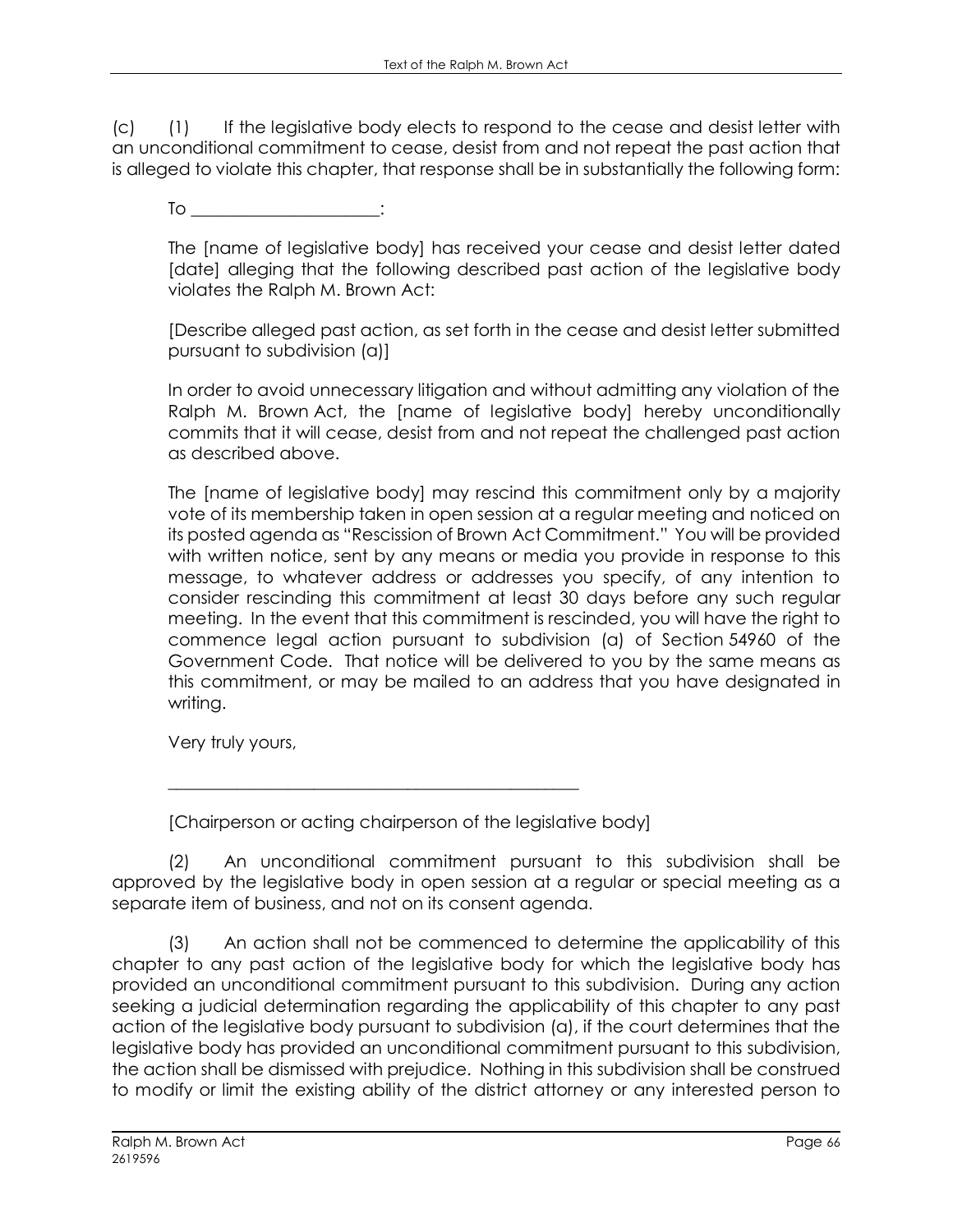commence an action to determine the applicability of this chapter to ongoing actions or threatened future actions of the legislative body.

(4) Except as provided in subdivision (d), the fact that a legislative body provides an unconditional commitment shall not be construed or admissible as evidence of a violation of this chapter.

(d) If the legislative body provides an unconditional commitment as set forth in subdivision (c), the legislative body shall not thereafter take or engage in the challenged action described in the cease and desist letter, except as provided in subdivision (e). Violation of this subdivision shall constitute an independent violation of this chapter, without regard to whether the challenged action would otherwise violate this chapter. An action alleging past violation or threatened future violation of this subdivision may be brought pursuant to subdivision (a) of Section 54960, without regard to the procedural requirements of this section.

(e) The legislative body may resolve to rescind an unconditional commitment made pursuant to subdivision (c) by a majority vote of its membership taken in open session at a regular meeting as a separate item of business not on its consent agenda, and noticed on its posted agenda as "Rescission of Brown Act Commitment," provided that not less than 30 days prior to such regular meeting, the legislative body provides written notice of its intent to consider the rescission to each person to whom the unconditional commitment was made, and to the district attorney. Upon rescission, the district attorney or any interested person may commence an action pursuant to subdivision (a) of Section 54960. An action under this subdivision may be brought pursuant to subdivision (a) of Section 54960, without regard to the procedural requirements of this section.

# **Section 54960.5. Costs and attorneys' fees**

A court may award court costs and reasonable attorneys' fees to the plaintiff in an action brought pursuant to Section 54960, 54960.1 or 54960.2 where it is found that a legislative body of the local agency has violated this chapter. Additionally, when an action brought pursuant to Section 54960.2 is dismissed with prejudice because a legislative body has provided an unconditional commitment pursuant to paragraph (1) of subdivision (c) of that section at any time after the 30-day period for making such a commitment has expired, the court shall award court costs and reasonable attorneys' fees to the plaintiff if the filing of that action caused the legislative body to issue the unconditional commitment. The costs and fees shall be paid by the local agency and shall not become a personal liability of any public officer or employee of the local agency.

A court may award court costs and reasonable attorneys' fees to a defendant in any action brought pursuant to Section 54960 or 54960.1 where the defendant has prevailed in a final determination of such action and the court finds that the action was clearly frivolous and totally lacking in merit.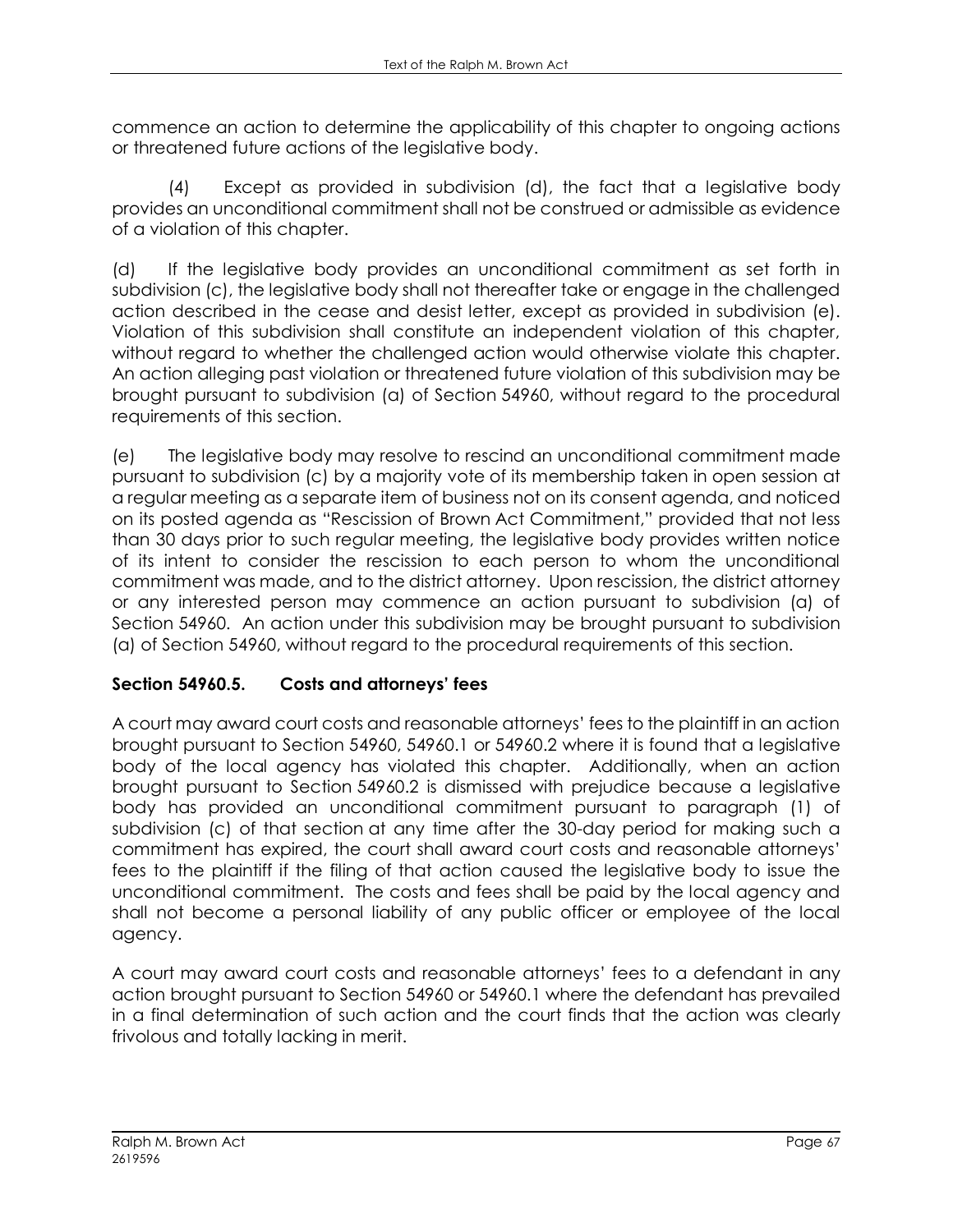### **Section 54961. Meeting place with discriminatory admission policies; Identification of victim of sexual or child abuse**

(a) No legislative body of a local agency shall conduct any meeting in any facility that prohibits the admittance of any person or persons, on the basis of ancestry or any characteristic listed or defined in Section 11135, or which is inaccessible to disabled persons, or where members of the public may not be present without making a payment or purchase. This section shall apply to every local agency as defined in Section 54951.

(b) No notice, agenda, announcement or report required under this chapter need identify any victim or alleged victim of tortious sexual conduct or child abuse unless the identity of the person has been publicly disclosed.

## **Section 54962. Prohibition against closed sessions except as expressly authorized**

Except as expressly authorized by this chapter, or by Sections 1461, 1462, 32106 and 32155 of the Health and Safety Code, or by Sections 37606, 37606.1 and 37624.3 of the Government Code as they apply to hospitals, or by any provision of the Education Code pertaining to school districts and community college districts, no closed session may be held by any legislative body of any local agency.

### **Section 54963. Disclosure of confidential information acquired in closed session prohibited; Disciplinary action for violation**

(a) A person may not disclose confidential information that has been acquired by being present in a closed session authorized by Section 54956.7, 54956.8, 54956.86, 54956.87, 54956.9, 54957, 54957.6, 54957.8 or 54957.10 to a person not entitled to receive it, unless the legislative body authorizes disclosure of that confidential information.

(b) For purposes of this section, "confidential information" means a communication made in a closed session that is specifically related to the basis for the legislative body of a local agency to meet lawfully in closed session under this chapter.

(c) Violation of this section may be addressed by the use of such remedies as are currently available by law, including, but not limited to:

(1) Injunctive relief to prevent the disclosure of confidential information prohibited by this section.

(2) Disciplinary action against an employee who has willfully disclosed confidential information in violation of this section.

(3) Referral of a member of a legislative body who has willfully disclosed confidential information in violation of this section to the grand jury.

(d) Disciplinary action pursuant to paragraph (2) of subdivision (c) shall require that the employee in question has either received training as to the requirements of this section or otherwise has been given notice of the requirements of this section.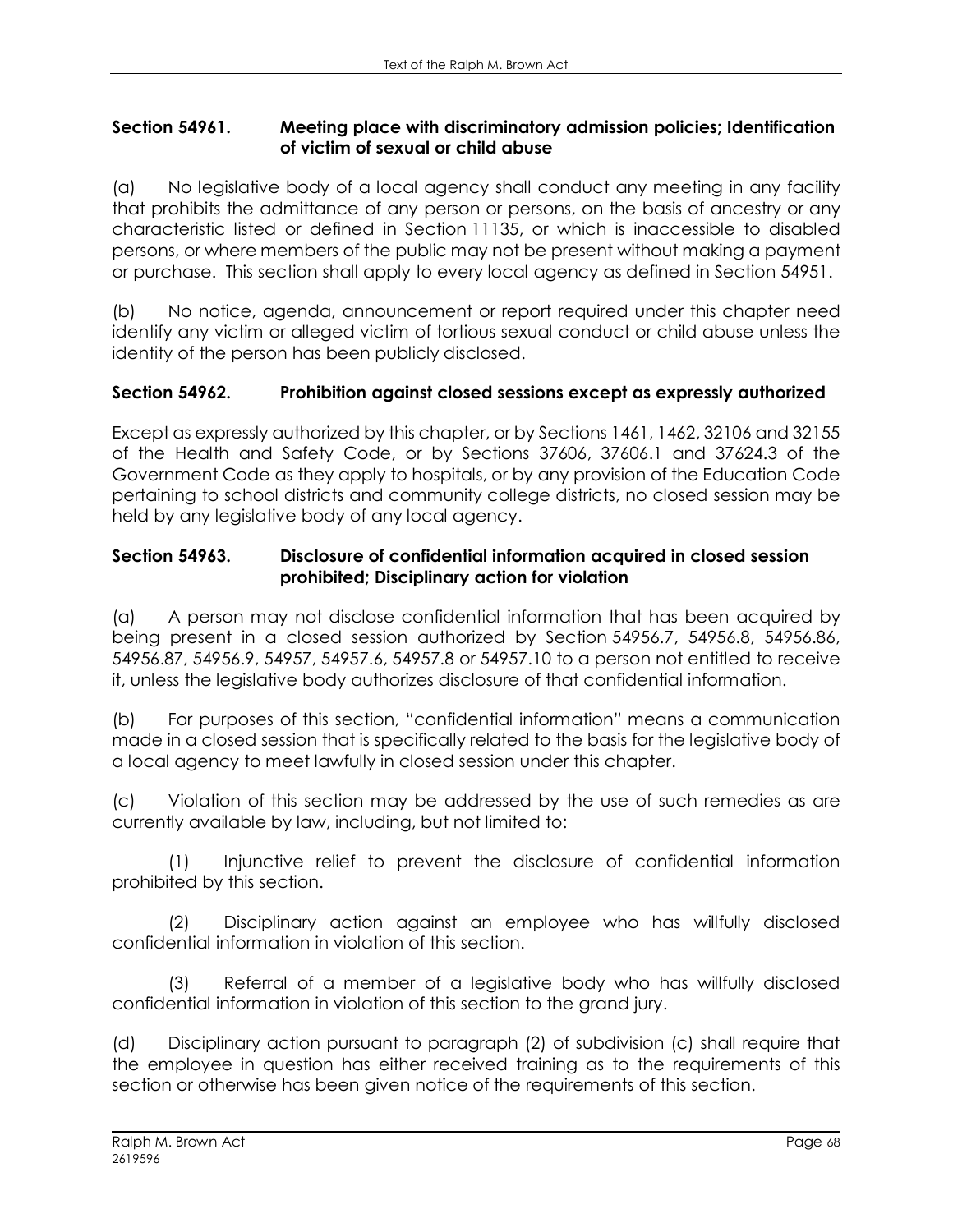(e) A local agency may not take any action authorized by subdivision (c) against a person, nor shall it be deemed a violation of this section, for doing any of the following:

(1) Making a confidential inquiry or complaint to a district attorney or grand jury concerning a perceived violation of law, including disclosing facts to a district attorney or grand jury that are necessary to establish the illegality of an action taken by a legislative body of a local agency or the potential illegality of an action that has been the subject of deliberation at a closed session if that action were to be taken by a legislative body of a local agency.

(2) Expressing an opinion concerning the propriety or legality of actions taken by a legislative body of a local agency in closed session, including disclosure of the nature and extent of the illegal or potentially illegal action.

(3) Disclosing information acquired by being present in a closed session under this chapter that is not confidential information.

(f) Nothing in this section shall be construed to prohibit disclosures under the whistleblower statutes contained in Section 1102.5 of the Labor Code or Article 4.5 (commencing with Section 53296) of Chapter 2 of this code.